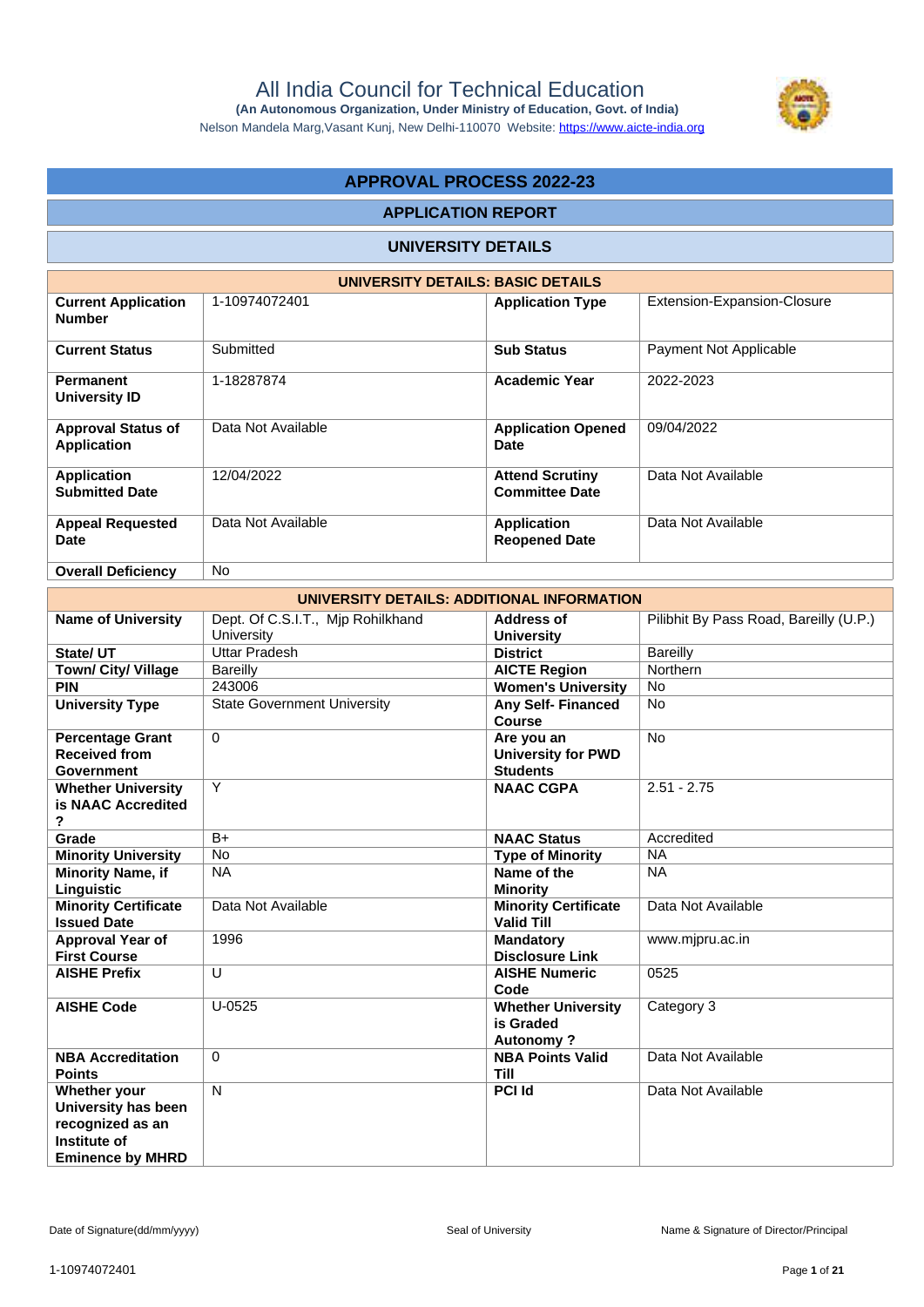**ODL DETAILS**

Data not entered by University

Data not entered by University

|  |  | <b>OL DETAILS</b> |  |  |
|--|--|-------------------|--|--|
|  |  |                   |  |  |

| <b>ORGANIZATION</b>                                        |                                        |                                                           |                                           |  |  |  |  |  |  |  |
|------------------------------------------------------------|----------------------------------------|-----------------------------------------------------------|-------------------------------------------|--|--|--|--|--|--|--|
| Name of the Parent Organization<br>(Trust/Society/Company) | Mip Rohilkhand University,<br>Bareilly | <b>Type of the Organization</b><br>(Trust/Society/Company | University                                |  |  |  |  |  |  |  |
| <b>Registered With</b>                                     | Mip Rohilkhand University,<br>Bareilly | <b>Registration Date</b>                                  | 01/06/1997                                |  |  |  |  |  |  |  |
| <b>Registration Number</b>                                 | MCA/CSIT/MJPRU/CAMPUS                  | <b>Organization Address</b>                               | Pilibhit By Pass Road, Bareilly<br>(U.P.) |  |  |  |  |  |  |  |
| State/UT                                                   | Uttar Pradesh                          | <b>District</b>                                           | Bareilly                                  |  |  |  |  |  |  |  |
| Town / City / Village                                      | Bareilly                               | <b>PIN</b>                                                | 243006                                    |  |  |  |  |  |  |  |
| <b>Land Phone STD Code</b>                                 | 581                                    | <b>Land Phone Number</b>                                  | 2520310                                   |  |  |  |  |  |  |  |
| <b>PAN</b>                                                 | AAAJM1007B                             | <b>Organization Website</b>                               |                                           |  |  |  |  |  |  |  |
| <b>BOARD OF GOVERNORS/ TRUSTEE/ DIRECTORS</b>              |                                        |                                                           |                                           |  |  |  |  |  |  |  |

| Sr.No | Name                       | <b>Designation</b> | <b>Trustee Since</b> | <b>Trustee Till</b> | <b>Mobile Number</b> | Email                |
|-------|----------------------------|--------------------|----------------------|---------------------|----------------------|----------------------|
|       | Prof. Krishna Pal<br>Singh | Chairman           | 17/08/2020           | 16/08/2023          | 9528464533           | Vcoffice@Mjpru.Ac.In |

| <b>QUESTIONS</b>                                                                                                                        |     |  |  |  |  |  |  |  |
|-----------------------------------------------------------------------------------------------------------------------------------------|-----|--|--|--|--|--|--|--|
| Do you wish to Apply for 'Extension of Approval (EOA)'?                                                                                 | Yes |  |  |  |  |  |  |  |
| Do you wish to apply for any change(s) as per the provisions of this year Approval Process<br>Handbook?                                 | No  |  |  |  |  |  |  |  |
| Do you wish to Apply for Increase of Intake in Existing Course(Division Size change)/New Course<br>(Normal/Vocational/Dual/Integrated)? | No  |  |  |  |  |  |  |  |
| Do you wish to Apply for Reduction of Intake in Existing Course((Division Size change)/Closure<br>Course?                               | No  |  |  |  |  |  |  |  |
| Do you wish to Apply for Introduction of NRI?                                                                                           | No  |  |  |  |  |  |  |  |
| Do you wish to Apply for Introduction of PIO or Twinning Program?                                                                       | No. |  |  |  |  |  |  |  |
| Do you wish to Apply for Extended EoA?                                                                                                  | No  |  |  |  |  |  |  |  |

| <b>CONTACT PERSON\REGISTRAR DETAILS</b> |                            |                       |                                        |  |  |  |  |  |  |  |
|-----------------------------------------|----------------------------|-----------------------|----------------------------------------|--|--|--|--|--|--|--|
| Title:                                  | Dr.                        | <b>First Name:</b>    | Sarabjeet                              |  |  |  |  |  |  |  |
| <b>Last Name:</b>                       | Bedi                       | Address:              | Pilibhit By Pass Road, Bareilly (U.P.) |  |  |  |  |  |  |  |
| Designation:                            | Head & Associate Professor | State/ UT:            | <b>Uttar Pradesh</b>                   |  |  |  |  |  |  |  |
| District:                               | <b>Bareilly</b>            | Town/ City/ Village:  | Bareilly                               |  |  |  |  |  |  |  |
| <b>Postal Code:</b>                     | 243006                     | <b>STD Code:</b>      | 581                                    |  |  |  |  |  |  |  |
| <b>Land Phone Number:</b>               | 2520310                    | <b>Mobile Number:</b> | 9412293355                             |  |  |  |  |  |  |  |
| <b>Alternate Mobile</b>                 | 9760018477                 | <b>Email Address:</b> | ssbedi@mjpru.ac.in                     |  |  |  |  |  |  |  |
| Number:                                 |                            |                       |                                        |  |  |  |  |  |  |  |
| <b>Alternate Email</b>                  | sainibrajesh@gmail.com     |                       |                                        |  |  |  |  |  |  |  |
| Address:                                |                            |                       |                                        |  |  |  |  |  |  |  |

### **PROGRAMS & COURSES**

| <b>PROGRAMS</b> |                                |  |  |  |  |  |
|-----------------|--------------------------------|--|--|--|--|--|
| Programme       | <b>New/ Existing Programme</b> |  |  |  |  |  |
| <b>MCA</b>      | <b>Existing Programme</b>      |  |  |  |  |  |

# **COURSE DETAILS**

|             | <b>Programme</b> | <b>MCA</b> |              |                                                  |                               |                               |                |                                     |                                                          |                                       |                                  |                                         |                                           |
|-------------|------------------|------------|--------------|--------------------------------------------------|-------------------------------|-------------------------------|----------------|-------------------------------------|----------------------------------------------------------|---------------------------------------|----------------------------------|-----------------------------------------|-------------------------------------------|
| ∣Sr.<br>No. | Course<br>Name   | Level      | <b>FT/PT</b> | <b>Affiliating</b><br>body/<br><b>University</b> | Intake<br>approved<br>2020-21 | Intake<br>Approved<br>2021-22 | Applied<br>For | <b>Applied</b><br>intake<br>2022-23 | <b>Number</b><br>οf<br><b>Required</b><br><b>Faculty</b> | <b>Number</b><br>оt<br><b>Faculty</b> | <b>NRI</b><br>Approval<br>Status | OCI/<br>FN<br>Approval<br><b>Status</b> | <b>Status of</b><br>'NBA<br>accreditation |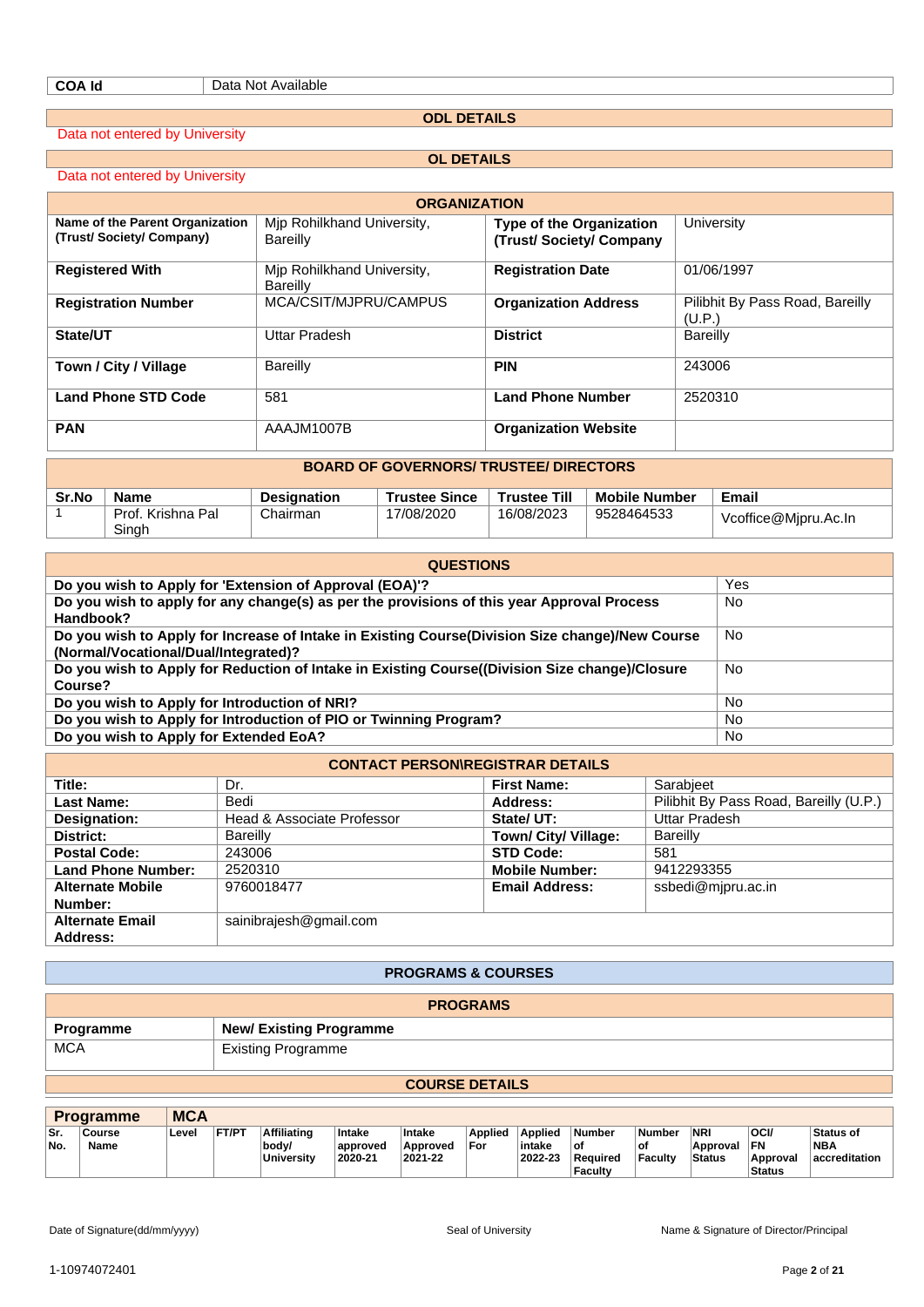|  | <b>MASTERS IN</b><br><b>COMPUTER</b><br>APPLICATIONS | <b>PG</b> | -- | ם .<br>IVI.J.F<br>Rohilkhand<br>University,<br><b>Bareilly</b> | 30 | 30 | EoA<br>Only | 30 |  |  | <b>Not</b><br>interested | 'Not<br>interested | Applicable<br>Not |
|--|------------------------------------------------------|-----------|----|----------------------------------------------------------------|----|----|-------------|----|--|--|--------------------------|--------------------|-------------------|
|--|------------------------------------------------------|-----------|----|----------------------------------------------------------------|----|----|-------------|----|--|--|--------------------------|--------------------|-------------------|

# **COURSES IN REGIONAL LANGUAGE**

Data not entered by University

**ODL COURSE DETAILS**

Data not entered by University

**OL COURSE DETAILS**

Data not entered by University

 $\mathbf{r}$ 

| <b>INFRASTRUCTURE DETAILS</b> |                                       |                          |                    |  |  |  |  |  |  |  |
|-------------------------------|---------------------------------------|--------------------------|--------------------|--|--|--|--|--|--|--|
| <b>LAND DETAILS</b>           |                                       |                          |                    |  |  |  |  |  |  |  |
| Location:                     | Rural                                 | Land in Hilly Area:      | No.                |  |  |  |  |  |  |  |
| <b>Total Area in Acres:</b>   | 206.6                                 | <b>FSI/FSR:</b>          | Data Not Available |  |  |  |  |  |  |  |
| <b>Built Up Area (Sqm):</b>   | Data Not Available                    | <b>Number of Pieces:</b> |                    |  |  |  |  |  |  |  |
| Land Piece Area 1 in          | 206.6                                 | Land Piece Area 2 in     | Data Not Available |  |  |  |  |  |  |  |
| Acres:                        |                                       | Acres:                   |                    |  |  |  |  |  |  |  |
| Land Piece Area 3 in          | Data Not Available                    | Max distance in farthest | Data Not Available |  |  |  |  |  |  |  |
| Acres:                        |                                       | land pieces (Km):        |                    |  |  |  |  |  |  |  |
| Land registered with:         | State Govt.                           | Date of Registration:    | 21/08/1980         |  |  |  |  |  |  |  |
| Land use certificate          | <b>District Authorities and State</b> | Land use certificate     | 26/09/1979         |  |  |  |  |  |  |  |
| issued by:                    | Government                            | issued Date:             |                    |  |  |  |  |  |  |  |
| <b>Ownership Details:</b>     | Government Land                       | Is the Land Mortgaged:   | <b>No</b>          |  |  |  |  |  |  |  |
| <b>Mortgaged Purpose:</b>     | N                                     |                          |                    |  |  |  |  |  |  |  |
| Land (North/South):           | North                                 | Latitude Degree:         | 28                 |  |  |  |  |  |  |  |
| <b>Latitude Minute:</b>       | 0                                     | <b>Latitude Second:</b>  | 0                  |  |  |  |  |  |  |  |
| Longitude (East/West)         | East                                  | <b>Longitude Degree:</b> | 79                 |  |  |  |  |  |  |  |
| <b>Longitude Minute:</b>      | 47                                    | <b>Longitude Second:</b> | 0                  |  |  |  |  |  |  |  |

# **LAND DETAILS: MORE INFORMATION**

| Sr.<br>No. | <b>Land Registration</b><br>Number:          | 1688/15-(15)-80-44-(5)-77   | Date of Registration:                                    | 21/08/1980                                             |
|------------|----------------------------------------------|-----------------------------|----------------------------------------------------------|--------------------------------------------------------|
|            | Area of Land:                                | 206.6                       | Khasra Number:                                           | 160,165,175,177-194,100,208,212-<br>244,317-319335-360 |
|            | <b>Plot Number/</b><br><b>Survey Number:</b> | U/S 6/7-1894                | <b>Land Situated At:</b>                                 | Bareilly, Pilibhit Bypass road                         |
|            | <b>Land Registered in</b><br>the Name of:    | M.J.P Rohilkhand University | Ownership or<br><b>Government Lease:</b>                 | Ownership                                              |
|            | Land use<br><b>Certificate Issued</b>        | Yes                         | <b>Land Use Certificate</b><br><b>Issuing Authority:</b> | District Authority And State Govt.                     |
|            | Is it for Change of<br><b>Site</b>           | <b>No</b>                   |                                                          |                                                        |

| <b>BUILDING DETAILS</b>                                                |            |                                                                                                                                                           |      |
|------------------------------------------------------------------------|------------|-----------------------------------------------------------------------------------------------------------------------------------------------------------|------|
| <b>Building Status:</b>                                                | Available  | <b>Total built up Area</b>                                                                                                                                | 3136 |
|                                                                        |            | (ready) Sqm:                                                                                                                                              |      |
| Activities in the building<br>other than courses<br>approved by AICTE: | <b>NIL</b> | <b>Whether Access</b><br><b>&amp;Circulation Area and</b><br><b>Toilet Area are</b><br>maintained as per<br><b>National Building Code</b><br>(NBC) Norms? | Yes  |
| <b>Total Carpet Instructional</b>                                      | 2329       | <b>Total Carpet</b>                                                                                                                                       | 8578 |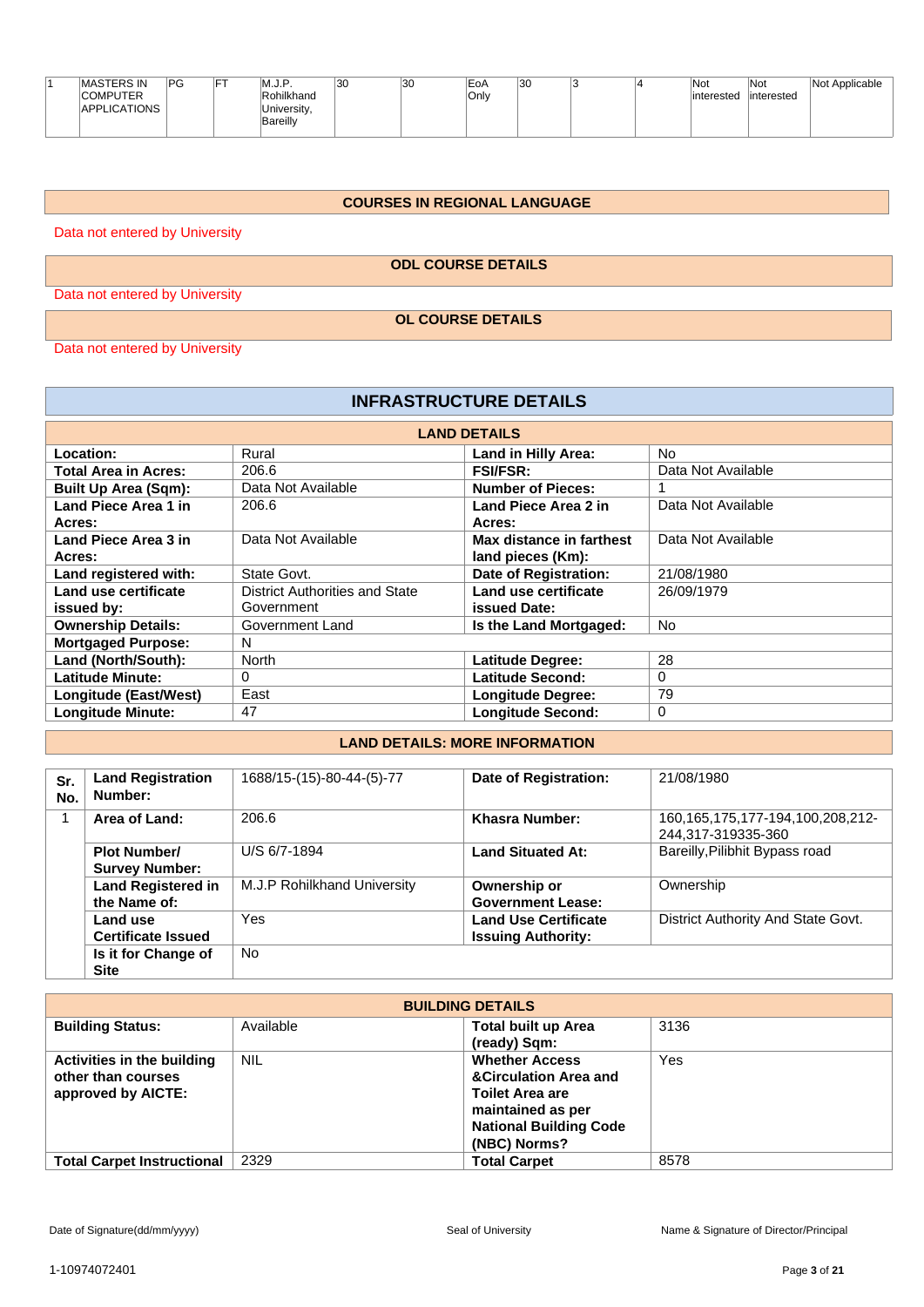| Area (ready) -Sqm:                                  |                    | <b>Administrative Area</b><br>(ready) -Sqm: |      |
|-----------------------------------------------------|--------------------|---------------------------------------------|------|
| <b>Access and Circulation</b><br>Area (Sqm):        | Data Not Available | Total built up Area -Sqm<br>Planned:        | 3136 |
| <b>Total Carpet Amenities</b><br>Area (ready) -Sqm: | 45265              |                                             |      |

# **BUILDING DETAILS: MORE INFORMATION**

| Sr.            | <b>Building Name:</b>                                            | Pg Block                               | <b>Building Approval</b>                                                  | CSIT-2          |
|----------------|------------------------------------------------------------------|----------------------------------------|---------------------------------------------------------------------------|-----------------|
| No.            |                                                                  |                                        | Number:                                                                   |                 |
| $\mathbf{1}$   | <b>Sanctioned Built</b><br>Up Area:                              | 683                                    | <b>Constructed Built Up</b><br>Area:                                      | 683             |
|                | <b>Approved Carpet</b><br>Area-Instructional:                    | 357                                    | <b>Constructed Carpet Area-</b><br>Instructional:                         | 357             |
|                | <b>Approved Carpet</b><br>Area-<br><b>Administrative:</b>        | 100                                    | <b>Constructed Carpet Area-</b><br><b>Administrative:</b>                 | 100             |
|                | <b>Approved Carpet</b><br><b>Area-Amenities:</b>                 | $\overline{72}$                        | <b>Constructed Carpet Area-</b><br><b>Amenities:</b>                      | $\overline{72}$ |
|                | <b>Total Area</b><br>Approved:                                   | 683                                    | <b>Total Area Constructed:</b>                                            | 683             |
|                | <b>Activities</b><br><b>Conducted in the</b><br><b>Building:</b> | Acadamic                               | <b>Non AICTE Approved</b><br>courses running in the<br>Building (if any): | <b>NO</b>       |
|                | <b>Building Plan</b><br><b>Approving</b><br><b>Authority:</b>    | Up Project And Construction<br>Limited | <b>Building Plan Approval</b><br>Date:                                    | 10/01/2007      |
| Sr.<br>No.     | <b>Building Name:</b>                                            | <b>Computer Cetre</b>                  | <b>Building Approval</b><br>Number:                                       | CSIT-3          |
| $\overline{2}$ | <b>Sanctioned Built</b><br>Up Area:                              | 1250                                   | <b>Constructed Built Up</b><br>Area:                                      | 1100            |
|                | <b>Approved Carpet</b><br>Area-Instructional:                    | 425                                    | <b>Constructed Carpet Area-</b><br>Instructional:                         | 425             |
|                | <b>Approved Carpet</b><br>Area-<br><b>Administrative:</b>        | 228                                    | <b>Constructed Carpet Area-</b><br><b>Administrative:</b>                 | 228             |
|                | <b>Approved Carpet</b><br><b>Area-Amenities:</b>                 | 196                                    | <b>Constructed Carpet Area-</b><br><b>Amenities:</b>                      | 196             |
|                | <b>Total Area</b><br>Approved:                                   | 1250                                   | <b>Total Area Constructed:</b>                                            | 1100            |
|                | <b>Activities</b><br><b>Conducted in the</b><br><b>Building:</b> | Acadamic                               | <b>Non AICTE Approved</b><br>courses running in the<br>Building (if any): | <b>NO</b>       |
|                | <b>Building Plan</b><br><b>Approving</b><br><b>Authority:</b>    | Up Samaj Kalyan Vibhag                 | <b>Building Plan Approval</b><br>Date:                                    | 10/01/2004      |

# **LABORATORY DETAILS**

| Sr. | Programme:               | <b>MCA</b>                                        | Department:               | Masters In Computer Applications |
|-----|--------------------------|---------------------------------------------------|---------------------------|----------------------------------|
| No. |                          |                                                   |                           |                                  |
|     | Course:                  | <b>MASTERS IN COMPUTER</b><br><b>APPLICATIONS</b> | Level:                    | Post Graduate                    |
|     | Name of the              | Basic Computer Lab                                | Is it Research lab for PG | <b>No</b>                        |
|     | Laboratory:              |                                                   | Course(Y/N):              |                                  |
|     | <b>Major Equipments:</b> | P-Iv Computers{25), Laser                         | <b>Building Name</b>      | Data Not Available               |
|     |                          | Printer(1), Switch, Furniture, Ups                |                           |                                  |
|     |                          | 5Kva                                              |                           |                                  |
|     | <b>Building Number</b>   | Data Not Available                                |                           |                                  |
| Sr. | Programme:               | <b>MCA</b>                                        | Department:               | Masters In Computer Applications |
| No. |                          |                                                   |                           |                                  |
| 2   | Course:                  | <b>MASTERS IN COMPUTER</b>                        | Level:                    | Post Graduate                    |
|     |                          | <b>APPLICATIONS</b>                               |                           |                                  |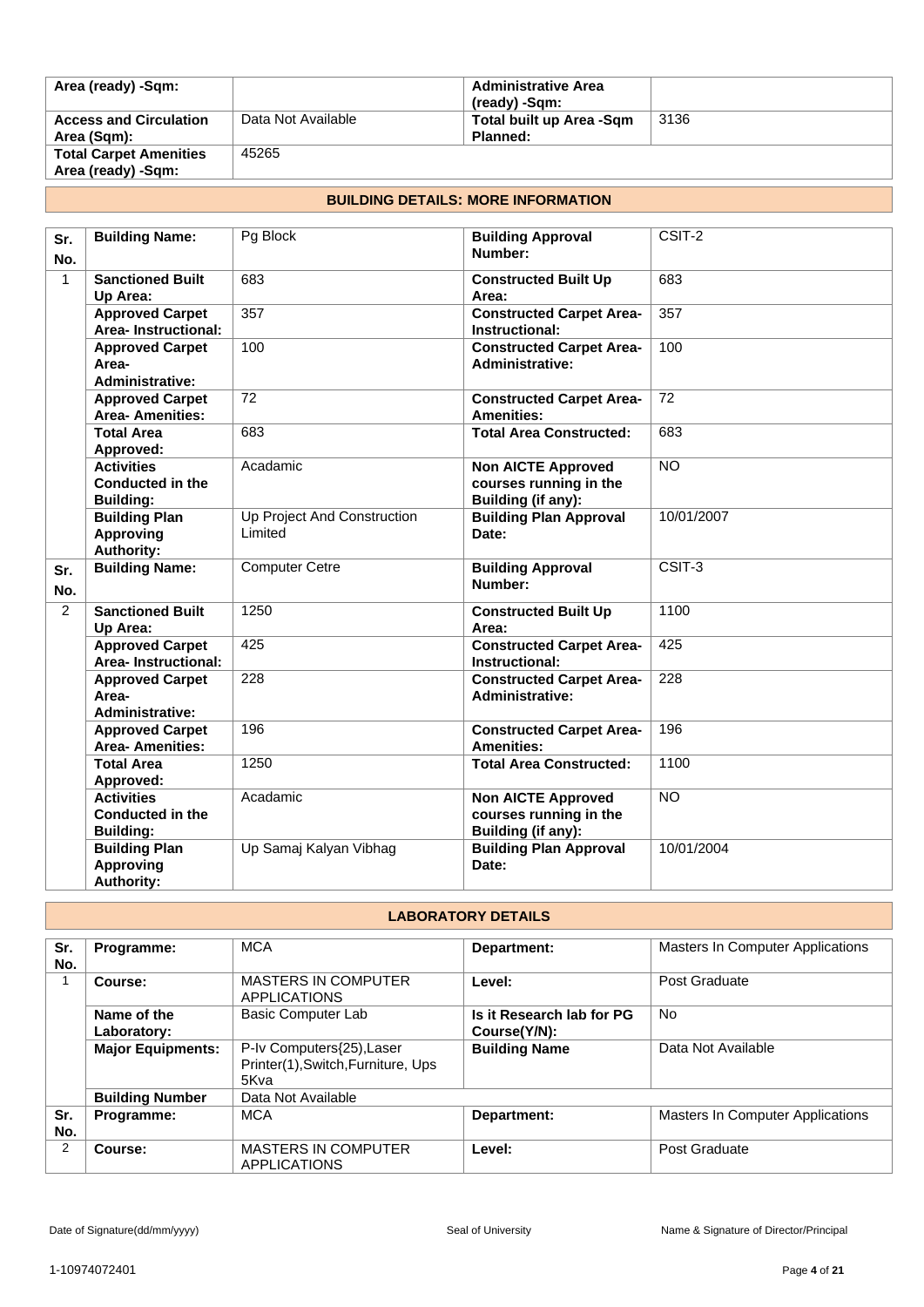|                | Name of the<br>Laboratory: | Cad Lab(Sharing Baisis)                                                 | Is it Research lab for PG<br>Course(Y/N): | <b>No</b>                               |
|----------------|----------------------------|-------------------------------------------------------------------------|-------------------------------------------|-----------------------------------------|
|                | <b>Major Equipments:</b>   | P-Iv Computers{25), Laser<br>Printer(1), Switch, Furniture, Ups<br>5Kva | <b>Building Name</b>                      | Data Not Available                      |
|                | <b>Building Number</b>     | Data Not Available                                                      |                                           |                                         |
| Sr.<br>No.     | Programme:                 | <b>MCA</b>                                                              | Department:                               | <b>Masters In Computer Applications</b> |
| 3              | Course:                    | <b>MASTERS IN COMPUTER</b><br><b>APPLICATIONS</b>                       | Level:                                    | Post Graduate                           |
|                | Name of the<br>Laboratory: | Database Lab                                                            | Is it Research lab for PG<br>Course(Y/N): | Yes                                     |
|                | <b>Major Equipments:</b>   | P-Iv Computers{25), Laser<br>Printer(1), Switch, Furniture, Ups<br>5Kva | <b>Building Name</b>                      | Data Not Available                      |
|                | <b>Building Number</b>     | Data Not Available                                                      |                                           |                                         |
| Sr.<br>No.     | Programme:                 | <b>MCA</b>                                                              | Department:                               | Masters In Computer Applications        |
| $\overline{4}$ | Course:                    | <b>MASTERS IN COMPUTER</b><br><b>APPLICATIONS</b>                       | Level:                                    | Post Graduate                           |
|                | Name of the<br>Laboratory: | Multimedia Lab Shared With<br>B.Tech.Program                            | Is it Research lab for PG<br>Course(Y/N): | <b>No</b>                               |
|                | <b>Major Equipments:</b>   | P-Iv Computers{25), Laser<br>Printer(1), Switch, Furniture, Ups<br>5Kva | <b>Building Name</b>                      | Data Not Available                      |
|                | <b>Building Number</b>     | Data Not Available                                                      |                                           |                                         |
| Sr.<br>No.     | Programme:                 | <b>MCA</b>                                                              | Department:                               | <b>Masters In Computer Applications</b> |
| 5              | Course:                    | <b>MASTERS IN COMPUTER</b><br><b>APPLICATIONS</b>                       | Level:                                    | Post Graduate                           |
|                | Name of the<br>Laboratory: | Networking Lab Shared With<br><b>B.Tech Program</b>                     | Is it Research lab for PG<br>Course(Y/N): | <b>No</b>                               |
|                | <b>Major Equipments:</b>   | P-Iv Computers{25), Laser<br>Printer(1), Switch, Furniture, Ups<br>5Kva | <b>Building Name</b>                      | Data Not Available                      |
|                | <b>Building Number</b>     | Data Not Available                                                      |                                           |                                         |
| Sr.<br>No.     | Programme:                 | <b>MCA</b>                                                              | Department:                               | Masters In Computer Applications        |
| 6              | Course:                    | <b>MASTERS IN COMPUTER</b><br><b>APPLICATIONS</b>                       | Level:                                    | Post Graduate                           |
|                | Name of the<br>Laboratory: | Server Room (Shared With<br>B.Tech. Programme                           | Is it Research lab for PG<br>Course(Y/N): | No                                      |
|                | <b>Major Equipments:</b>   | Server Funiture, Ups, Networking,<br>Switch                             | <b>Building Name</b>                      | Data Not Available                      |
|                | <b>Building Number</b>     | Data Not Available                                                      |                                           |                                         |

# **ADMINISTRATIVE AREA**

| Sr.<br>No.     | Room ID/ Name:                           | AD-BLK             | Room Type:                                                    | Office All Inclusive |
|----------------|------------------------------------------|--------------------|---------------------------------------------------------------|----------------------|
| 1              | Area in Sqm:                             | 8000               | <b>Building Name:</b>                                         | Admin                |
|                | <b>Building Number:</b>                  | Data Not Available | <b>Readiness of Flooring</b>                                  | Ready                |
|                | <b>Readiness of Wall</b><br>and Painting | Ready              | <b>Readiness of</b><br><b>Electrification and</b><br>Lighting | Ready                |
|                | <b>Air Conditioning</b>                  | Not Available      | <b>Readiness of</b><br>furniture/fixtures                     | Ready                |
| Sr.l<br>No.    | Room ID/ Name:                           | CF-CMN             | <b>Room Type:</b>                                             | Pantry for Staff     |
| $\overline{2}$ | Area in Sqm:                             | 45                 | <b>Building Name:</b>                                         | Cafeteria            |
|                | <b>Building Number:</b>                  | 01                 | <b>Readiness of Flooring</b>                                  | Ready                |
|                | <b>Readiness of Wall</b><br>and Painting | Ready              | <b>Readiness of</b><br><b>Electrification and</b><br>Lighting | Ready                |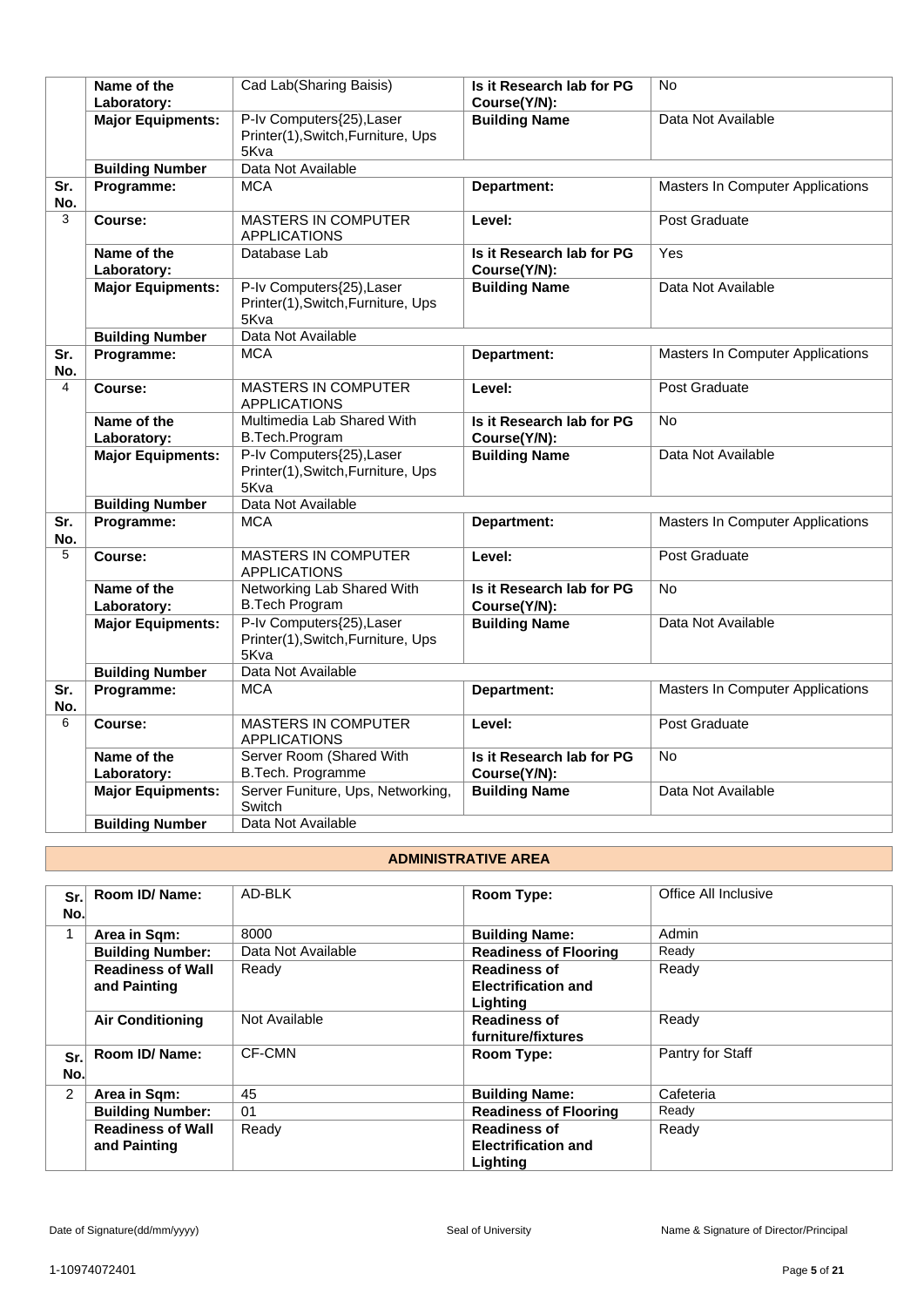|                | <b>Air Conditioning</b>                             | Planned                   | <b>Readiness of</b><br>furniture/fixtures                     | Ready                       |
|----------------|-----------------------------------------------------|---------------------------|---------------------------------------------------------------|-----------------------------|
| Sr.<br>No.     | Room ID/ Name:                                      | CR1-04                    | Room Type:                                                    | Faculty Room                |
| 3              | Area in Sqm:                                        | 96                        | <b>Building Name:</b>                                         | <b>Computer Center</b>      |
|                | <b>Building Number:</b>                             | $\overline{CSIT-3}$       | <b>Readiness of Flooring</b>                                  | Ready                       |
|                | <b>Readiness of Wall</b><br>and Painting            | Ready                     | <b>Readiness of</b><br><b>Electrification and</b><br>Lighting | Ready                       |
|                | <b>Air Conditioning</b>                             | Not Available             | <b>Readiness of</b><br>furniture/fixtures                     | Ready                       |
| Sr.<br>No.     | Room ID/Name:                                       | CR5-16                    | Room Type:                                                    | <b>Faculty Room</b>         |
| $\overline{4}$ | Area in Sqm:                                        | 108                       | <b>Building Name:</b>                                         | <b>Computer Center</b>      |
|                | <b>Building Number:</b>                             | $\overline{CSIT-3}$       | <b>Readiness of Flooring</b>                                  | Ready                       |
|                | <b>Readiness of Wall</b><br>and Painting            | Ready                     | <b>Readiness of</b><br><b>Electrification and</b><br>Lighting | Ready                       |
|                | <b>Air Conditioning</b>                             | Not Available             | <b>Readiness of</b><br>furniture/fixtures                     | Ready                       |
| Sr.<br>No.     | Room ID/Name:                                       | CS-203                    | Room Type:                                                    | <b>Exam Control Office</b>  |
| 5              | Area in Sqm:                                        | 77.76                     | <b>Building Name:</b>                                         | Csit                        |
|                | <b>Building Number:</b>                             | $\overline{CSIT-1}$       | <b>Readiness of Flooring</b>                                  | Ready                       |
|                | <b>Readiness of Wall</b><br>and Painting            | Ready                     | <b>Readiness of</b><br><b>Electrification and</b><br>Lighting | Ready                       |
|                | <b>Air Conditioning</b>                             | Not Available             | <b>Readiness of</b><br>furniture/fixtures                     | Ready                       |
| Sr.<br>No.     | Room ID/ Name:                                      | CS-205                    | Room Type:                                                    | Maintenance                 |
| 6              | Area in Sqm:                                        | 10.02                     | <b>Building Name:</b>                                         | Csit                        |
|                | <b>Building Number:</b>                             | $\overline{CSIT-1}$       | <b>Readiness of Flooring</b>                                  | Ready                       |
|                | <b>Readiness of Wall</b><br>and Painting            | Ready                     | <b>Readiness of</b><br><b>Electrification and</b><br>Lighting | Ready                       |
|                | <b>Air Conditioning</b>                             | Not Available             | <b>Readiness of</b><br>furniture/fixtures                     | Ready                       |
| Sr.<br>No.     | Room ID/ Name:                                      | CS-207                    | Room Type:                                                    | Housekeeping                |
| $\overline{7}$ | Area in Sqm:                                        | 10.2                      | <b>Building Name:</b>                                         | Csit                        |
|                | <b>Building Number:</b>                             | $CSIT-1$                  | <b>Readiness of Flooring</b>                                  | Ready                       |
|                | <b>Readiness of Wall</b><br>and Painting            | Ready                     | <b>Readiness of</b><br><b>Electrification and</b><br>Lighting | Ready                       |
|                | <b>Air Conditioning</b>                             | Not Available             | <b>Readiness of</b><br>furniture/fixtures                     | Ready                       |
| Sr.<br>No.     | Room ID/Name:                                       | CS101                     | Room Type:                                                    | Department Office           |
| 8              | Area in Sqm:                                        | 48                        | <b>Building Name:</b>                                         | $\overline{C}$ sit          |
|                | <b>Building Number:</b>                             | CSIT <sub>1</sub>         | <b>Readiness of Flooring</b>                                  | Ready                       |
|                | <b>Readiness of Wall</b><br>and Painting            | Ready                     | <b>Readiness of</b><br><b>Electrification and</b><br>Lighting | Ready                       |
|                | <b>Air Conditioning</b>                             | Planned                   | <b>Readiness of</b>                                           | Ready                       |
|                |                                                     |                           | furniture/fixtures                                            |                             |
| Sr.            | Room ID/Name:                                       | <b>CS102</b>              | Room Type:                                                    | Cabin for Head of Dept      |
| No.<br>9       |                                                     |                           |                                                               |                             |
|                | Area in Sqm:                                        | $\overline{24}$<br>CSIT-1 | <b>Building Name:</b>                                         | $\overline{C}$ sit<br>Ready |
|                | <b>Building Number:</b><br><b>Readiness of Wall</b> | Ready                     | <b>Readiness of Flooring</b><br><b>Readiness of</b>           | Ready                       |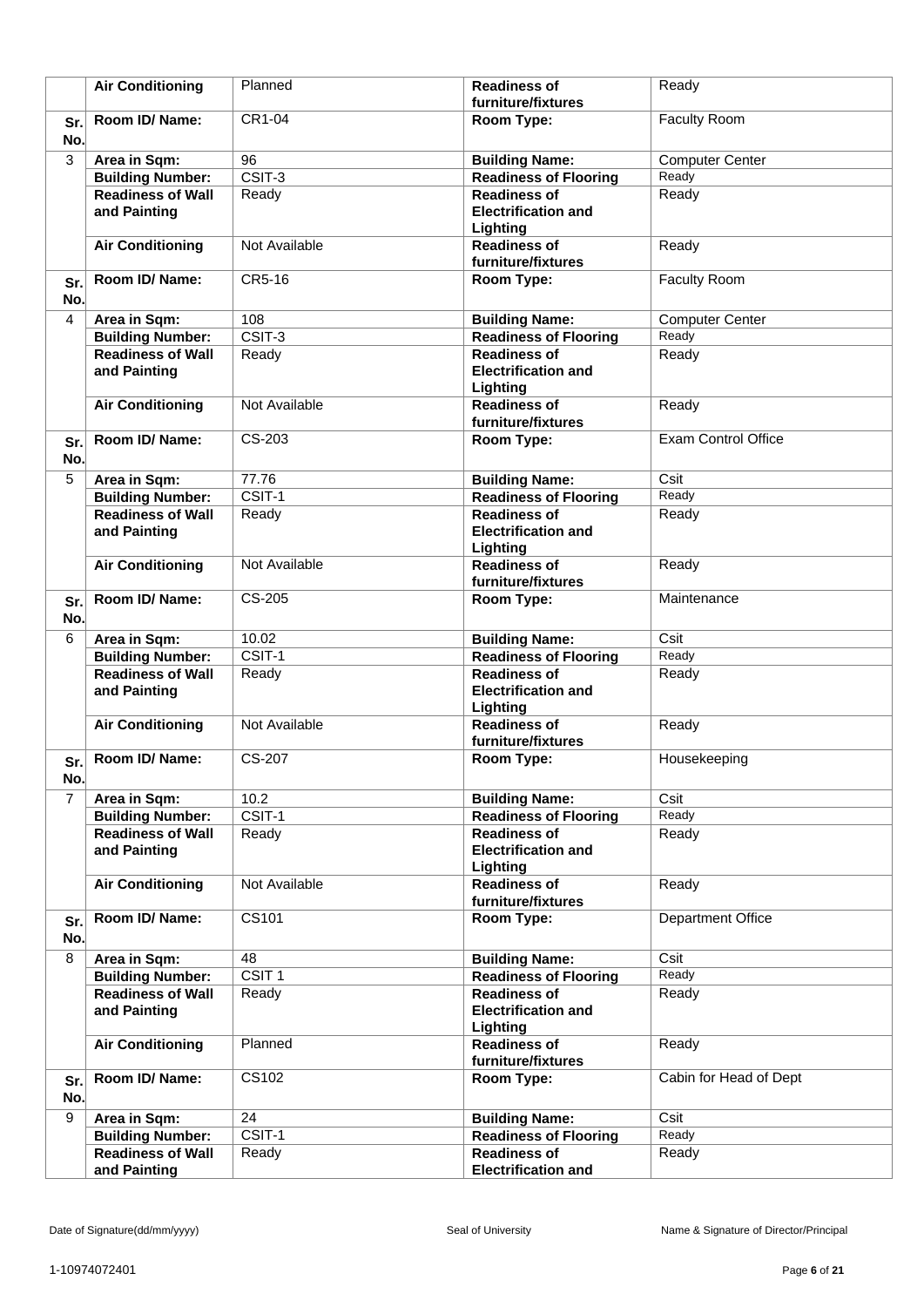|                 |                                          |                     | Lighting                                                      |                            |
|-----------------|------------------------------------------|---------------------|---------------------------------------------------------------|----------------------------|
|                 | <b>Air Conditioning</b>                  | Available           | <b>Readiness of</b><br>furniture/fixtures                     | Ready                      |
| Sr.<br>No.      | Room ID/Name:                            | EE102               | Room Type:                                                    | Principal Directors Office |
| 10              | Area in Sqm:                             | 36                  | <b>Building Name:</b>                                         | <b>Nk</b>                  |
|                 | <b>Building Number:</b>                  | Data Not Available  | <b>Readiness of Flooring</b>                                  | Ready                      |
|                 | <b>Readiness of Wall</b><br>and Painting | Ready               | <b>Readiness of</b><br><b>Electrification and</b><br>Lighting | Ready                      |
|                 | <b>Air Conditioning</b>                  | Available           | <b>Readiness of</b><br>furniture/fixtures                     | Ready                      |
| Sr.<br>No.      | Room ID/Name:                            | <b>FR1-8</b>        | Room Type:                                                    | <b>Faculty Room</b>        |
| 11              | Area in Sqm:                             | $\overline{72}$     | <b>Building Name:</b>                                         | Pg Block                   |
|                 | <b>Building Number:</b>                  | $\overline{CSIT-2}$ | <b>Readiness of Flooring</b>                                  | Ready                      |
|                 | <b>Readiness of Wall</b><br>and Painting | Ready               | <b>Readiness of</b><br><b>Electrification and</b><br>Lighting | Ready                      |
|                 | <b>Air Conditioning</b>                  | Not Available       | <b>Readiness of</b><br>furniture/fixtures                     | Ready                      |
| Sr.<br>No.      | Room ID/ Name:                           | NK-BR               | Room Type:                                                    | <b>Board Room</b>          |
| $\overline{12}$ | Area in Sqm:                             | 75                  | <b>Building Name:</b>                                         | Admin                      |
|                 | <b>Building Number:</b>                  | Data Not Available  | <b>Readiness of Flooring</b>                                  | Ready                      |
|                 | <b>Readiness of Wall</b><br>and Painting | Ready               | <b>Readiness of</b><br><b>Electrification and</b><br>Lighting | Ready                      |
|                 | <b>Air Conditioning</b>                  | Not Available       | <b>Readiness of</b><br>furniture/fixtures                     | Ready                      |
| Sr.<br>No.      | Room ID/Name:                            | NK-OF               | Room Type:                                                    | Office All Inclusive       |
| 13              | Area in Sqm:                             | 77                  | <b>Building Name:</b>                                         | Admin                      |
|                 | <b>Building Number:</b>                  | Data Not Available  | <b>Readiness of Flooring</b>                                  | Ready                      |
|                 | <b>Readiness of Wall</b>                 | Ready               | <b>Readiness of</b>                                           | Ready                      |
|                 | and Painting                             |                     | <b>Electrification and</b><br>Lighting                        |                            |
|                 | <b>Air Conditioning</b>                  | Not Available       | <b>Readiness of</b><br>furniture/fixtures                     | Ready                      |
| Sr.<br>No.      | Room ID/ Name:                           | NK-REC              | Room Type:                                                    | <b>Reception Area</b>      |
| 14              | Area in Sqm:                             | 50                  | <b>Building Name:</b>                                         | Csit                       |
|                 | <b>Building Number:</b>                  | CSIT-1              | <b>Readiness of Flooring</b>                                  | Ready                      |
|                 | <b>Readiness of Wall</b><br>and Painting | Ready               | <b>Readiness of</b><br><b>Electrification and</b><br>Lighting | Ready                      |
|                 | <b>Air Conditioning</b>                  | Not Available       | <b>Readiness of</b><br>furniture/fixtures                     | Ready                      |
| Sr.<br>No.      | Room ID/ Name:                           | <b>PLACE</b>        | Room Type:                                                    | Placement Office           |
| 15              | Area in Sqm:                             | 800                 | <b>Building Name:</b>                                         | Placement                  |
|                 | <b>Building Number:</b>                  | Data Not Available  | <b>Readiness of Flooring</b>                                  | Ready                      |
|                 | <b>Readiness of Wall</b>                 | Ready               | <b>Readiness of</b>                                           | Ready                      |
|                 | and Painting                             |                     | <b>Electrification and</b><br>Lighting                        |                            |
|                 | <b>Air Conditioning</b>                  | Not Available       | <b>Readiness of</b><br>furniture/fixtures                     | Ready                      |
| Sr.<br>No.      | Room ID/ Name:                           | S-101               | Room Type:                                                    | Security                   |
| 16              | Area in Sqm:                             | $\overline{12}$     | <b>Building Name:</b>                                         | Admin                      |
|                 | <b>Building Number:</b>                  | Data Not Available  | <b>Readiness of Flooring</b>                                  | Ready                      |
|                 | <b>Readiness of Wall</b>                 | Ready               | <b>Readiness of</b>                                           | Ready                      |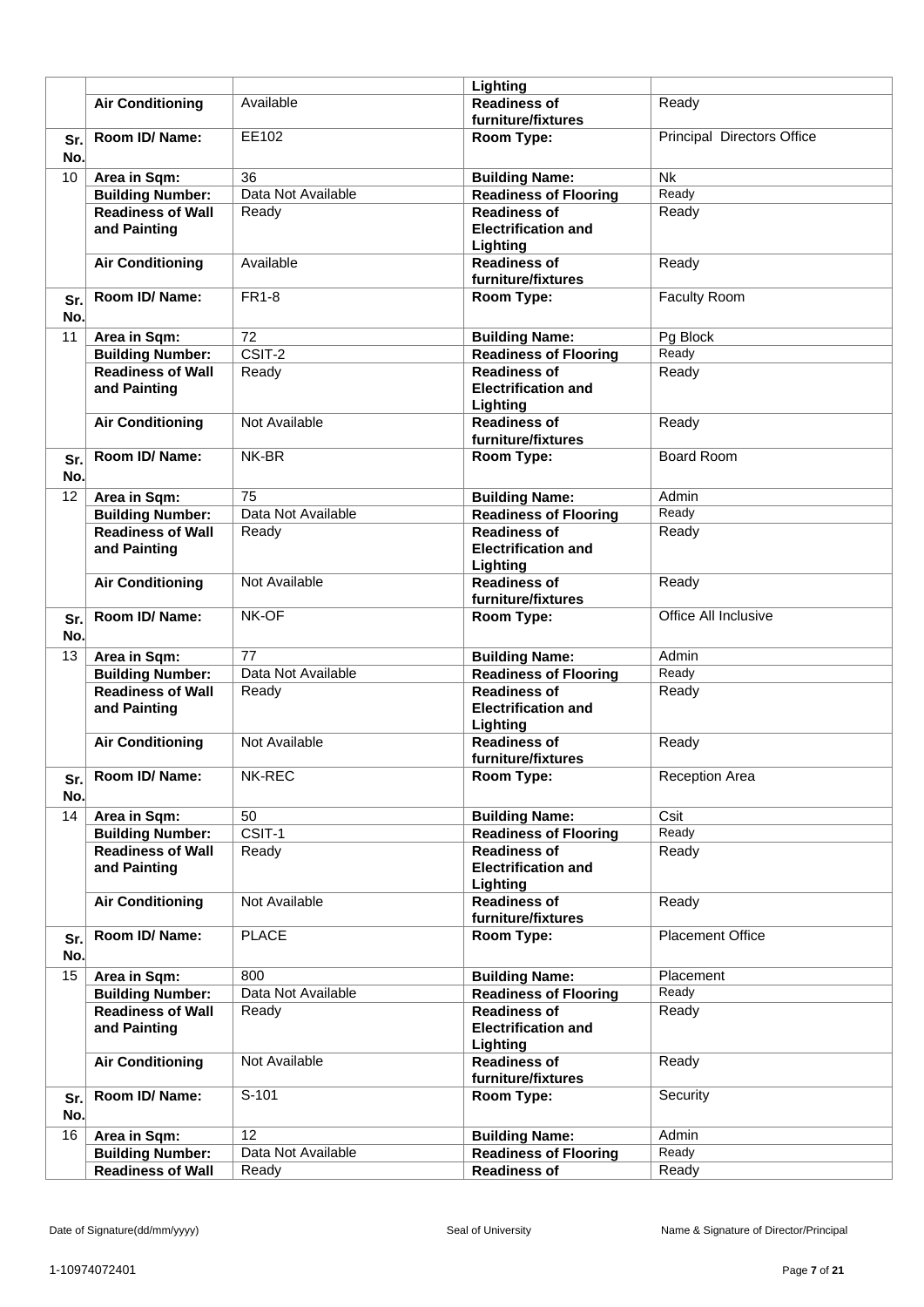|            | and Painting                             |                    | <b>Electrification and</b><br>Lighting                        |                        |
|------------|------------------------------------------|--------------------|---------------------------------------------------------------|------------------------|
|            | <b>Air Conditioning</b>                  | Not Available      | <b>Readiness of</b><br>furniture/fixtures                     | Ready                  |
| Sr.<br>No. | Room ID/Name:                            | <b>STORE</b>       | Room Type:                                                    | <b>Central Store</b>   |
| 17         | Area in Sqm:                             | 85.8               | <b>Building Name:</b>                                         | Data Not Available     |
|            | <b>Building Number:</b>                  | Data Not Available | <b>Readiness of Flooring</b>                                  | Ready                  |
|            | <b>Readiness of Wall</b><br>and Painting | Ready              | <b>Readiness of</b><br><b>Electrification and</b><br>Lighting | Ready                  |
|            | <b>Air Conditioning</b>                  | Not Available      | <b>Readiness of</b><br>furniture/fixtures                     | Ready                  |
| Sr.<br>No. | Room ID/ Name:                           | <b>UPS1-2</b>      | Room Type:                                                    | Maintenance            |
| 18         | Area in Sqm:                             | 24                 | <b>Building Name:</b>                                         | <b>Computer Center</b> |
|            | <b>Building Number:</b>                  | CSIT-3             | <b>Readiness of Flooring</b>                                  | Ready                  |
|            | <b>Readiness of Wall</b><br>and Painting | Ready              | <b>Readiness of</b><br><b>Electrification and</b><br>Lighting | Ready                  |
|            | <b>Air Conditioning</b>                  | Not Available      | <b>Readiness of</b><br>furniture/fixtures                     | Ready                  |

# **AMENITIES AREA**

| Sr.<br>No.     | Room ID/ Name:                           | BCR01               | Room Type:                                                    | Boys Common Room       |
|----------------|------------------------------------------|---------------------|---------------------------------------------------------------|------------------------|
| $\mathbf{1}$   | Area in Sqm:                             | 100                 | <b>Building Name:</b>                                         | Data Not Available     |
|                | <b>Building Number:</b>                  | Data Not Available  | <b>Readiness of Flooring</b>                                  | Ready                  |
|                | <b>Readiness of Wall</b><br>and Painting | Ready               | <b>Readiness of</b><br><b>Electrification and</b><br>Lighting | Ready                  |
|                | <b>Air Conditioning</b>                  | Not Available       | <b>Readiness of</b><br>furniture/fixtures                     | Ready                  |
| Sr.<br>No.     | Room ID/Name:                            | CAFE01              | Room Type:                                                    | Cafeteria              |
| $\overline{2}$ | Area in Sqm:                             | 200                 | <b>Building Name:</b>                                         | Data Not Available     |
|                | <b>Building Number:</b>                  | Data Not Available  | <b>Readiness of Flooring</b>                                  | Ready                  |
|                | <b>Readiness of Wall</b><br>and Painting | Ready               | <b>Readiness of</b><br><b>Electrification and</b><br>Lighting | Ready                  |
|                | <b>Air Conditioning</b>                  | Not Available       | <b>Readiness of</b><br>furniture/fixtures                     | Ready                  |
| Sr.<br>No.     | Room ID/ Name:                           | CCT <sub>1</sub>    | Room Type:                                                    | Toilet                 |
| 3              | Area in Sqm:                             | 12                  | <b>Building Name:</b>                                         | <b>Computer Center</b> |
|                | <b>Building Number:</b>                  | CSIT-3              | <b>Readiness of Flooring</b>                                  | Ready                  |
|                | <b>Readiness of Wall</b><br>and Painting | Ready               | <b>Readiness of</b><br><b>Electrification and</b><br>Lighting | Ready                  |
|                | <b>Air Conditioning</b>                  | Not Available       | <b>Readiness of</b><br>furniture/fixtures                     | Ready                  |
| Sr.<br>No.     | Room ID/ Name:                           | CCT <sub>2</sub>    | Room Type:                                                    | Toilet                 |
| 4              | Area in Sqm:                             | 8                   | <b>Building Name:</b>                                         | <b>Computer Center</b> |
|                | <b>Building Number:</b>                  | $\overline{CSIT-3}$ | <b>Readiness of Flooring</b>                                  | Ready                  |
|                | <b>Readiness of Wall</b><br>and Painting | Ready               | <b>Readiness of</b><br><b>Electrification and</b><br>Lighting | Ready                  |
|                | <b>Air Conditioning</b>                  | Not Available       | <b>Readiness of</b><br>furniture/fixtures                     | Ready                  |
| Sr.<br>No.     | Room ID/Name:                            | CCT <sub>3</sub>    | Room Type:                                                    | <b>Toilet</b>          |
| 5              | Area in Sqm:                             | 8                   | <b>Building Name:</b>                                         | <b>Computer Center</b> |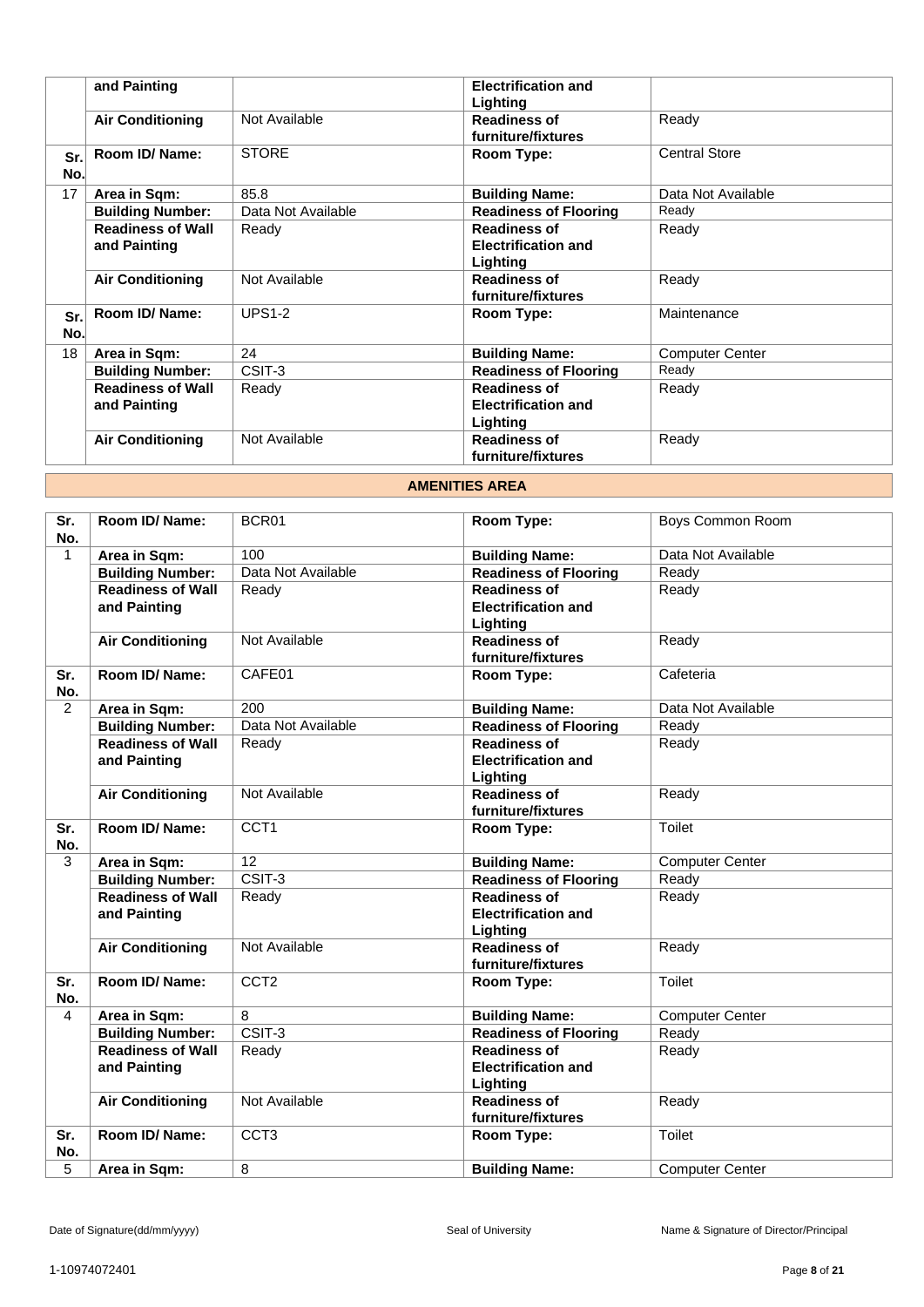|                | <b>Building Number:</b>                             | CSIT-3                     | <b>Readiness of Flooring</b>                          | Ready                  |
|----------------|-----------------------------------------------------|----------------------------|-------------------------------------------------------|------------------------|
|                | <b>Readiness of Wall</b>                            | Ready                      | <b>Readiness of</b>                                   | Ready                  |
|                | and Painting                                        |                            | <b>Electrification and</b>                            |                        |
|                |                                                     |                            | Lighting                                              |                        |
|                | <b>Air Conditioning</b>                             | Not Available              | <b>Readiness of</b>                                   | Ready                  |
|                |                                                     |                            | furniture/fixtures                                    |                        |
| Sr.<br>No.     | Room ID/ Name:                                      | CCT4                       | Room Type:                                            | Toilet                 |
| 6              | Area in Sqm:                                        | $\overline{12}$            | <b>Building Name:</b>                                 | <b>Computer Center</b> |
|                | <b>Building Number:</b>                             | CSIT-3                     | <b>Readiness of Flooring</b>                          | Ready                  |
|                | <b>Readiness of Wall</b>                            | Ready                      | <b>Readiness of</b>                                   | Ready                  |
|                | and Painting                                        |                            | <b>Electrification and</b>                            |                        |
|                |                                                     |                            | Lighting                                              |                        |
|                | <b>Air Conditioning</b>                             | Not Available              | <b>Readiness of</b>                                   | Ready                  |
|                |                                                     |                            | furniture/fixtures                                    |                        |
| Sr.            | Room ID/Name:                                       | CS-114                     | Room Type:                                            | Toilet                 |
| No.            |                                                     |                            |                                                       |                        |
| $\overline{7}$ | Area in Sqm:                                        | 10                         | <b>Building Name:</b>                                 | CSIT                   |
|                | <b>Building Number:</b>                             | $CSIT-1$                   | <b>Readiness of Flooring</b>                          | Ready                  |
|                | <b>Readiness of Wall</b>                            | Ready                      | <b>Readiness of</b>                                   | Ready                  |
|                | and Painting                                        |                            | <b>Electrification and</b>                            |                        |
|                |                                                     |                            | Lighting                                              |                        |
|                | <b>Air Conditioning</b>                             | Not Available              | <b>Readiness of</b>                                   | Ready                  |
|                |                                                     |                            | furniture/fixtures                                    |                        |
| Sr.            | Room ID/ Name:                                      | CS-115                     | Room Type:                                            | Toilet                 |
| No.            |                                                     |                            |                                                       |                        |
| 8              | Area in Sqm:                                        | 10                         | <b>Building Name:</b>                                 | CSIT                   |
|                | <b>Building Number:</b>                             | $CSIT-1$                   | <b>Readiness of Flooring</b>                          | Ready                  |
|                | <b>Readiness of Wall</b>                            | Ready                      | <b>Readiness of</b>                                   | Ready                  |
|                | and Painting                                        |                            | <b>Electrification and</b>                            |                        |
|                |                                                     |                            | Lighting                                              |                        |
|                | <b>Air Conditioning</b>                             | Not Available              | <b>Readiness of</b>                                   | Ready                  |
|                |                                                     |                            | furniture/fixtures                                    |                        |
| Sr.            | Room ID/Name:                                       | CS-116                     | Room Type:                                            | Toilet                 |
| No.<br>9       |                                                     | 10                         |                                                       | <b>CSIT</b>            |
|                | Area in Sqm:                                        | $CSIT-1$                   | <b>Building Name:</b><br><b>Readiness of Flooring</b> | Ready                  |
|                | <b>Building Number:</b><br><b>Readiness of Wall</b> | Ready                      | <b>Readiness of</b>                                   | Ready                  |
|                | and Painting                                        |                            | <b>Electrification and</b>                            |                        |
|                |                                                     |                            | Lighting                                              |                        |
|                | <b>Air Conditioning</b>                             | Not Available              | <b>Readiness of</b>                                   | Ready                  |
|                |                                                     |                            | furniture/fixtures                                    |                        |
| Sr.            | Room ID/ Name:                                      | CS-117                     | Room Type:                                            | Toilet                 |
| No.            |                                                     |                            |                                                       |                        |
| 10             | Area in Sqm:                                        | 10                         | <b>Building Name:</b>                                 | <b>CSIT</b>            |
|                | <b>Building Number:</b>                             | $CSIT-1$                   | <b>Readiness of Flooring</b>                          | Ready                  |
|                | <b>Readiness of Wall</b>                            | Ready                      | <b>Readiness of</b>                                   | Ready                  |
|                | and Painting                                        |                            | <b>Electrification and</b>                            |                        |
|                |                                                     |                            | Lighting                                              |                        |
|                | <b>Air Conditioning</b>                             | Not Available              | <b>Readiness of</b>                                   | Ready                  |
|                |                                                     |                            | furniture/fixtures                                    |                        |
| Sr.            | Room ID/ Name:                                      | CST <sub>1</sub>           | Room Type:                                            | Toilet                 |
| No.            |                                                     |                            |                                                       |                        |
| 11             | Area in Sqm:                                        | 13                         | <b>Building Name:</b>                                 | PG BLOCK               |
|                | <b>Building Number:</b>                             | CSIT-2                     | <b>Readiness of Flooring</b>                          | Ready                  |
|                | <b>Readiness of Wall</b>                            | Ready                      | <b>Readiness of</b>                                   | Ready                  |
|                | and Painting                                        |                            | <b>Electrification and</b>                            |                        |
|                |                                                     |                            | Lighting                                              |                        |
|                | <b>Air Conditioning</b>                             | Not Available              | <b>Readiness of</b>                                   | Ready                  |
|                |                                                     | CST <sub>2</sub>           | furniture/fixtures                                    | Toilet                 |
| Sr.<br>No.     | Room ID/ Name:                                      |                            | Room Type:                                            |                        |
| 12             | Area in Sqm:                                        | $\overline{13}$            | <b>Building Name:</b>                                 | PG BLOCK               |
|                | <b>Building Number:</b>                             | $\overline{\text{CSIT-2}}$ | <b>Readiness of Flooring</b>                          | Ready                  |
|                |                                                     |                            |                                                       |                        |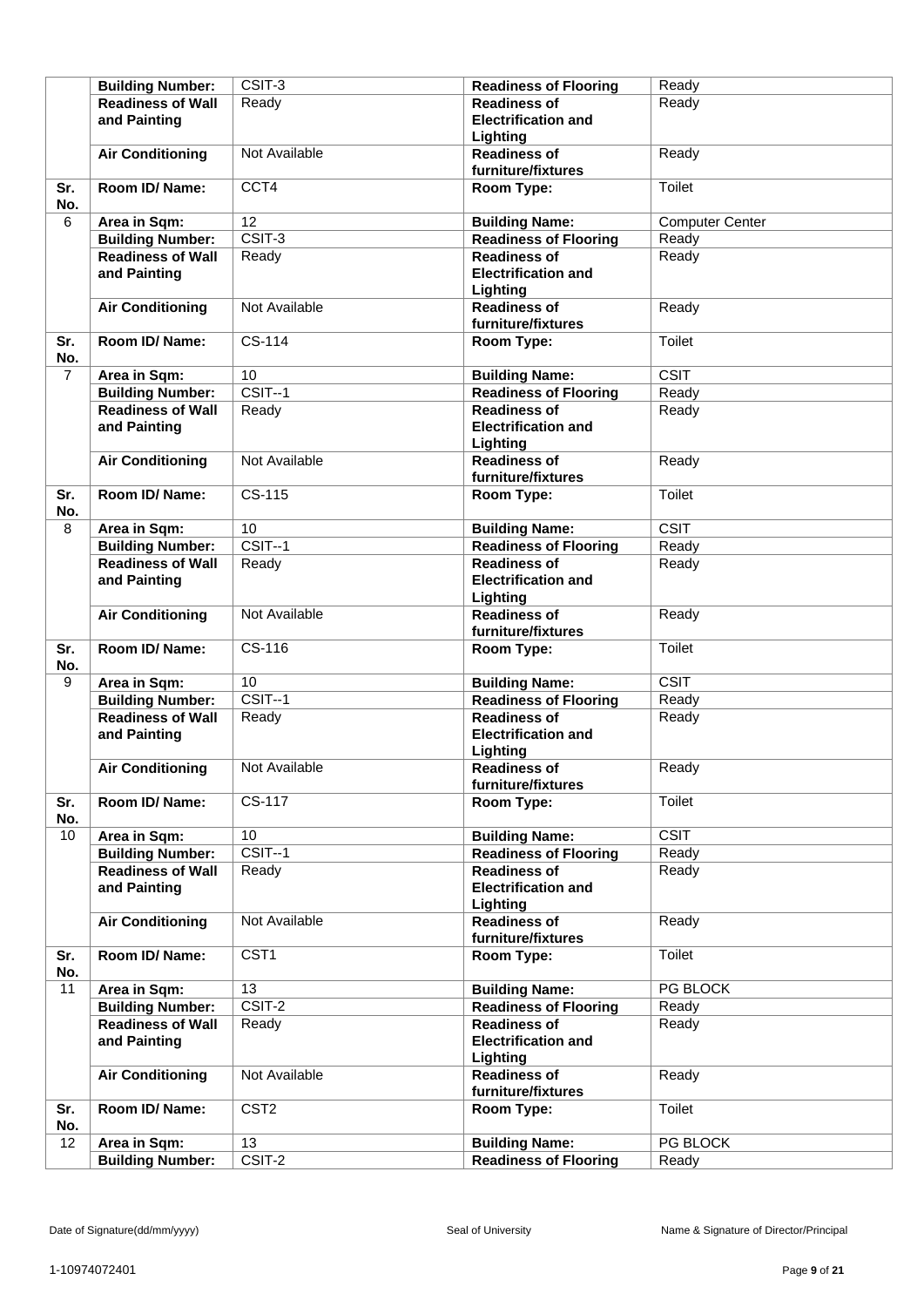|     | <b>Readiness of Wall</b> | Ready              | <b>Readiness of</b>          | Ready                      |
|-----|--------------------------|--------------------|------------------------------|----------------------------|
|     | and Painting             |                    | <b>Electrification and</b>   |                            |
|     |                          |                    | Lighting                     |                            |
|     |                          | Not Available      | <b>Readiness of</b>          |                            |
|     | <b>Air Conditioning</b>  |                    |                              | Ready                      |
|     |                          |                    | furniture/fixtures           |                            |
| Sr. | Room ID/Name:            | GCR01              | Room Type:                   | Girls Common Room          |
| No. |                          |                    |                              |                            |
| 13  | Area in Sqm:             | 100                | <b>Building Name:</b>        | Data Not Available         |
|     |                          |                    |                              |                            |
|     | <b>Building Number:</b>  | Data Not Available | <b>Readiness of Flooring</b> | Ready                      |
|     | <b>Readiness of Wall</b> | Ready              | <b>Readiness of</b>          | Ready                      |
|     | and Painting             |                    | <b>Electrification and</b>   |                            |
|     |                          |                    | Lighting                     |                            |
|     | <b>Air Conditioning</b>  | Not Available      | <b>Readiness of</b>          | Ready                      |
|     |                          |                    |                              |                            |
|     |                          |                    | furniture/fixtures           |                            |
| Sr. | Room ID/Name:            | GH <sub>01</sub>   | Room Type:                   | <b>Guest House</b>         |
| No. |                          |                    |                              |                            |
| 14  | Area in Sqm:             | 4000               | <b>Building Name:</b>        | Data Not Available         |
|     | <b>Building Number:</b>  | Data Not Available | <b>Readiness of Flooring</b> | Ready                      |
|     |                          |                    |                              |                            |
|     | <b>Readiness of Wall</b> | Ready              | <b>Readiness of</b>          | Ready                      |
|     | and Painting             |                    | <b>Electrification and</b>   |                            |
|     |                          |                    | Lighting                     |                            |
|     | <b>Air Conditioning</b>  | Not Available      | <b>Readiness of</b>          | Ready                      |
|     |                          |                    | furniture/fixtures           |                            |
|     |                          |                    |                              |                            |
| Sr. | Room ID/Name:            | MED01              | Room Type:                   | First aid cum Sick Room    |
| No. |                          |                    |                              |                            |
| 15  | Area in Sqm:             | $\overline{275}$   | <b>Building Name:</b>        | Data Not Available         |
|     | <b>Building Number:</b>  | Data Not Available | <b>Readiness of Flooring</b> | Ready                      |
|     |                          |                    |                              |                            |
|     | <b>Readiness of Wall</b> | Ready              | <b>Readiness of</b>          | Ready                      |
|     | and Painting             |                    | <b>Electrification and</b>   |                            |
|     |                          |                    | Lighting                     |                            |
|     | <b>Air Conditioning</b>  | Not Available      | <b>Readiness of</b>          | Ready                      |
|     |                          |                    | furniture/fixtures           |                            |
|     |                          |                    |                              |                            |
| Sr. | Room ID/Name:            | <b>MP HAL</b>      | Room Type:                   | Auditorium                 |
| No. |                          |                    |                              |                            |
| 16  | Area in Sqm:             | 1200               | <b>Building Name:</b>        | multipurpose hall          |
|     | <b>Building Number:</b>  | mph                | <b>Readiness of Flooring</b> | Ready                      |
|     | <b>Readiness of Wall</b> | Ready              | <b>Readiness of</b>          | Ready                      |
|     |                          |                    | <b>Electrification and</b>   |                            |
|     | and Painting             |                    |                              |                            |
|     |                          |                    | Lighting                     |                            |
|     | <b>Air Conditioning</b>  | Not Available      | <b>Readiness of</b>          | Ready                      |
|     |                          |                    | furniture/fixtures           |                            |
| Sr. | Room ID/ Name:           | PROF-1             | Room Type:                   | <b>Principal's Quarter</b> |
| No. |                          |                    |                              |                            |
|     |                          |                    |                              |                            |
| 17  | Area in Sqm:             | 200                | <b>Building Name:</b>        | Data Not Available         |
|     | <b>Building Number:</b>  | Data Not Available | <b>Readiness of Flooring</b> | Ready                      |
|     | <b>Readiness of Wall</b> | Ready              | <b>Readiness of</b>          | Ready                      |
|     | and Painting             |                    | <b>Electrification and</b>   |                            |
|     |                          |                    | Lighting                     |                            |
|     |                          |                    | <b>Readiness of</b>          |                            |
|     | <b>Air Conditioning</b>  | Not Available      |                              | Ready                      |
|     |                          |                    | furniture/fixtures           |                            |
| Sr. | Room ID/ Name:           | <b>SA01</b>        | Room Type:                   | Student activity / GCR     |
| No. |                          |                    |                              |                            |
| 18  | Area in Sqm:             | 300                | <b>Building Name:</b>        | Data Not Available         |
|     | <b>Building Number:</b>  | Data Not Available | <b>Readiness of Flooring</b> | Ready                      |
|     |                          |                    |                              |                            |
|     | <b>Readiness of Wall</b> | Ready              | <b>Readiness of</b>          | Ready                      |
|     | and Painting             |                    | <b>Electrification and</b>   |                            |
|     |                          |                    | Lighting                     |                            |
|     | <b>Air Conditioning</b>  | Not Available      | <b>Readiness of</b>          | Ready                      |
|     |                          |                    | furniture/fixtures           |                            |
|     |                          |                    |                              |                            |
| Sr. | Room ID/ Name:           | <b>SC-01</b>       | Room Type:                   | Sports Club                |
| No. |                          |                    |                              |                            |
| 19  | Area in Sqm:             | 20000              | <b>Building Name:</b>        | Data Not Available         |
|     | <b>Building Number:</b>  | Data Not Available | <b>Readiness of Flooring</b> | Ready                      |
|     |                          |                    |                              | Ready                      |
|     | <b>Readiness of Wall</b> | Ready              | <b>Readiness of</b>          |                            |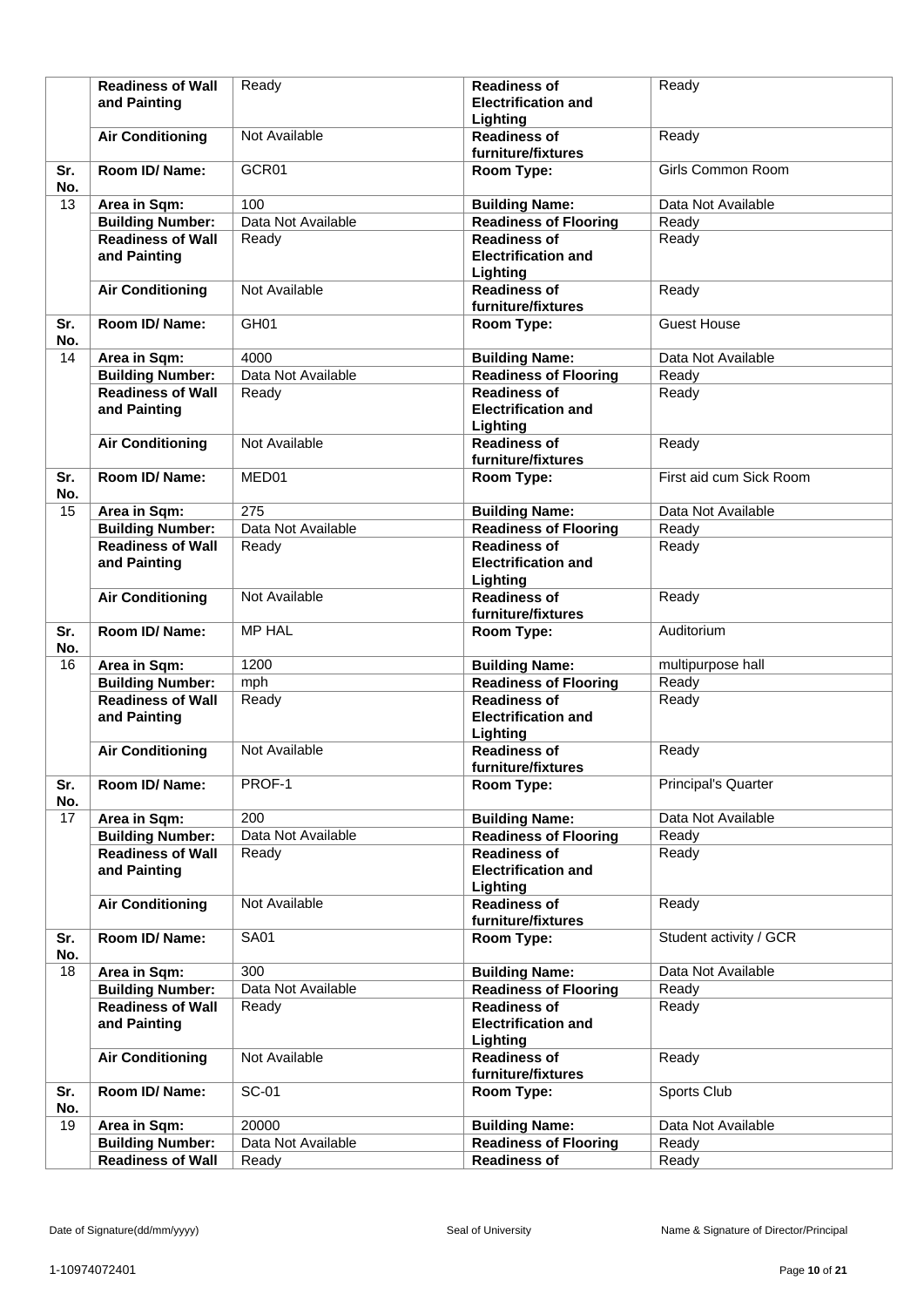|     | and Painting             |                    | <b>Electrification and</b>   |                         |
|-----|--------------------------|--------------------|------------------------------|-------------------------|
|     |                          |                    | Lighting                     |                         |
|     | <b>Air Conditioning</b>  | Not Available      | <b>Readiness of</b>          | Ready                   |
|     |                          |                    | furniture/fixtures           |                         |
| Sr. | Room ID/ Name:           | ST <sub>01</sub>   | Room Type:                   | <b>Stationery Store</b> |
| No. |                          |                    |                              |                         |
| 20  | Area in Sqm:             | 80                 | <b>Building Name:</b>        | Data Not Available      |
|     | <b>Building Number:</b>  | Data Not Available | <b>Readiness of Flooring</b> | Ready                   |
|     | <b>Readiness of Wall</b> | Ready              | <b>Readiness of</b>          | Ready                   |
|     | and Painting             |                    | <b>Electrification and</b>   |                         |
|     |                          |                    | Lighting                     |                         |
|     | <b>Air Conditioning</b>  | Not Available      | <b>Readiness of</b>          | Ready                   |
|     |                          |                    | furniture/fixtures           |                         |
|     |                          |                    |                              |                         |

# **CIRCULATION AREA**

| Sr.<br>No.     | Area Type                              | Corridors                   | <b>Average Carpet Area:</b> | 471                |  |
|----------------|----------------------------------------|-----------------------------|-----------------------------|--------------------|--|
| 1              | <b>Flooring</b>                        | <b>Yes</b>                  | <b>Painting Done</b>        | Ready              |  |
|                | <b>Electrification</b><br>and Lighting | Ready                       | <b>Building Name:</b>       | Data Not Available |  |
|                | <b>Building</b><br>Number:             | Data Not Available          |                             |                    |  |
| Sr.<br>No.     | Area Type                              | Other Areas (in Sq m)       | <b>Average Carpet Area:</b> | 250                |  |
| $\overline{2}$ | <b>Flooring</b>                        | <b>Yes</b>                  | <b>Painting Done</b>        | Ready              |  |
|                | <b>Electrification</b><br>and Lighting | Ready                       | <b>Building Name:</b>       | Data Not Available |  |
|                | <b>Building</b><br>Number:             | Data Not Available          |                             |                    |  |
| Sr.<br>No.     | Area Type                              | Other Common Area (in Sq m) | <b>Average Carpet Area:</b> | 400                |  |
| 3              | <b>Flooring</b>                        | <b>Yes</b>                  | <b>Painting Done</b>        | Ready              |  |
|                | <b>Electrification</b><br>and Lighting | Ready                       | <b>Building Name:</b>       | Data Not Available |  |
|                | <b>Building</b><br>Number:             | Data Not Available          |                             |                    |  |

# **INSTRUCTIONAL AREA**

| Sr.<br>No.     | Programme              | <b>MCA</b> | Level                        | POST GRADUATE         |
|----------------|------------------------|------------|------------------------------|-----------------------|
| 1              | Room Type              | Laboratory | Room ID/Name                 | CL <sub>2</sub>       |
|                | Area of Room in        | 37         | <b>Building Name</b>         | <b>Computer Cetre</b> |
|                | Sam                    |            |                              |                       |
|                | <b>Building Number</b> | CSIT-3     | <b>Readiness of Flooring</b> | Ready                 |
|                | <b>Readiness of</b>    | Ready      | <b>Readiness of</b>          | Ready                 |
|                | <b>Wall and</b>        |            | <b>Electrification and</b>   |                       |
|                | <b>Painting</b>        |            | Lighting                     |                       |
|                | <b>Readiness of</b>    | Ready      | <b>Air Conditioning</b>      | Not Available         |
|                | furniture/fixtures     |            |                              |                       |
| Sr.<br>No.     | Programme              | <b>MCA</b> | Level                        | <b>POST GRADUATE</b>  |
| $\overline{2}$ | <b>Room Type</b>       | Classroom  | Room ID/Name                 | CL3                   |
|                | Area of Room in        | 61         | <b>Building Name</b>         | <b>Computer Cetre</b> |
|                | Sqm                    |            |                              |                       |
|                | <b>Building Number</b> | CSIT-3     | <b>Readiness of Flooring</b> | Ready                 |
|                | <b>Readiness of</b>    | Ready      | <b>Readiness of</b>          | Ready                 |
|                | Wall and               |            | <b>Electrification and</b>   |                       |
|                | <b>Painting</b>        |            | Lighting                     |                       |
|                | <b>Readiness of</b>    | Ready      | <b>Air Conditioning</b>      | Not Available         |
|                | furniture/fixtures     |            |                              |                       |
| Sr.            | Programme              | <b>MCA</b> | Level                        | <b>POST GRADUATE</b>  |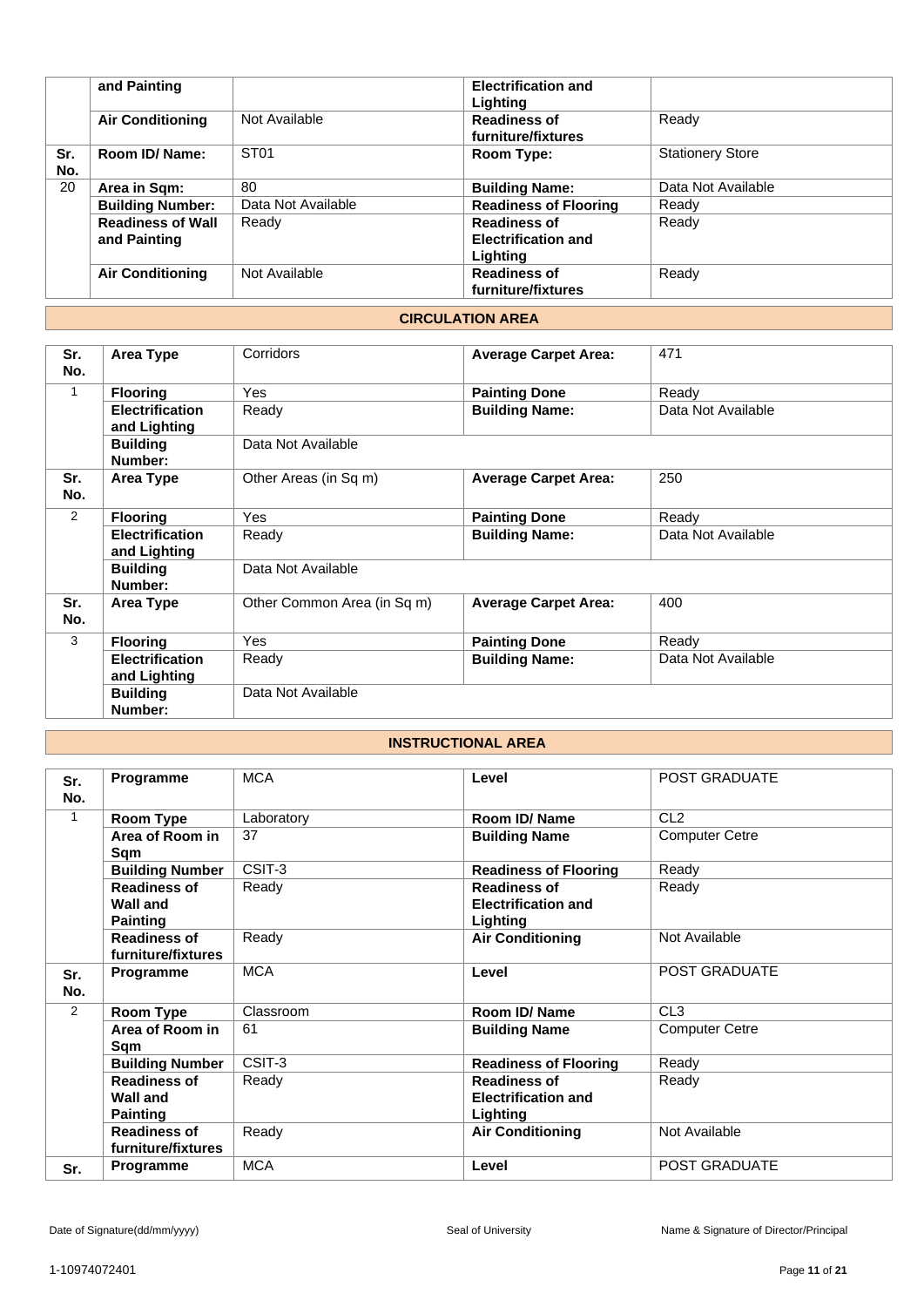| No.            |                                                           |                            |                                                               |                       |
|----------------|-----------------------------------------------------------|----------------------------|---------------------------------------------------------------|-----------------------|
| 3              | <b>Room Type</b>                                          | Studio / Display Room      | Room ID/Name                                                  | $\overline{CS1}$      |
|                | Area of Room in<br>Sqm                                    | 150                        | <b>Building Name</b>                                          | <b>Computer Cetre</b> |
|                | <b>Building Number</b>                                    | CSIT-3                     | <b>Readiness of Flooring</b>                                  | Ready                 |
|                | <b>Readiness of</b><br><b>Wall and</b><br><b>Painting</b> | Ready                      | <b>Readiness of</b><br><b>Electrification and</b><br>Lighting | Ready                 |
|                | <b>Readiness of</b><br>furniture/fixtures                 | Ready                      | <b>Air Conditioning</b>                                       | Available             |
| Sr.<br>No.     | Programme                                                 | <b>MCA</b>                 | Level                                                         | POST GRADUATE         |
| 4              | Room Type                                                 | Seminar Hall               | Room ID/Name                                                  | $\overline{CSR1}$     |
|                | Area of Room in<br>Sqm                                    | 179                        | <b>Building Name</b>                                          | PG Block              |
|                | <b>Building Number</b>                                    | $\overline{CSIT-2}$        | <b>Readiness of Flooring</b>                                  | Ready                 |
|                | <b>Readiness of</b><br><b>Wall and</b><br><b>Painting</b> | Ready                      | <b>Readiness of</b><br><b>Electrification and</b><br>Lighting | Ready                 |
|                | <b>Readiness of</b><br>furniture/fixtures                 | Not Ready                  | <b>Air Conditioning</b>                                       | Not Available         |
| Sr.<br>No.     | Programme                                                 | <b>MCA</b>                 | Level                                                         | POST GRADUATE         |
| 5              | Room Type                                                 | Classroom                  | Room ID/Name                                                  | CSR <sub>2</sub>      |
|                | Area of Room in<br>Sqm                                    | 89                         | <b>Building Name</b>                                          | <b>PG Block</b>       |
|                | <b>Building Number</b>                                    | CSIT-2                     | <b>Readiness of Flooring</b>                                  | Ready                 |
|                | <b>Readiness of</b><br><b>Wall and</b><br><b>Painting</b> | Ready                      | <b>Readiness of</b><br><b>Electrification and</b><br>Lighting | Ready                 |
|                | <b>Readiness of</b><br>furniture/fixtures                 | Not Ready                  | <b>Air Conditioning</b>                                       | Not Available         |
| Sr.<br>No.     | Programme                                                 | <b>MCA</b>                 | Level                                                         | POST GRADUATE         |
| 6              | <b>Room Type</b>                                          | Classroom                  | Room ID/Name                                                  | CSR <sub>3</sub>      |
|                | Area of Room in<br>Sqm                                    | 89                         | <b>Building Name</b>                                          | PG Block              |
|                | <b>Building Number</b>                                    | CSIT-2                     | <b>Readiness of Flooring</b>                                  | Ready                 |
|                | <b>Readiness of</b><br>Wall and<br><b>Painting</b>        | Ready                      | <b>Readiness of</b><br><b>Electrification and</b><br>Lighting | Ready                 |
|                | <b>Readiness of</b><br>furniture/fixtures                 | Not Ready                  | <b>Air Conditioning</b>                                       | Not Available         |
| Sr.<br>No.     | Programme                                                 | <b>MCA</b>                 | Level                                                         | POST GRADUATE         |
| $\overline{7}$ | Room Type                                                 | <b>Computer Laboratory</b> | Room ID/Name                                                  | LB01                  |
|                | Area of Room in<br>Sqm                                    | 290                        | <b>Building Name</b>                                          | <b>Computer Cetre</b> |
|                | <b>Building Number</b>                                    | CSIT-3                     | <b>Readiness of Flooring</b>                                  | Ready                 |
|                | <b>Readiness of</b><br><b>Wall and</b><br><b>Painting</b> | Ready                      | <b>Readiness of</b><br><b>Electrification and</b><br>Lighting | Ready                 |
|                | <b>Readiness of</b><br>furniture/fixtures                 | Ready                      | <b>Air Conditioning</b>                                       | Available             |
| Sr.<br>No.     | Programme                                                 | <b>MCA</b>                 | Level                                                         | POST GRADUATE         |
| 8              | Room Type                                                 | Library & Reading Room     | Room ID/Name                                                  | <b>LR01</b>           |
|                | Area of Room in<br>Sqm                                    | 450                        | <b>Building Name</b>                                          | <b>ECE</b>            |
|                | <b>Building Number</b>                                    | $ECE-2$                    | <b>Readiness of Flooring</b>                                  | Ready                 |
|                | <b>Readiness of</b><br><b>Wall and</b>                    | Ready                      | <b>Readiness of</b><br><b>Electrification and</b>             | Ready                 |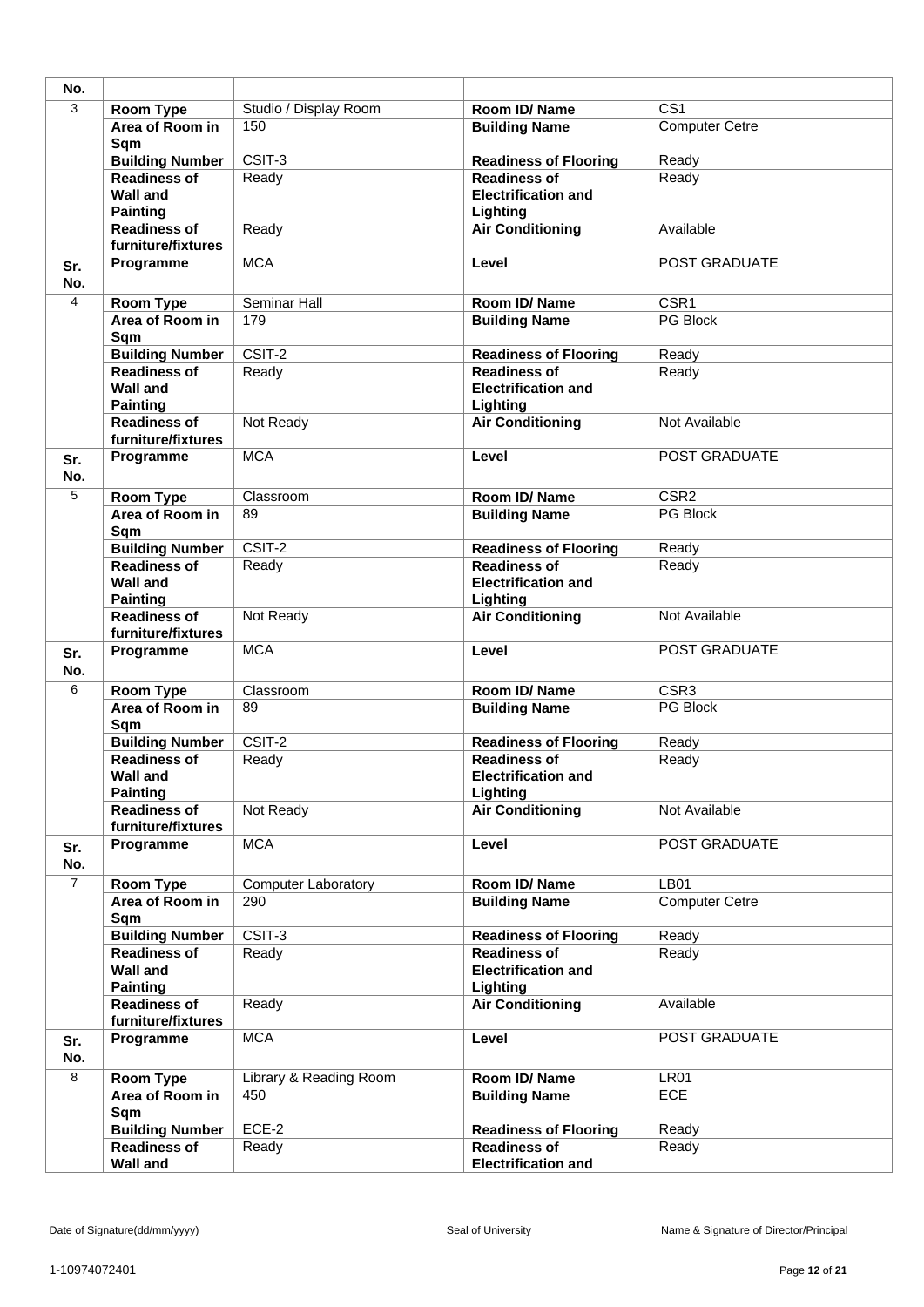|            | <b>Painting</b>                                           |                      | Lighting                                                      |                       |
|------------|-----------------------------------------------------------|----------------------|---------------------------------------------------------------|-----------------------|
|            | <b>Readiness of</b><br>furniture/fixtures                 | Ready                | <b>Air Conditioning</b>                                       | Available             |
| Sr.<br>No. | Programme                                                 | <b>MCA</b>           | Level                                                         | POST GRADUATE         |
| 9          | Room Type                                                 | Seminar Hall         | Room ID/ Name                                                 | SM <sub>1</sub>       |
|            | Area of Room in<br>Sqm                                    | 150                  | <b>Building Name</b>                                          | <b>Computer Cetre</b> |
|            | <b>Building Number</b>                                    | $\overline{CSIT-3}$  | <b>Readiness of Flooring</b>                                  | Ready                 |
|            | <b>Readiness of</b><br><b>Wall and</b><br><b>Painting</b> | Ready                | <b>Readiness of</b><br><b>Electrification and</b><br>Lighting | Ready                 |
|            | <b>Readiness of</b><br>furniture/fixtures                 | Ready                | <b>Air Conditioning</b>                                       | Available             |
| Sr.<br>No. | Programme                                                 | <b>MCA</b>           | Level                                                         | <b>POST GRADUATE</b>  |
| 10         | <b>Room Type</b>                                          | <b>Tutorial Room</b> | Room ID/Name                                                  | TR <sub>1</sub>       |
|            | Area of Room in<br>Sqm                                    | 38                   | <b>Building Name</b>                                          | <b>Computer Cetre</b> |
|            | <b>Building Number</b>                                    | $\overline{CSIT-3}$  | <b>Readiness of Flooring</b>                                  | Ready                 |
|            | <b>Readiness of</b><br><b>Wall and</b><br><b>Painting</b> | Ready                | <b>Readiness of</b><br><b>Electrification and</b><br>Lighting | Ready                 |
|            | <b>Readiness of</b><br>furniture/fixtures                 | Ready                | <b>Air Conditioning</b>                                       | Not Available         |
| Sr.<br>No. | Programme                                                 | <b>MCA</b>           | Level                                                         | POST GRADUATE         |
| 11         | Room Type                                                 | <b>Tutorial Room</b> | Room ID/Name                                                  | TR <sub>2</sub>       |
|            | Area of Room in<br>Sqm                                    | 38                   | <b>Building Name</b>                                          | <b>Computer Cetre</b> |
|            | <b>Building Number</b>                                    | CSIT-3               | <b>Readiness of Flooring</b>                                  | Ready                 |
|            | <b>Readiness of</b><br><b>Wall and</b><br><b>Painting</b> | Ready                | <b>Readiness of</b><br><b>Electrification and</b><br>Lighting | Ready                 |
|            | <b>Readiness of</b><br>furniture/fixtures                 | Ready                | <b>Air Conditioning</b>                                       | Not Available         |

# **INSTRUCTIONAL AREA** – **COMMON FACILITIES**

| Sr.<br>No.   | Room Type:                                                | <b>Computer Center</b> | Room ID/ Name:                                                | CSIT-3             |
|--------------|-----------------------------------------------------------|------------------------|---------------------------------------------------------------|--------------------|
| $\mathbf{1}$ | Area of Room in<br>Sqm:                                   | 1250                   | <b>Readiness of Flooring:</b>                                 | Ready              |
|              | <b>Readiness of</b><br><b>Wall and</b><br><b>Painting</b> | Ready                  | <b>Readiness of</b><br><b>Electrification and</b><br>Lighting | Ready              |
|              | <b>Readiness of</b><br>furniture/fixtures                 | Ready                  | <b>Air Conditioning</b>                                       | Available          |
|              | <b>Building Name</b>                                      | Data Not Available     | <b>Building Number:</b>                                       | Data Not Available |
| Sr.<br>No.   | Room Type:                                                | Library&Reading Room   | Room ID/ Name:                                                | LR <sub>1</sub>    |
| 2            | Area of Room in<br>Sqm:                                   | 450                    | <b>Readiness of Flooring:</b>                                 | Ready              |
|              | <b>Readiness of</b><br><b>Wall and</b><br><b>Painting</b> | Ready                  | <b>Readiness of</b><br><b>Electrification and</b><br>Lighting | Ready              |
|              | <b>Readiness of</b><br>furniture/fixtures                 | Ready                  | <b>Air Conditioning</b>                                       | Planned            |
|              | <b>Building Name</b>                                      | Data Not Available     | <b>Building Number:</b>                                       | Data Not Available |
|              |                                                           |                        | <b>HOSTEL FACILITIES</b>                                      |                    |
|              |                                                           |                        |                                                               |                    |
| Sr.          | <b>Whether Hostel</b>                                     | Yes                    | Girl's Hostel (Y/N):                                          | Yes                |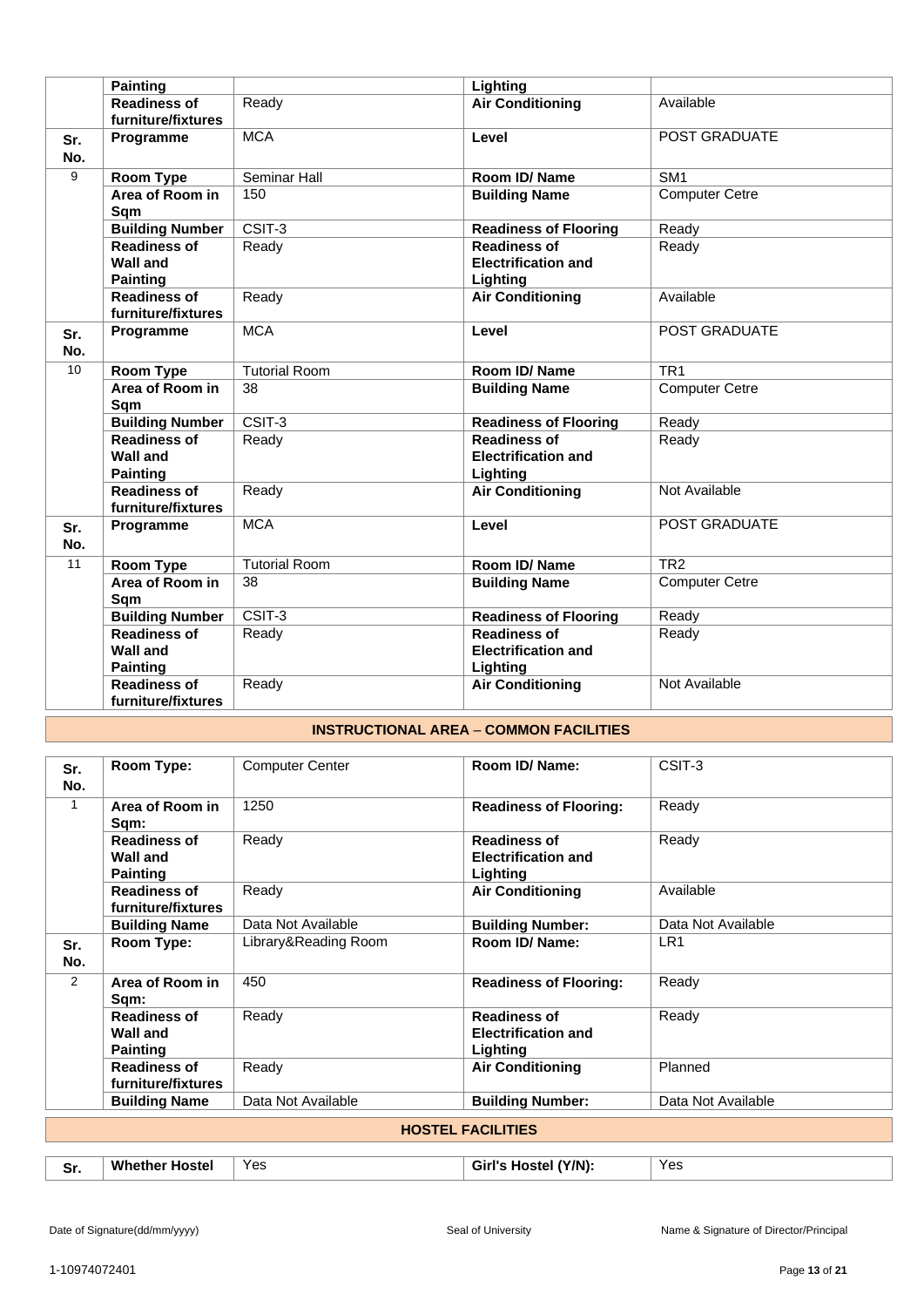| No. | facility               |                   |                              |     |
|-----|------------------------|-------------------|------------------------------|-----|
|     | Available(Y/N)?        |                   |                              |     |
|     | No. of Rooms:          | 200               | <b>Hostel Capacity:</b>      | 400 |
|     | <b>Boy's Hostel:</b>   |                   | No. of Rooms for Boys?       | 200 |
|     | <b>Total Capacity:</b> | 400               | <b>Apply for Site Change</b> | No  |
|     | Location               | Within the Campus | <b>Hostel Facility</b>       |     |

#### **COMPUTATIONAL FACILITIES**

| <b>PCs/Laptop exclusively</b>  | 175                | PCs/Laptop available in        | 14                 |
|--------------------------------|--------------------|--------------------------------|--------------------|
| available to students:         |                    | Library:                       |                    |
| PCs/Laptop available in        | 5                  | <b>PCs/Laptop available to</b> | 14                 |
| <b>Administrative Office:</b>  |                    | <b>Faculty Members:</b>        |                    |
| Number of PCs/Laptop in        | 20                 | Internet Bandwidth in          | 1000               |
| language lab:                  |                    | Mbps:                          |                    |
| <b>Number of Legal</b>         | 25                 | <b>Printers available to</b>   | 12                 |
| <b>Application software:</b>   |                    | student:                       |                    |
| <b>Number of A1 Size Color</b> | 6                  | <b>Number of Legal System</b>  | 6                  |
| <b>Printers:</b>               |                    | software:                      |                    |
| <b>Number of Open Source</b>   | Data Not Available | <b>Number of Proprietary</b>   | Data Not Available |
| <b>Software</b>                |                    |                                |                    |

# **SOLAR PANEL INSTALLATION DETAILS**

| <b>Total land available</b><br>(Sqm):                                                           | 836080             | No. of buildings with roof<br>tops:                                      | 3                  |
|-------------------------------------------------------------------------------------------------|--------------------|--------------------------------------------------------------------------|--------------------|
| Land available for placing<br>solar photovoltaic panels<br>(Sqm):                               | 2000               | <b>Annual electricity</b><br>consumption No. of units<br>during 2021-22: | 971217             |
| Total approximate roof-<br>top area available for<br>placing solar<br>photovoltaic panel (Sqm): | 1650               | Average rate per unit<br>paid during 2021-22 (Rs. /<br>unit):            | 5.85               |
| <b>Renewable Energy Type</b>                                                                    | Data Not Available | Remarks:                                                                 | Data Not Available |
| Whether a policy has<br>been adopted to use only<br><b>LED lamps:</b>                           | Υ                  | <b>Renewable Energy used</b><br>at present (if any):                     | Yes                |

# **ODL INFRASTRUCTURE**

Data not entered by University

#### **OL INFRASTRUCTURE**

Data not entered by University

# **OMBUDSMAN & ANTI-RAGGING**

| <b>OMBUDSMAN DETAILS</b> |                              |               |  |  |
|--------------------------|------------------------------|---------------|--|--|
| S.No.                    | <b>Particulars</b>           | <b>Status</b> |  |  |
|                          | <b>Grievance Committee</b>   | Yes           |  |  |
| 2.                       | <b>OMBUDSMAN Appointment</b> | Yes           |  |  |

|            | <b>OMBUDSMAN\GRIEVANCE COMMITTEE DETAILS</b> |                                        |                                                      |                                     |  |
|------------|----------------------------------------------|----------------------------------------|------------------------------------------------------|-------------------------------------|--|
| Sr.<br>No. | <b>Committee Type:</b>                       | <b>OMBUDSMAN</b>                       | <b>Appointment Order</b><br><b>Reference Number:</b> | RU/TE/2018/20930-37                 |  |
|            | Date of Appointment:                         | 03/08/2018                             | Name of the<br><b>Committee Member:</b>              | Prof. Ravendra Singh                |  |
|            | <b>Profession:</b>                           | Professor                              | Address:                                             | MJP Rohilkhand University, Bareilly |  |
|            | <b>Associated With:</b>                      | Mip Rohilkhand University,<br>Bareilly | <b>Mobile Number:</b>                                | 9412148941                          |  |
|            | <b>Email Address:</b>                        | r.singh@mjpru.ac.in                    | Fax No:                                              |                                     |  |
|            | <b>Designation</b>                           |                                        | <b>Department</b>                                    | <b>Plant Science</b>                |  |
| Sr.<br>No. | <b>Committee Type:</b>                       | Grievance Redressal                    | <b>Appointment Order</b><br><b>Reference Number:</b> | FET-2051/20-03-2021                 |  |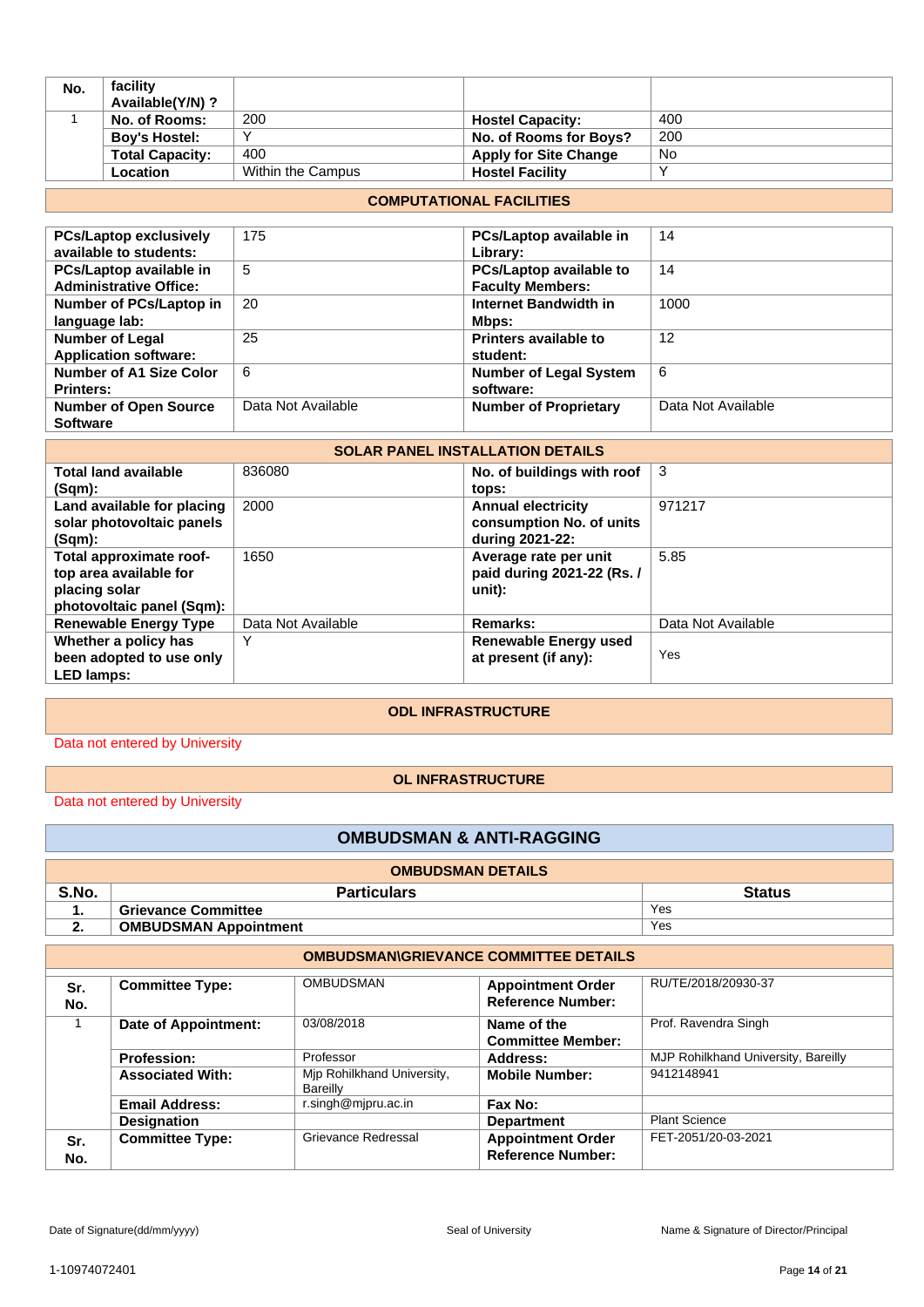| 2          | <b>Date of Appointment:</b> | 20/03/2021                 | Name of the<br><b>Committee Member:</b>              | Prof. Asha Choubey        |
|------------|-----------------------------|----------------------------|------------------------------------------------------|---------------------------|
|            | <b>Profession:</b>          | Professor                  | Address:                                             | <b>MJPRU</b>              |
|            | <b>Associated With:</b>     | Mjpru                      | <b>Mobile Number:</b>                                | 7017283835                |
|            | <b>Email Address:</b>       | asha.choubey@gmail.com     | Fax No:                                              |                           |
|            | <b>Designation</b>          |                            | <b>Department</b>                                    |                           |
| Sr.<br>No. | <b>Committee Type:</b>      | Grievance Redressal        | <b>Appointment Order</b><br><b>Reference Number:</b> | FET-2051/20-03-2021       |
| 3          | Date of Appointment:        | 20/03/2021                 | Name of the<br><b>Committee Member:</b>              | Prof. Nivedita Srivastava |
|            | <b>Profession:</b>          | Professor                  | Address:                                             | <b>MJPRU</b>              |
|            | <b>Associated With:</b>     | Mjpru                      | <b>Mobile Number:</b>                                | 9415157863                |
|            | <b>Email Address:</b>       | niveditacdri2000@gmail.com | Fax No:                                              |                           |
|            | <b>Designation</b>          |                            | <b>Department</b>                                    |                           |
| Sr.<br>No. | <b>Committee Type:</b>      | Grievance Redressal        | <b>Appointment Order</b><br><b>Reference Number:</b> | FET-2051/20-03-2021       |
| 4          | Date of Appointment:        | 20/03/2021                 | Name of the<br><b>Committee Member:</b>              | Mr. Amar Singh            |
|            | <b>Profession:</b>          | Non Teaching Faculty       | Address:                                             | <b>MJPRU</b>              |
|            | <b>Associated With:</b>     | Mipru                      | <b>Mobile Number:</b>                                | 9457475187                |
|            | <b>Email Address:</b>       | amarsinghk44@gmail.com     | Fax No:                                              |                           |
|            | <b>Designation</b>          |                            | <b>Department</b>                                    |                           |

|                         | <b>INTERNAL COMPLAINT COMMITTEE (ICC) DETAILS</b> |                                       |                                                      |                            |  |
|-------------------------|---------------------------------------------------|---------------------------------------|------------------------------------------------------|----------------------------|--|
| Sr. No.                 | <b>Committee Type:</b>                            | <b>COMPLAINT</b><br><b>COMMITTEE</b>  | <b>Appointment Order</b><br><b>Reference Number:</b> | FET-2051/20-03-2021        |  |
| $\mathbf{1}$            | <b>Date of Appointment:</b>                       | 20/03/2021                            | <b>Name of the Committee</b><br>Member:              | Prof. Asha Choubey         |  |
|                         | <b>Profession:</b>                                | <b>CHAIR PERSON</b>                   | <b>Associated With:</b>                              | Teaching                   |  |
|                         | <b>Mobile Number:</b>                             | 7017283835                            | <b>Email Address:</b>                                | asha.choubey@gmail.com     |  |
|                         | <b>Committee Designation</b>                      | <b>PROFESSOR</b>                      | <b>Committee Gender</b>                              | Female                     |  |
| Sr. No.                 | <b>Committee Type:</b>                            | <b>COMPLAINT</b><br><b>COMMITTEE</b>  | <b>Appointment Order</b><br><b>Reference Number:</b> | FET-2051/20-03-2021        |  |
| $\overline{2}$          | <b>Date of Appointment:</b>                       | 20/03/2021                            | <b>Name of the Committee</b><br>Member:              | Prof. Nivedita Srivastava  |  |
|                         | <b>Profession:</b>                                | <b>MEMBER</b>                         | <b>Associated With:</b>                              | Teaching                   |  |
|                         | <b>Mobile Number:</b>                             | 9415157863                            | <b>Email Address:</b>                                | niveditacdri2000@yahoo.com |  |
|                         | <b>Committee Designation</b>                      | <b>PROFESSOR</b>                      | <b>Committee Gender</b>                              | Female                     |  |
| Sr. No.                 | <b>Committee Type:</b>                            | <b>COMPLAINT</b><br><b>COMMITTEE</b>  | <b>Appointment Order</b><br><b>Reference Number:</b> | FET-2051/20-03-2021        |  |
| 3                       | <b>Date of Appointment:</b>                       | 20/03/2021                            | <b>Name of the Committee</b><br>Member:              | Prof. Ravendra Singh       |  |
|                         | <b>Profession:</b>                                | <b>MEMBER</b>                         | <b>Associated With:</b>                              | Teaching                   |  |
|                         | <b>Mobile Number:</b>                             | 9412148941                            | <b>Email Address:</b>                                | r.sigh@mjpru.ac.in         |  |
|                         | <b>Committee Designation</b>                      | <b>PROFESSOR</b>                      | <b>Committee Gender</b>                              | Male                       |  |
| Sr. No.                 | <b>Committee Type:</b>                            | <b>COMPLAINT</b><br><b>COMMITTEE</b>  | <b>Appointment Order</b><br><b>Reference Number:</b> | FET-2051/20-03-2021        |  |
| $\overline{\mathbf{4}}$ | <b>Date of Appointment:</b>                       | 20/03/2021                            | <b>Name of the Committee</b><br>Member:              | Mr. Amar Singh             |  |
|                         | <b>Profession:</b>                                | <b>MEMBER</b>                         | <b>Associated With:</b>                              | Mjpru                      |  |
|                         | <b>Mobile Number:</b>                             | 9457475187                            | <b>Email Address:</b>                                | amarsinghk44@gmail.com     |  |
|                         | <b>Committee Designation</b>                      | <b>NON TEACHING</b><br><b>FACULTY</b> | <b>Committee Gender</b>                              | Male                       |  |
| Sr. No.                 | <b>Committee Type:</b>                            | <b>COMPLAINT</b><br><b>COMMITTEE</b>  | <b>Appointment Order</b><br><b>Reference Number:</b> | FET-2051/20-03-2021        |  |
| 5                       | <b>Date of Appointment:</b>                       | 20/03/2021                            | <b>Name of the Committee</b><br>Member:              | Mr. Rajesh Srivastava      |  |
|                         | <b>Profession:</b>                                | <b>MEMBER</b>                         | <b>Associated With:</b>                              | Mipru                      |  |
|                         | <b>Mobile Number:</b>                             | 9412372324                            | <b>Email Address:</b>                                | rajeshuchi3122@gmail.com   |  |
|                         | <b>Committee Designation</b>                      | <b>NON TEACHING</b><br><b>FACULTY</b> | <b>Committee Gender</b>                              | Male                       |  |
| Sr. No.                 | <b>Committee Type:</b>                            | <b>COMPLAINT</b><br><b>COMMITTEE</b>  | <b>Appointment Order</b><br><b>Reference Number:</b> | FET-2051/20-03-2021        |  |
| 6                       | <b>Date of Appointment:</b>                       | 20/03/2021                            | <b>Name of the Committee</b>                         | Ekta Rani                  |  |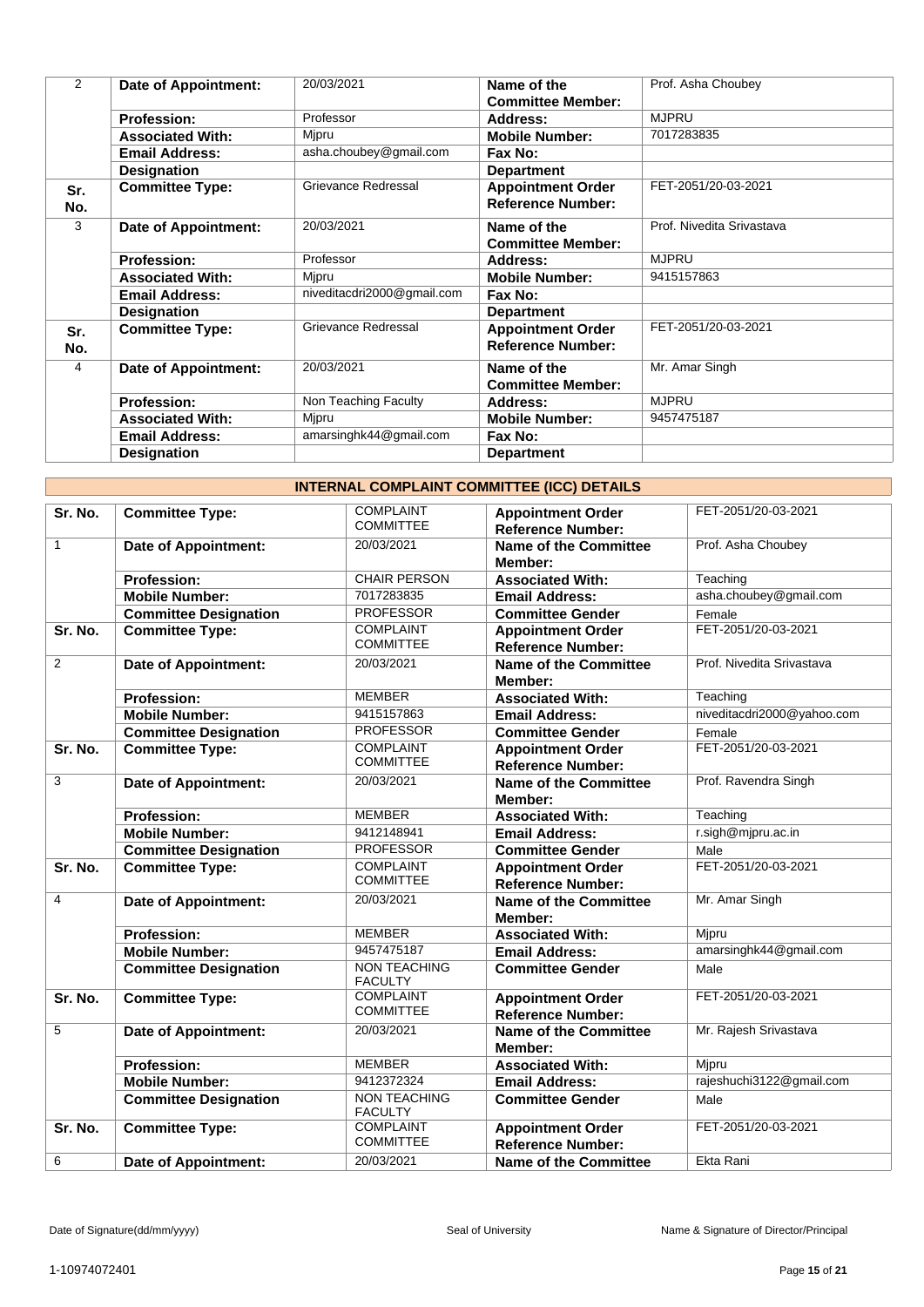|                |                              |                  | Member:                      |                           |
|----------------|------------------------------|------------------|------------------------------|---------------------------|
|                | <b>Profession:</b>           | <b>STUDENT</b>   | <b>Associated With:</b>      | Mipru                     |
|                | <b>Mobile Number:</b>        | 9528602974       | <b>Email Address:</b>        | ektarani974@gmail.com     |
|                | <b>Committee Designation</b> | <b>STUDENT</b>   | <b>Committee Gender</b>      | Female                    |
| Sr. No.        | <b>Committee Type:</b>       | <b>COMPLAINT</b> | <b>Appointment Order</b>     | FET-2051/20-03-2021       |
|                |                              | <b>COMMITTEE</b> | <b>Reference Number:</b>     |                           |
| $\overline{7}$ | <b>Date of Appointment:</b>  | 20/03/2021       | Name of the Committee        | Gudiya Kumari             |
|                |                              |                  | Member:                      |                           |
|                | <b>Profession:</b>           | <b>STUDENT</b>   | <b>Associated With:</b>      | Mipru                     |
|                | <b>Mobile Number:</b>        | 8887830817       | <b>Email Address:</b>        | guddia886123@gmail.com    |
|                | <b>Committee Designation</b> | <b>STUDENT</b>   | <b>Committee Gender</b>      | Female                    |
| Sr. No.        | <b>Committee Type:</b>       | <b>COMPLAINT</b> | <b>Appointment Order</b>     | FET-2051/2003-2021        |
|                |                              | <b>COMMITTEE</b> | <b>Reference Number:</b>     |                           |
| 8              | <b>Date of Appointment:</b>  | 20/03/2021       | <b>Name of the Committee</b> | Swati                     |
|                |                              |                  | Member:                      |                           |
|                | <b>Profession:</b>           | <b>STUDENT</b>   | <b>Associated With:</b>      | Mipru                     |
|                | <b>Mobile Number:</b>        | 9548301442       | <b>Email Address:</b>        | singhswati54726@gmail.com |
|                | <b>Committee Designation</b> | <b>STUDENT</b>   | <b>Committee Gender</b>      | Female                    |

| Sr. No.<br><b>SC/SC COMMITTEE</b><br>FET-2053/20-3-2021<br><b>Committee Type:</b><br><b>Appointment Order</b><br>Reference Number:<br>$\mathbf{1}$<br>20/03/2021<br>Dr. Manoj Kumar Singh<br><b>Date of Appointment:</b><br><b>Name of the Committee</b><br>Member:<br>Profession:<br>Teaching<br>Mipru<br><b>Associated With:</b><br>9457113429<br>manojksiet@gmail.com<br><b>Mobile Number:</b><br><b>Email Address:</b><br>Male<br><b>Committee Designation:</b><br><b>Committee Gender:</b><br>Sc<br>Male<br>Caste:<br>Gender:<br><b>SC/SC COMMITTEE</b><br><b>Committee Type:</b><br>FET-2053/20-3-2021<br>Sr. No.<br><b>Appointment Order</b><br><b>Reference Number:</b><br>$\overline{2}$<br>Mr. Pankaj<br>20/03/2021<br><b>Date of Appointment:</b><br><b>Name of the Committee</b><br>Member:<br>Teaching<br>Mjpru<br><b>Profession:</b><br><b>Associated With:</b><br>9412294024<br>pankaj_mnnit@rediffmail.com<br><b>Mobile Number:</b><br><b>Email Address:</b><br>Male<br><b>Committee Designation:</b><br><b>Committee Gender:</b><br>Male<br>Sc<br>Caste:<br>Gender:<br><b>SC/SC COMMITTEE</b><br>FET-2053/20-3-2021<br><b>Committee Type:</b><br>Sr. No.<br><b>Appointment Order</b><br><b>Reference Number:</b><br>3<br>20/03/2021<br>Mr. Hamanshu Katariya<br><b>Name of the Committee</b><br>Date of Appointment:<br>Member:<br>Study<br>Mjpru<br><b>Profession:</b><br><b>Associated With:</b><br>9027351544<br>hamanshukatariya31@gmail.com<br><b>Mobile Number:</b><br><b>Email Address:</b><br><b>Committee Designation:</b><br><b>Committee Gender:</b><br>Male<br>Sc<br>Male<br>Caste:<br>Gender:<br><b>SC/SC COMMITTEE</b><br>FET-2051/20-03-2021<br>Sr. No.<br><b>Committee Type:</b><br><b>Appointment Order</b><br><b>Reference Number:</b><br>$\overline{4}$<br>Prof Vinay Rishiwal<br>20/03/2021<br><b>Date of Appointment:</b><br><b>Name of the Committee</b><br>Member:<br>Teaching<br>Mjpru<br><b>Profession:</b><br><b>Associated With:</b><br>9412149229<br>rishi4u100@gmail.com<br><b>Mobile Number:</b><br><b>Email Address:</b><br>Male<br><b>Committee Designation:</b><br><b>Committee Gender:</b><br>Caste:<br>Sc<br>Male<br>Gender:<br><b>SC/SC COMMITTEE</b><br>FET-2051/20-03-2021<br>Sr. No.<br><b>Committee Type:</b><br><b>Appointment Order</b><br><b>Reference Number:</b><br>5<br>20/03/2021<br>Mr Amar Singh<br><b>Date of Appointment:</b><br><b>Name of the Committee</b><br>Member:<br>Mjpru<br>Teaching<br>Profession:<br><b>Associated With:</b><br>amarsinghk44@gmail.com<br>9457475187<br><b>Mobile Number:</b><br><b>Email Address:</b><br>Male<br><b>Committee Designation:</b><br><b>Committee Gender:</b><br>Sc<br>Caste:<br>Male<br>Gender:<br><b>SC/SC COMMITTEE</b><br>FET-2051/20-03-2021<br><b>Committee Type:</b><br>Sr. No.<br><b>Appointment Order</b><br><b>Reference Number:</b><br>6<br>20/03/2021<br>Ekta Rani<br><b>Name of the Committee</b><br><b>Date of Appointment:</b><br>Member: | <b>SC/ST COMMITTEE DETAILS</b> |                    |         |                         |       |  |
|-----------------------------------------------------------------------------------------------------------------------------------------------------------------------------------------------------------------------------------------------------------------------------------------------------------------------------------------------------------------------------------------------------------------------------------------------------------------------------------------------------------------------------------------------------------------------------------------------------------------------------------------------------------------------------------------------------------------------------------------------------------------------------------------------------------------------------------------------------------------------------------------------------------------------------------------------------------------------------------------------------------------------------------------------------------------------------------------------------------------------------------------------------------------------------------------------------------------------------------------------------------------------------------------------------------------------------------------------------------------------------------------------------------------------------------------------------------------------------------------------------------------------------------------------------------------------------------------------------------------------------------------------------------------------------------------------------------------------------------------------------------------------------------------------------------------------------------------------------------------------------------------------------------------------------------------------------------------------------------------------------------------------------------------------------------------------------------------------------------------------------------------------------------------------------------------------------------------------------------------------------------------------------------------------------------------------------------------------------------------------------------------------------------------------------------------------------------------------------------------------------------------------------------------------------------------------------------------------------------------------------------------------------------------------------------------------------------------------------------------------------------------------------------------------------------------------------------------------------------------------------------------------------------------------------------------------------------------------|--------------------------------|--------------------|---------|-------------------------|-------|--|
|                                                                                                                                                                                                                                                                                                                                                                                                                                                                                                                                                                                                                                                                                                                                                                                                                                                                                                                                                                                                                                                                                                                                                                                                                                                                                                                                                                                                                                                                                                                                                                                                                                                                                                                                                                                                                                                                                                                                                                                                                                                                                                                                                                                                                                                                                                                                                                                                                                                                                                                                                                                                                                                                                                                                                                                                                                                                                                                                                                       |                                |                    |         |                         |       |  |
|                                                                                                                                                                                                                                                                                                                                                                                                                                                                                                                                                                                                                                                                                                                                                                                                                                                                                                                                                                                                                                                                                                                                                                                                                                                                                                                                                                                                                                                                                                                                                                                                                                                                                                                                                                                                                                                                                                                                                                                                                                                                                                                                                                                                                                                                                                                                                                                                                                                                                                                                                                                                                                                                                                                                                                                                                                                                                                                                                                       |                                |                    |         |                         |       |  |
|                                                                                                                                                                                                                                                                                                                                                                                                                                                                                                                                                                                                                                                                                                                                                                                                                                                                                                                                                                                                                                                                                                                                                                                                                                                                                                                                                                                                                                                                                                                                                                                                                                                                                                                                                                                                                                                                                                                                                                                                                                                                                                                                                                                                                                                                                                                                                                                                                                                                                                                                                                                                                                                                                                                                                                                                                                                                                                                                                                       |                                |                    |         |                         |       |  |
|                                                                                                                                                                                                                                                                                                                                                                                                                                                                                                                                                                                                                                                                                                                                                                                                                                                                                                                                                                                                                                                                                                                                                                                                                                                                                                                                                                                                                                                                                                                                                                                                                                                                                                                                                                                                                                                                                                                                                                                                                                                                                                                                                                                                                                                                                                                                                                                                                                                                                                                                                                                                                                                                                                                                                                                                                                                                                                                                                                       |                                |                    |         |                         |       |  |
|                                                                                                                                                                                                                                                                                                                                                                                                                                                                                                                                                                                                                                                                                                                                                                                                                                                                                                                                                                                                                                                                                                                                                                                                                                                                                                                                                                                                                                                                                                                                                                                                                                                                                                                                                                                                                                                                                                                                                                                                                                                                                                                                                                                                                                                                                                                                                                                                                                                                                                                                                                                                                                                                                                                                                                                                                                                                                                                                                                       |                                |                    |         |                         |       |  |
|                                                                                                                                                                                                                                                                                                                                                                                                                                                                                                                                                                                                                                                                                                                                                                                                                                                                                                                                                                                                                                                                                                                                                                                                                                                                                                                                                                                                                                                                                                                                                                                                                                                                                                                                                                                                                                                                                                                                                                                                                                                                                                                                                                                                                                                                                                                                                                                                                                                                                                                                                                                                                                                                                                                                                                                                                                                                                                                                                                       |                                |                    |         |                         |       |  |
|                                                                                                                                                                                                                                                                                                                                                                                                                                                                                                                                                                                                                                                                                                                                                                                                                                                                                                                                                                                                                                                                                                                                                                                                                                                                                                                                                                                                                                                                                                                                                                                                                                                                                                                                                                                                                                                                                                                                                                                                                                                                                                                                                                                                                                                                                                                                                                                                                                                                                                                                                                                                                                                                                                                                                                                                                                                                                                                                                                       |                                |                    |         |                         |       |  |
|                                                                                                                                                                                                                                                                                                                                                                                                                                                                                                                                                                                                                                                                                                                                                                                                                                                                                                                                                                                                                                                                                                                                                                                                                                                                                                                                                                                                                                                                                                                                                                                                                                                                                                                                                                                                                                                                                                                                                                                                                                                                                                                                                                                                                                                                                                                                                                                                                                                                                                                                                                                                                                                                                                                                                                                                                                                                                                                                                                       |                                |                    |         |                         |       |  |
|                                                                                                                                                                                                                                                                                                                                                                                                                                                                                                                                                                                                                                                                                                                                                                                                                                                                                                                                                                                                                                                                                                                                                                                                                                                                                                                                                                                                                                                                                                                                                                                                                                                                                                                                                                                                                                                                                                                                                                                                                                                                                                                                                                                                                                                                                                                                                                                                                                                                                                                                                                                                                                                                                                                                                                                                                                                                                                                                                                       |                                |                    |         |                         |       |  |
|                                                                                                                                                                                                                                                                                                                                                                                                                                                                                                                                                                                                                                                                                                                                                                                                                                                                                                                                                                                                                                                                                                                                                                                                                                                                                                                                                                                                                                                                                                                                                                                                                                                                                                                                                                                                                                                                                                                                                                                                                                                                                                                                                                                                                                                                                                                                                                                                                                                                                                                                                                                                                                                                                                                                                                                                                                                                                                                                                                       |                                |                    |         |                         |       |  |
|                                                                                                                                                                                                                                                                                                                                                                                                                                                                                                                                                                                                                                                                                                                                                                                                                                                                                                                                                                                                                                                                                                                                                                                                                                                                                                                                                                                                                                                                                                                                                                                                                                                                                                                                                                                                                                                                                                                                                                                                                                                                                                                                                                                                                                                                                                                                                                                                                                                                                                                                                                                                                                                                                                                                                                                                                                                                                                                                                                       |                                |                    |         |                         |       |  |
|                                                                                                                                                                                                                                                                                                                                                                                                                                                                                                                                                                                                                                                                                                                                                                                                                                                                                                                                                                                                                                                                                                                                                                                                                                                                                                                                                                                                                                                                                                                                                                                                                                                                                                                                                                                                                                                                                                                                                                                                                                                                                                                                                                                                                                                                                                                                                                                                                                                                                                                                                                                                                                                                                                                                                                                                                                                                                                                                                                       |                                |                    |         |                         |       |  |
|                                                                                                                                                                                                                                                                                                                                                                                                                                                                                                                                                                                                                                                                                                                                                                                                                                                                                                                                                                                                                                                                                                                                                                                                                                                                                                                                                                                                                                                                                                                                                                                                                                                                                                                                                                                                                                                                                                                                                                                                                                                                                                                                                                                                                                                                                                                                                                                                                                                                                                                                                                                                                                                                                                                                                                                                                                                                                                                                                                       |                                |                    |         |                         |       |  |
|                                                                                                                                                                                                                                                                                                                                                                                                                                                                                                                                                                                                                                                                                                                                                                                                                                                                                                                                                                                                                                                                                                                                                                                                                                                                                                                                                                                                                                                                                                                                                                                                                                                                                                                                                                                                                                                                                                                                                                                                                                                                                                                                                                                                                                                                                                                                                                                                                                                                                                                                                                                                                                                                                                                                                                                                                                                                                                                                                                       |                                |                    |         |                         |       |  |
|                                                                                                                                                                                                                                                                                                                                                                                                                                                                                                                                                                                                                                                                                                                                                                                                                                                                                                                                                                                                                                                                                                                                                                                                                                                                                                                                                                                                                                                                                                                                                                                                                                                                                                                                                                                                                                                                                                                                                                                                                                                                                                                                                                                                                                                                                                                                                                                                                                                                                                                                                                                                                                                                                                                                                                                                                                                                                                                                                                       |                                |                    |         |                         |       |  |
|                                                                                                                                                                                                                                                                                                                                                                                                                                                                                                                                                                                                                                                                                                                                                                                                                                                                                                                                                                                                                                                                                                                                                                                                                                                                                                                                                                                                                                                                                                                                                                                                                                                                                                                                                                                                                                                                                                                                                                                                                                                                                                                                                                                                                                                                                                                                                                                                                                                                                                                                                                                                                                                                                                                                                                                                                                                                                                                                                                       |                                |                    |         |                         |       |  |
|                                                                                                                                                                                                                                                                                                                                                                                                                                                                                                                                                                                                                                                                                                                                                                                                                                                                                                                                                                                                                                                                                                                                                                                                                                                                                                                                                                                                                                                                                                                                                                                                                                                                                                                                                                                                                                                                                                                                                                                                                                                                                                                                                                                                                                                                                                                                                                                                                                                                                                                                                                                                                                                                                                                                                                                                                                                                                                                                                                       |                                |                    |         |                         |       |  |
|                                                                                                                                                                                                                                                                                                                                                                                                                                                                                                                                                                                                                                                                                                                                                                                                                                                                                                                                                                                                                                                                                                                                                                                                                                                                                                                                                                                                                                                                                                                                                                                                                                                                                                                                                                                                                                                                                                                                                                                                                                                                                                                                                                                                                                                                                                                                                                                                                                                                                                                                                                                                                                                                                                                                                                                                                                                                                                                                                                       |                                |                    |         |                         |       |  |
|                                                                                                                                                                                                                                                                                                                                                                                                                                                                                                                                                                                                                                                                                                                                                                                                                                                                                                                                                                                                                                                                                                                                                                                                                                                                                                                                                                                                                                                                                                                                                                                                                                                                                                                                                                                                                                                                                                                                                                                                                                                                                                                                                                                                                                                                                                                                                                                                                                                                                                                                                                                                                                                                                                                                                                                                                                                                                                                                                                       |                                |                    |         |                         |       |  |
|                                                                                                                                                                                                                                                                                                                                                                                                                                                                                                                                                                                                                                                                                                                                                                                                                                                                                                                                                                                                                                                                                                                                                                                                                                                                                                                                                                                                                                                                                                                                                                                                                                                                                                                                                                                                                                                                                                                                                                                                                                                                                                                                                                                                                                                                                                                                                                                                                                                                                                                                                                                                                                                                                                                                                                                                                                                                                                                                                                       |                                |                    |         |                         |       |  |
|                                                                                                                                                                                                                                                                                                                                                                                                                                                                                                                                                                                                                                                                                                                                                                                                                                                                                                                                                                                                                                                                                                                                                                                                                                                                                                                                                                                                                                                                                                                                                                                                                                                                                                                                                                                                                                                                                                                                                                                                                                                                                                                                                                                                                                                                                                                                                                                                                                                                                                                                                                                                                                                                                                                                                                                                                                                                                                                                                                       |                                |                    |         |                         |       |  |
|                                                                                                                                                                                                                                                                                                                                                                                                                                                                                                                                                                                                                                                                                                                                                                                                                                                                                                                                                                                                                                                                                                                                                                                                                                                                                                                                                                                                                                                                                                                                                                                                                                                                                                                                                                                                                                                                                                                                                                                                                                                                                                                                                                                                                                                                                                                                                                                                                                                                                                                                                                                                                                                                                                                                                                                                                                                                                                                                                                       |                                |                    |         |                         |       |  |
|                                                                                                                                                                                                                                                                                                                                                                                                                                                                                                                                                                                                                                                                                                                                                                                                                                                                                                                                                                                                                                                                                                                                                                                                                                                                                                                                                                                                                                                                                                                                                                                                                                                                                                                                                                                                                                                                                                                                                                                                                                                                                                                                                                                                                                                                                                                                                                                                                                                                                                                                                                                                                                                                                                                                                                                                                                                                                                                                                                       |                                |                    |         |                         |       |  |
|                                                                                                                                                                                                                                                                                                                                                                                                                                                                                                                                                                                                                                                                                                                                                                                                                                                                                                                                                                                                                                                                                                                                                                                                                                                                                                                                                                                                                                                                                                                                                                                                                                                                                                                                                                                                                                                                                                                                                                                                                                                                                                                                                                                                                                                                                                                                                                                                                                                                                                                                                                                                                                                                                                                                                                                                                                                                                                                                                                       |                                |                    |         |                         |       |  |
|                                                                                                                                                                                                                                                                                                                                                                                                                                                                                                                                                                                                                                                                                                                                                                                                                                                                                                                                                                                                                                                                                                                                                                                                                                                                                                                                                                                                                                                                                                                                                                                                                                                                                                                                                                                                                                                                                                                                                                                                                                                                                                                                                                                                                                                                                                                                                                                                                                                                                                                                                                                                                                                                                                                                                                                                                                                                                                                                                                       |                                |                    |         |                         |       |  |
|                                                                                                                                                                                                                                                                                                                                                                                                                                                                                                                                                                                                                                                                                                                                                                                                                                                                                                                                                                                                                                                                                                                                                                                                                                                                                                                                                                                                                                                                                                                                                                                                                                                                                                                                                                                                                                                                                                                                                                                                                                                                                                                                                                                                                                                                                                                                                                                                                                                                                                                                                                                                                                                                                                                                                                                                                                                                                                                                                                       |                                |                    |         |                         |       |  |
|                                                                                                                                                                                                                                                                                                                                                                                                                                                                                                                                                                                                                                                                                                                                                                                                                                                                                                                                                                                                                                                                                                                                                                                                                                                                                                                                                                                                                                                                                                                                                                                                                                                                                                                                                                                                                                                                                                                                                                                                                                                                                                                                                                                                                                                                                                                                                                                                                                                                                                                                                                                                                                                                                                                                                                                                                                                                                                                                                                       |                                |                    |         |                         |       |  |
|                                                                                                                                                                                                                                                                                                                                                                                                                                                                                                                                                                                                                                                                                                                                                                                                                                                                                                                                                                                                                                                                                                                                                                                                                                                                                                                                                                                                                                                                                                                                                                                                                                                                                                                                                                                                                                                                                                                                                                                                                                                                                                                                                                                                                                                                                                                                                                                                                                                                                                                                                                                                                                                                                                                                                                                                                                                                                                                                                                       |                                |                    |         |                         |       |  |
|                                                                                                                                                                                                                                                                                                                                                                                                                                                                                                                                                                                                                                                                                                                                                                                                                                                                                                                                                                                                                                                                                                                                                                                                                                                                                                                                                                                                                                                                                                                                                                                                                                                                                                                                                                                                                                                                                                                                                                                                                                                                                                                                                                                                                                                                                                                                                                                                                                                                                                                                                                                                                                                                                                                                                                                                                                                                                                                                                                       |                                |                    |         |                         |       |  |
|                                                                                                                                                                                                                                                                                                                                                                                                                                                                                                                                                                                                                                                                                                                                                                                                                                                                                                                                                                                                                                                                                                                                                                                                                                                                                                                                                                                                                                                                                                                                                                                                                                                                                                                                                                                                                                                                                                                                                                                                                                                                                                                                                                                                                                                                                                                                                                                                                                                                                                                                                                                                                                                                                                                                                                                                                                                                                                                                                                       |                                |                    |         |                         |       |  |
|                                                                                                                                                                                                                                                                                                                                                                                                                                                                                                                                                                                                                                                                                                                                                                                                                                                                                                                                                                                                                                                                                                                                                                                                                                                                                                                                                                                                                                                                                                                                                                                                                                                                                                                                                                                                                                                                                                                                                                                                                                                                                                                                                                                                                                                                                                                                                                                                                                                                                                                                                                                                                                                                                                                                                                                                                                                                                                                                                                       |                                |                    |         |                         |       |  |
|                                                                                                                                                                                                                                                                                                                                                                                                                                                                                                                                                                                                                                                                                                                                                                                                                                                                                                                                                                                                                                                                                                                                                                                                                                                                                                                                                                                                                                                                                                                                                                                                                                                                                                                                                                                                                                                                                                                                                                                                                                                                                                                                                                                                                                                                                                                                                                                                                                                                                                                                                                                                                                                                                                                                                                                                                                                                                                                                                                       |                                |                    |         |                         |       |  |
|                                                                                                                                                                                                                                                                                                                                                                                                                                                                                                                                                                                                                                                                                                                                                                                                                                                                                                                                                                                                                                                                                                                                                                                                                                                                                                                                                                                                                                                                                                                                                                                                                                                                                                                                                                                                                                                                                                                                                                                                                                                                                                                                                                                                                                                                                                                                                                                                                                                                                                                                                                                                                                                                                                                                                                                                                                                                                                                                                                       |                                | <b>Profession:</b> | Student | <b>Associated With:</b> | Mjpru |  |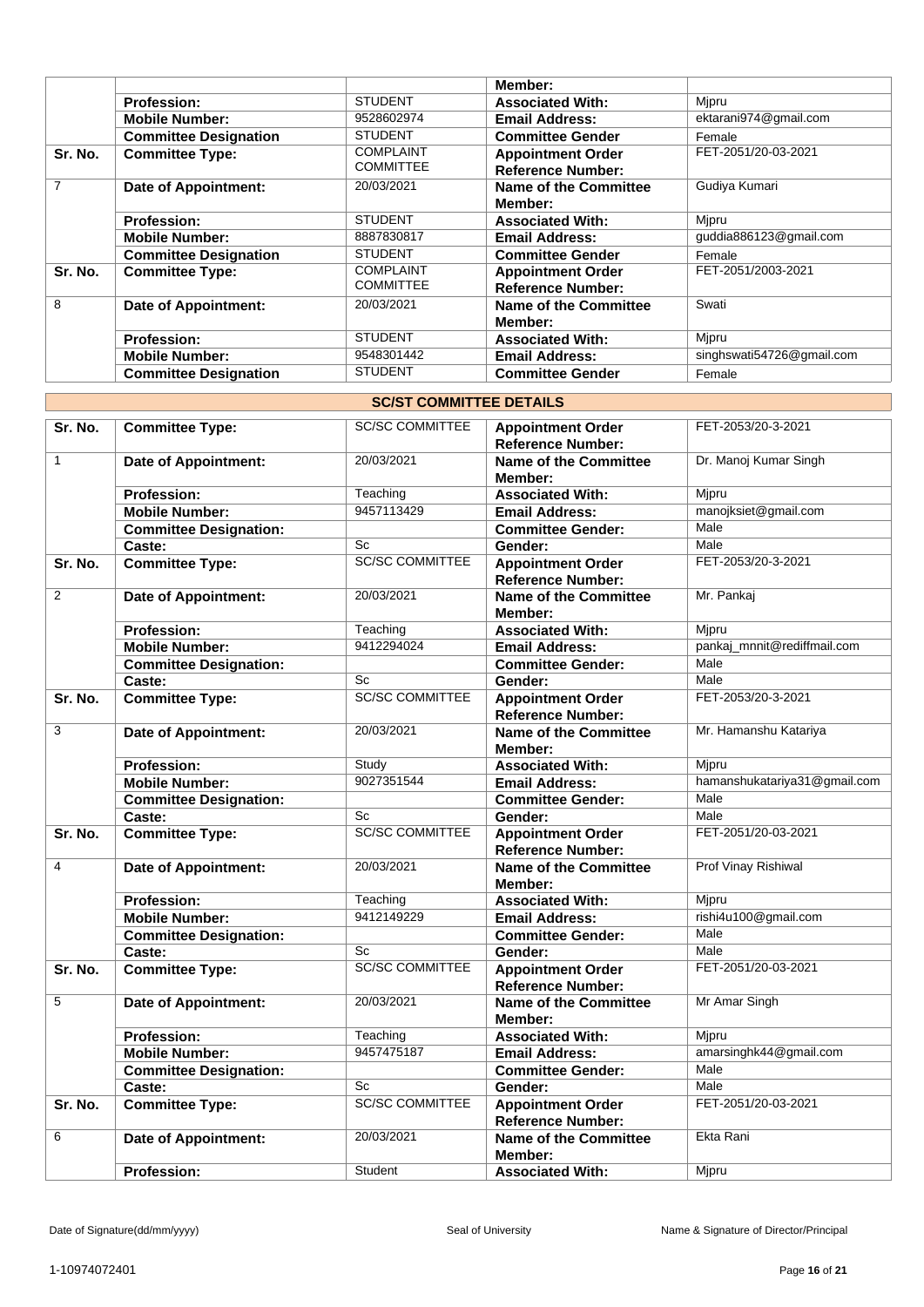| <b>Mobile Number:</b>         | 9528609274 | <b>Email Address:</b>    | ektarani974@gmail.com |
|-------------------------------|------------|--------------------------|-----------------------|
| <b>Committee Designation:</b> |            | <b>Committee Gender:</b> | Female                |
| Caste:                        | Sc         | <b>⊡ender:</b>           | Female                |

# **STUDENT COUNSELLOR DETAILS**

| Sr. No.                          | <b>Committee Type:</b>      | <b>COUNSELLOR</b><br><b>COMMITTEE</b> | <b>Appointment Order</b><br><b>Reference Number:</b> | FET-2052/20-03-2021       |  |
|----------------------------------|-----------------------------|---------------------------------------|------------------------------------------------------|---------------------------|--|
| $\mathbf{1}$                     | Date of Appointment:        | 20/03/2021                            | <b>Name of the Committee</b><br>Member:              | Ms. Inderpreet Kaur       |  |
|                                  | <b>Profession:</b>          | Teaching                              | <b>Associated With:</b>                              | Mjpru                     |  |
|                                  | <b>Mobile Number:</b>       | 9897662554                            | <b>Email Address:</b>                                | amitoj.ekas@gmail.com     |  |
| Sr. No.                          | <b>Committee Type:</b>      | <b>COUNSELLOR</b><br><b>COMMITTEE</b> | <b>Appointment Order</b><br><b>Reference Number:</b> | FET-2052/20-03-2021       |  |
| 2                                | <b>Date of Appointment:</b> | 20/03/2021                            | <b>Name of the Committee</b><br>Member:              | Dr. D. D. Sharma          |  |
|                                  | <b>Profession:</b>          | Teaching                              | <b>Associated With:</b>                              | Mipru                     |  |
|                                  | <b>Mobile Number:</b>       | 9411471784                            | <b>Email Address:</b>                                | deshdeepak101@gmail.com   |  |
| Sr. No.                          | <b>Committee Type:</b>      | <b>COUNSELLOR</b><br><b>COMMITTEE</b> | <b>Appointment Order</b><br><b>Reference Number:</b> | FET-2052/20-3-2021        |  |
| 3                                | <b>Date of Appointment:</b> | 20/03/2021                            | Name of the Committee<br>Member:                     | Dr. Anil Kumar Bisht      |  |
|                                  | <b>Profession:</b>          | Teaching                              | <b>Associated With:</b>                              | Mipru                     |  |
|                                  | <b>Mobile Number:</b>       | 9412928340                            | <b>Email Address:</b>                                | anilbisht_20@yahoo.com    |  |
| Sr. No.                          | <b>Committee Type:</b>      | <b>COUNSELLOR</b><br><b>COMMITTEE</b> | <b>Appointment Order</b><br><b>Reference Number:</b> | FET-2052/20-03-2021       |  |
| 4                                | Date of Appointment:        | 20/03/2021                            | Name of the Committee<br>Member:                     | Dr. M. S Karuna           |  |
|                                  | <b>Profession:</b>          | Teaching                              | <b>Associated With:</b>                              | Mipru                     |  |
|                                  | <b>Mobile Number:</b>       | 9359501112                            | <b>Email Address:</b>                                | mysore karuna@hotmail.com |  |
| Sr. No.                          | <b>Committee Type:</b>      | <b>COUNSELLOR</b><br><b>COMMITTEE</b> | <b>Appointment Order</b><br><b>Reference Number:</b> | FET-2052/20-03-2021       |  |
| 5                                | Date of Appointment:        | 20/03/2021                            | Name of the Committee<br>Member:                     | Dr. Vishal Saxana         |  |
|                                  | <b>Profession:</b>          | Teaching                              | <b>Associated With:</b>                              | Mjpru                     |  |
|                                  | <b>Mobile Number:</b>       | 9412738873                            | <b>Email Address:</b>                                | vishal.saxena@mjpru.ac.in |  |
| UNIVERSITY-INDUSTRY CELL DETAILS |                             |                                       |                                                      |                           |  |

| Sr. No. | <b>Committee Type:</b> | <b>INDUSTRY</b><br><b>COMMITTEE</b> | <b>Appointment Order</b><br><b>Reference Number:</b> | FET-2057/22-3-2021    |  |  |
|---------|------------------------|-------------------------------------|------------------------------------------------------|-----------------------|--|--|
|         | Date of Appointment:   | 22/03/2021                          | Name of the Committee<br>Member:                     | Prof. Vinay Rishiwal  |  |  |
|         | <b>Profession:</b>     | Teaching                            | <b>Associated With:</b>                              | Mipru                 |  |  |
|         | <b>Mobile Number:</b>  | 9412149229                          | <b>Email Address:</b>                                | rishi4u100@gmaill.com |  |  |

# **LIBRARY & FACILITIES**

## **LIBRARY BOOKS**

| Sr.<br>No. | <b>Programme</b>                                 | <b>MCA</b>  | <b>Number of Tiles</b>                   | 3993        |
|------------|--------------------------------------------------|-------------|------------------------------------------|-------------|
| 1          | <b>Number of Volumes</b>                         | 35623       | Number of Journals<br>published in India | 10          |
|            | <b>Number of Journals</b><br>published at Abroad | 8           | Number of eBook<br><b>Volumes-UG</b>     | $\mathbf 0$ |
|            | Number of eBook<br><b>Volumes-PG</b>             | 4000        | Number of eBook<br>Volumes-Diploma       | $\Omega$    |
|            | Number of eBook<br><b>Titles-UG</b>              | $\Omega$    | Number of eBook<br><b>Titles-PG</b>      | 550         |
|            | Number of eBook<br><b>Titles-Diploma</b>         | $\mathbf 0$ |                                          |             |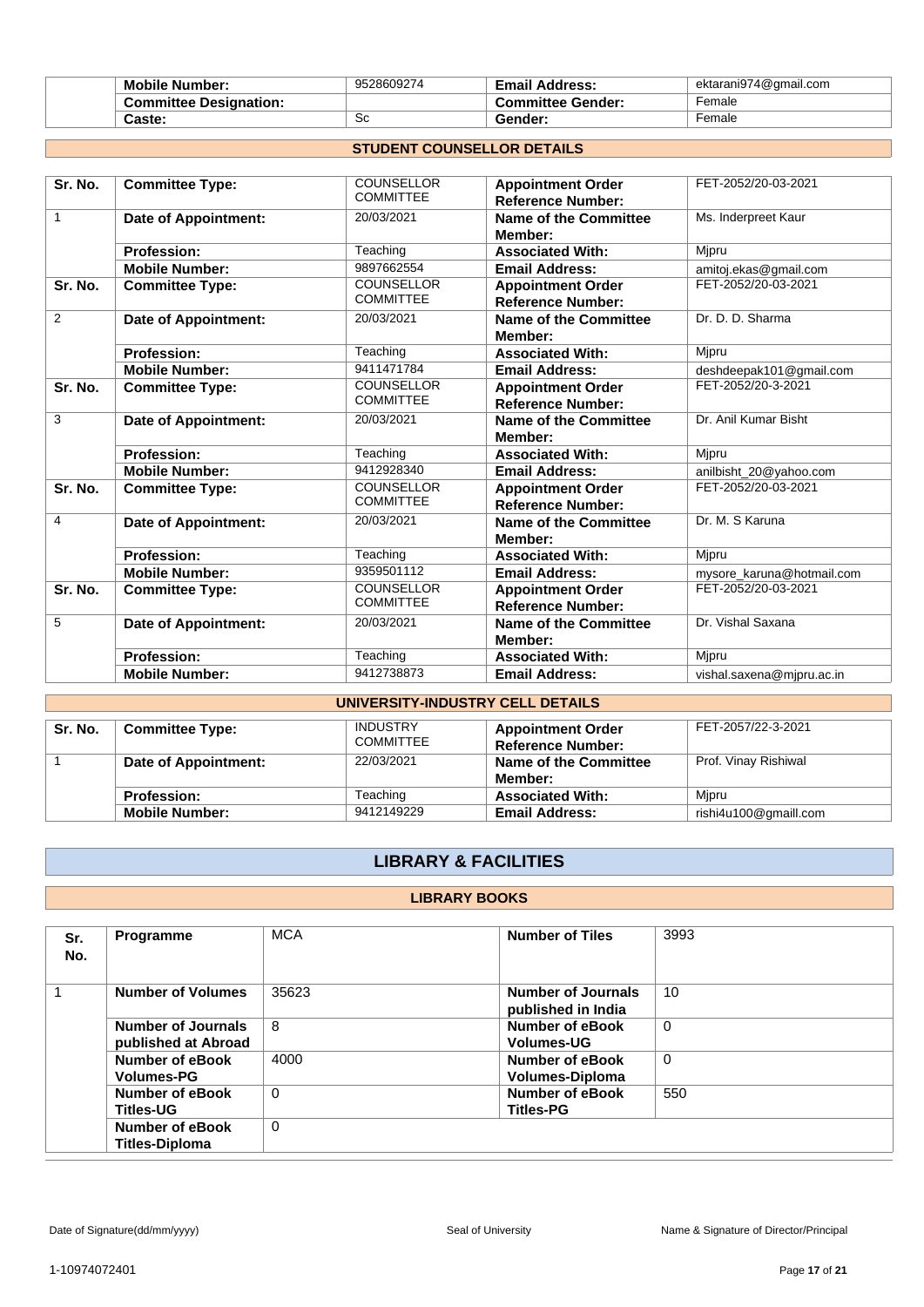# **LIBRARY FACILITIES**

| Sr.<br>No. | <b>Working hours from</b><br>to                       | 10am to 5pm                                   | Reprographic<br><b>Facility</b>                   | Yes       |
|------------|-------------------------------------------------------|-----------------------------------------------|---------------------------------------------------|-----------|
|            | <b>Current Annual</b><br><b>Budget Rs.</b>            | 500000                                        | <b>Bar Code or RF Tab</b><br><b>Book handling</b> | <b>No</b> |
|            | <b>Reading Room</b><br><b>Seating Capacity</b>        | 150                                           | <b>Library Networking</b>                         | yes       |
|            | Name of E Journal<br><b>Subscription</b><br>available | THROUGH INFLIBNET, IEEE IEL<br><b>ON-LINE</b> | <b>Library Management</b><br><b>Software</b>      | Yes       |
|            | Number of<br><b>Multimedia PCs</b>                    | 14                                            | <b>Total Library Area in</b><br>Sam               | 2000      |

| <b>OTHER FACILITIES I</b>                                                                                       |               |                                                                                  |               |                                                                          |                    |  |
|-----------------------------------------------------------------------------------------------------------------|---------------|----------------------------------------------------------------------------------|---------------|--------------------------------------------------------------------------|--------------------|--|
| <b>Particulars</b>                                                                                              | <b>Status</b> | <b>Particulars</b>                                                               | <b>Status</b> | <b>Particulars</b>                                                       | <b>Status</b>      |  |
| <b>Potable Water</b><br><b>Supply</b>                                                                           | Yes           | <b>Backup Electric Supply</b>                                                    | Yes           | <b>CCTV Security</b>                                                     | Yes                |  |
| <b>Barrier free</b><br><b>Environment</b>                                                                       | Yes           | <b>University Web Site</b>                                                       | Yes           | Insurance for<br><b>Students</b>                                         | Yes                |  |
| <b>General Insurance</b>                                                                                        | Yes           | <b>All Weather Approach</b><br>(Motorized Road)                                  | Yes           | <b>Fire and Safety</b><br><b>Certificate</b>                             | Yes                |  |
| Post &<br><b>Banking/ATM</b>                                                                                    | Yes           | <b>Projectors in Classrooms</b>                                                  | Yes           | <b>Medical &amp;</b><br><b>Counselling</b>                               | Yes                |  |
| <b>Staff Quarters</b>                                                                                           | Yes           | <b>Public Announcement System</b>                                                | Yes           | <b>Group Insurance</b><br>for Employees                                  | Yes                |  |
| <b>Electrical Grid</b><br><b>Power Supply</b><br><b>Connection</b>                                              | Yes           | <b>Telecom &amp; FAX</b>                                                         | Yes           | <b>Safety Provisions</b>                                                 | Yes                |  |
| <b>Rain Water</b><br><b>Harvesting</b>                                                                          | Yes           | <b>ERP Software</b>                                                              | Yes           | <b>Transport Facility</b>                                                | Yes                |  |
| <b>First Aid</b>                                                                                                | Yes           | <b>Sewage Disposal System</b>                                                    | Yes           | Appointment of<br><b>Student</b><br><b>Counselor</b>                     | Yes                |  |
| <b>Sports Facilities</b>                                                                                        | Yes           | <b>Innovation Cell/Club</b>                                                      | Yes           | <b>Participation in</b><br>the National<br><b>Innovation</b><br>Ranking  | Yes                |  |
| <b>Establishment of</b><br><b>Committee For</b><br><b>SC/ST</b>                                                 | Yes           | <b>Vehicle Parking</b>                                                           | Yes           | <b>Establishment of</b><br><b>Anti Ragging</b><br><b>Committee</b>       | Yes                |  |
| Implementation of<br>examination<br>reforms                                                                     | Yes           | <b>Auditorium</b>                                                                | Yes           | Implementation of<br>teacher training<br>policy                          | Yes                |  |
| University-<br><b>Industry Cell</b>                                                                             | Yes           | <b>Media Cell</b>                                                                | Yes           | At least 5 MoUs<br>with Industries                                       | Yes                |  |
| Intellectual<br><b>Property of Right</b><br>Cell                                                                | Yes           | <b>Implementation of Startup</b><br><b>Policy</b>                                | Yes           | <b>Internal Quality</b><br><b>Assurance Cell</b>                         | Yes                |  |
| Implementing<br><b>Food Safety and</b><br><b>Standard</b><br>Act,2006in the<br><b>University</b>                | Yes           | <b>Applied for</b><br><b>Membership of National Digital</b><br>Library           | Yes           | <b>Enter Membership</b><br>Number                                        | hod.ch@mjpru.ac.in |  |
| <b>Participation in</b><br>the<br><b>National</b><br><b>Institutional</b><br>Ranking<br><b>Framework (NIRF)</b> | Yes           | <b>Establishment of Online</b><br><b>Grievance Rederssal</b><br><b>Mechanism</b> | Yes           | <b>Group Accident</b><br>Policy to be<br>provided by<br><b>Employees</b> | Yes                |  |
| <b>Provision to watch</b>                                                                                       | Yes           | Implementation of                                                                | Yes           | <b>General Notice</b>                                                    | Yes                |  |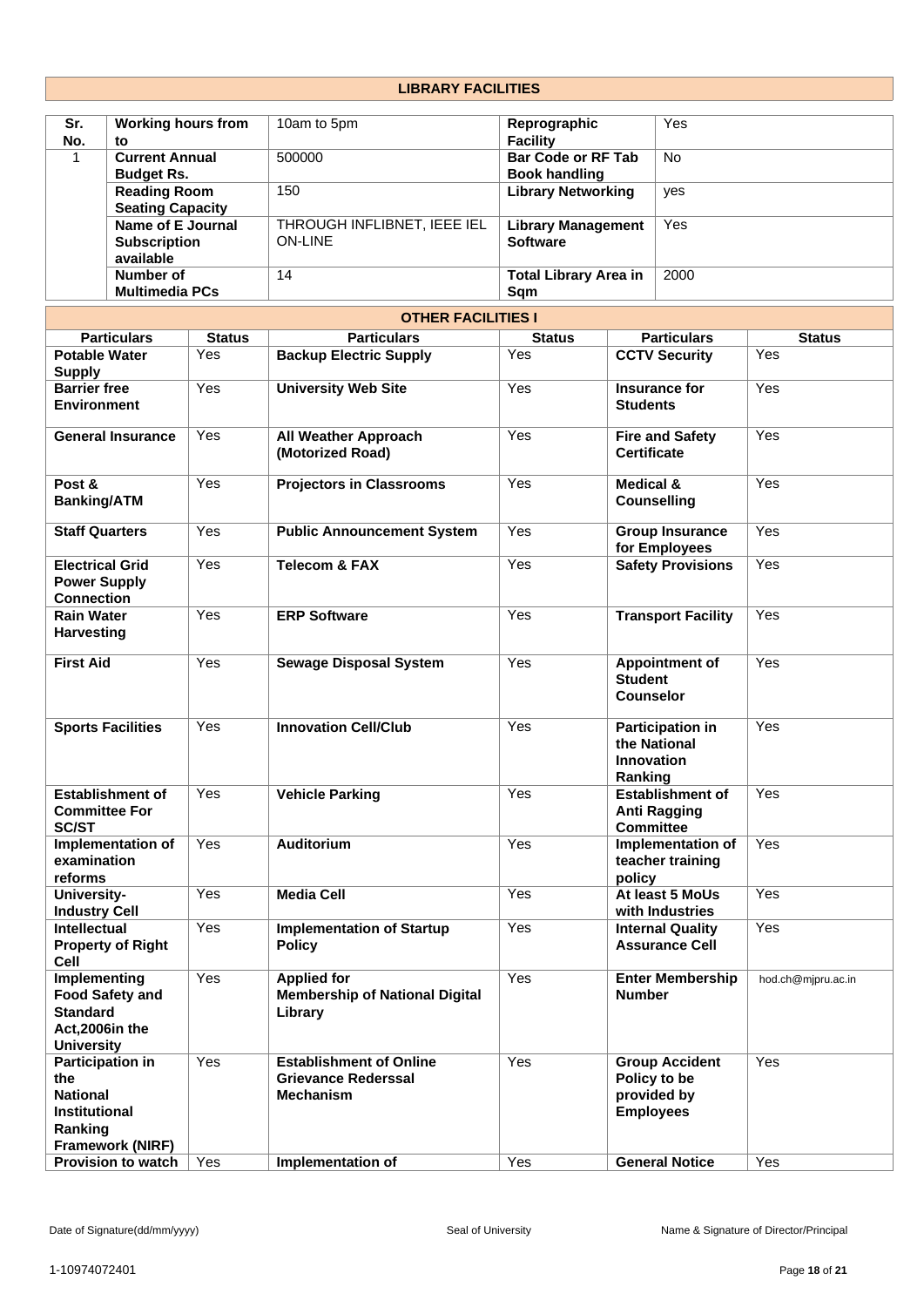| <b>MOOCS Courses</b><br>through<br>Swayam                                                                                                        |     | the schemes announced by<br><b>Government of India</b>                                               |     | <b>Board and</b><br><b>Departmental</b><br><b>Notice Board</b>                                         |     |
|--------------------------------------------------------------------------------------------------------------------------------------------------|-----|------------------------------------------------------------------------------------------------------|-----|--------------------------------------------------------------------------------------------------------|-----|
| <b>Offering of Skill</b><br><b>Development</b><br><b>Courses Approved</b><br>by the Council                                                      | Yes | <b>Implementation of mandatory</b><br>internship policy for Students                                 | Yes | <b>Establishment of</b><br><b>Internal</b><br><b>Complaint</b><br>Committee (ICC)<br>Committee         | Yes |
| <b>Compliance of the</b><br><b>National Academic</b><br><b>Depository (NAD)</b><br>as per MHRD<br><b>Directives</b>                              | Yes | <b>Implementation of Unnat Bharat</b><br>Abhiyan/ Saansad Adarsh Gram<br>Yojana (SAGY)               | Yes | Installation of<br><b>Grid Connected</b><br>Solar<br><b>Rooftops/Power</b><br><b>Systems</b>           | Yes |
| Whether the<br><b>University has</b><br>implemented<br>Safety and<br><b>Security measures</b><br>in the Campus?                                  | Yes | <b>Fabrication Facility Laboratory</b><br>(FABLAB) Tinkering<br>Laboratory/ Innovation<br>Laboratory | Yes | <b>Digital Payment</b><br>for all Financial<br><b>Transactions</b><br>as per MHRD<br><b>Directives</b> | Yes |
| Whether your<br><b>University has</b><br>introduced online<br>Aadhar linked<br><b>Biometric</b><br>attendance for<br>regular faculty<br>members? | Yes | <b>Efforts to encourage Final Year</b><br>students to appear for GATE<br><b>Examination</b>          | Yes | In the classrooms<br>available, at least<br>ONE shall be a<br>smart Classroom<br>per Department        | Yes |

| <b>OTHER FACILITIES II</b> |                                                                                                                                                                                                     |               |  |  |  |
|----------------------------|-----------------------------------------------------------------------------------------------------------------------------------------------------------------------------------------------------|---------------|--|--|--|
| Sr. No.                    | <b>Particulars</b>                                                                                                                                                                                  | <b>Status</b> |  |  |  |
| 1.                         | Copies of AICTE Approvals (LOA and EOA of subsequent years) obtained since Inception of<br>University till date shall be placed in the Website of the University                                    | Yes.          |  |  |  |
| 2.                         | Display Board within the premises as well as in the Website of the University Indicating the<br>Feedback Facility of Students and Faculty Members Available in the AICTE Web Portal                 | <b>Yes</b>    |  |  |  |
| 3.                         | Establishment of Grievance Redressal Committee in the University and Appointment of<br><b>OMBUDSMAN by the University</b>                                                                           | Yes.          |  |  |  |
| 4.                         | Display of Course(s) and "Approved Intake" in the University at the entrance of the<br>University. Course(s) taken through duly recognized MOOCs shall be used as<br><b>Supplementary Course(s)</b> | <b>Yes</b>    |  |  |  |
| 5.                         | Availability of quality sanitary napkins through sanitary napkin vending machines and<br>ensuring safe and environment friendly disposal of used sanitary napkin                                    | <b>Yes</b>    |  |  |  |
| 6.                         | Display of information submitted to AICTE (including the accreditation status and Board of<br>Governors) along with mandatory disclosures in the Web site of the University                         | Yes.          |  |  |  |
| 7.                         | Display of Course(s) and "Approved Intake" in the University at the entrance of the<br><b>University</b>                                                                                            | <b>Yes</b>    |  |  |  |

| <b>OTHER FACILITIES III</b> |                                                                                                                                        |                       |  |  |
|-----------------------------|----------------------------------------------------------------------------------------------------------------------------------------|-----------------------|--|--|
| Sr. No.                     | <b>Particulars</b>                                                                                                                     | <b>Status</b>         |  |  |
| 1.                          | Whether mandatory disclosure is uploaded in University's website?                                                                      | Yes                   |  |  |
| 2.                          | Whether the University following ICAI (Institute of Chartered Accountants of India)<br><b>Accounting Formats?</b>                      | Yes                   |  |  |
| 3.                          | Fees to be charged, Reservation policy, Admission policy and Document retention policy are<br>duly approved by State Govt?             | Yes                   |  |  |
| 4.                          | Fees to be charged, Reservation policy, Admission policy and Document retention policy are<br>duly approved by Affiliating University? | Yes                   |  |  |
| 5.                          | Fees to be charged, Reservation policy, Admission policy and Document retention policy are<br>uploaded in University's Website?        | Yes                   |  |  |
| 6.                          | Courses/Approved Intake displayed at the entrance of the University?                                                                   | <b>Yes</b>            |  |  |
| 7.                          | Is the Cafeteria shared among other University?                                                                                        | Yes                   |  |  |
| 8.                          | Is Library and Reading Room shared among other University?                                                                             | Yes                   |  |  |
| 9.                          | Is the Computer Centre shared among other University?                                                                                  | <b>Yes</b>            |  |  |
| 10.                         | Whether University is operating from Permanent Site/Temporary Site?                                                                    | <b>Permanent Site</b> |  |  |
| 11.                         | Whether you are registered on NAD?                                                                                                     | Yes                   |  |  |
|                             | Whether all the students documents are uploaded or not?                                                                                | Yes                   |  |  |

Г

٦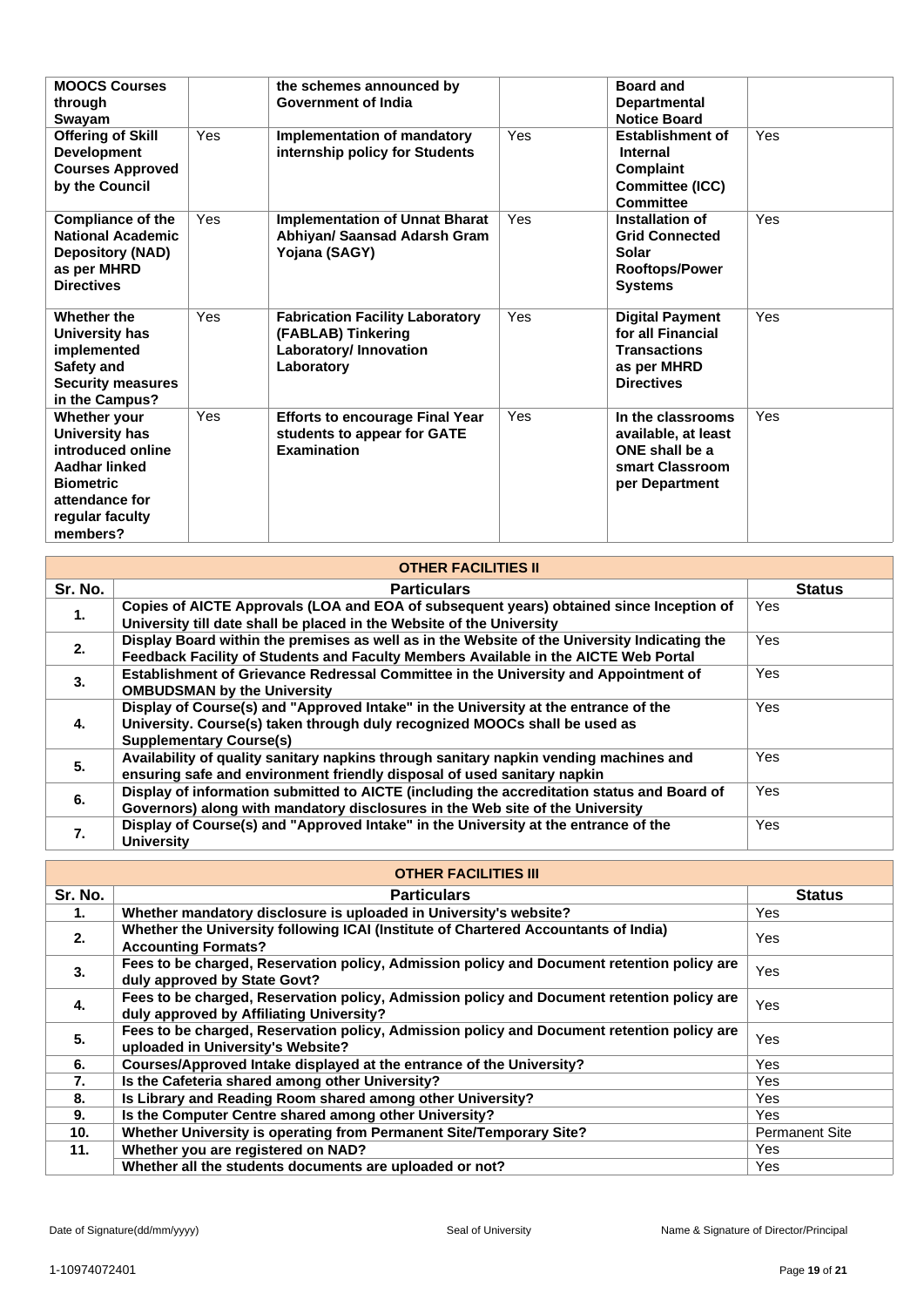| Whether your University is having approval for EWS Quota from your State? | ∨es |
|---------------------------------------------------------------------------|-----|
|                                                                           |     |

# **BANK DETAILS, INCOME & EXPENDITURE**

| <b>BANK DETAILS</b>  |                                      |                                  |  |  |  |  |  |  |  |
|----------------------|--------------------------------------|----------------------------------|--|--|--|--|--|--|--|
| <b>Bank Name:</b>    | UNION BANK OF INDIA, RU,<br>BAREILLY | <b>Bank IFSC:</b><br>UBIN0550523 |  |  |  |  |  |  |  |
| <b>Bank Account:</b> | 505202010004094                      |                                  |  |  |  |  |  |  |  |

**Do You wish to change Bank Name? :** No

| <b>INCOME &amp; EXPENDITURE DETAILS</b> |           |                                         |             |  |  |  |  |  |  |  |  |  |
|-----------------------------------------|-----------|-----------------------------------------|-------------|--|--|--|--|--|--|--|--|--|
| <b>INCOME</b>                           |           |                                         |             |  |  |  |  |  |  |  |  |  |
| <b>Income from Central Govt:</b>        | 30000000  | <b>Income from State</b><br>Government: | $\mathbf 0$ |  |  |  |  |  |  |  |  |  |
| Income from Student Fees:               | 104578421 | <b>Income from Donations:</b>           | 0           |  |  |  |  |  |  |  |  |  |
| Income from UGC:                        | 0         | Income from Other Bodies:               | 12857589    |  |  |  |  |  |  |  |  |  |
| <b>Total Income:</b>                    | 147436010 |                                         |             |  |  |  |  |  |  |  |  |  |
|                                         |           | <b>EXPENDITURE</b>                      |             |  |  |  |  |  |  |  |  |  |
| <b>Salary Teaching Staff:</b>           | 133467647 | <b>Salary Non-Teaching Staff:</b>       | 200000      |  |  |  |  |  |  |  |  |  |
| Library:                                | 0         | Equipment:                              | 0           |  |  |  |  |  |  |  |  |  |
| <b>Building Maintenance:</b>            | 0         | <b>Other Expenditure:</b>               | 15477403    |  |  |  |  |  |  |  |  |  |
| <b>Total Expenditure:</b>               | 149145050 |                                         |             |  |  |  |  |  |  |  |  |  |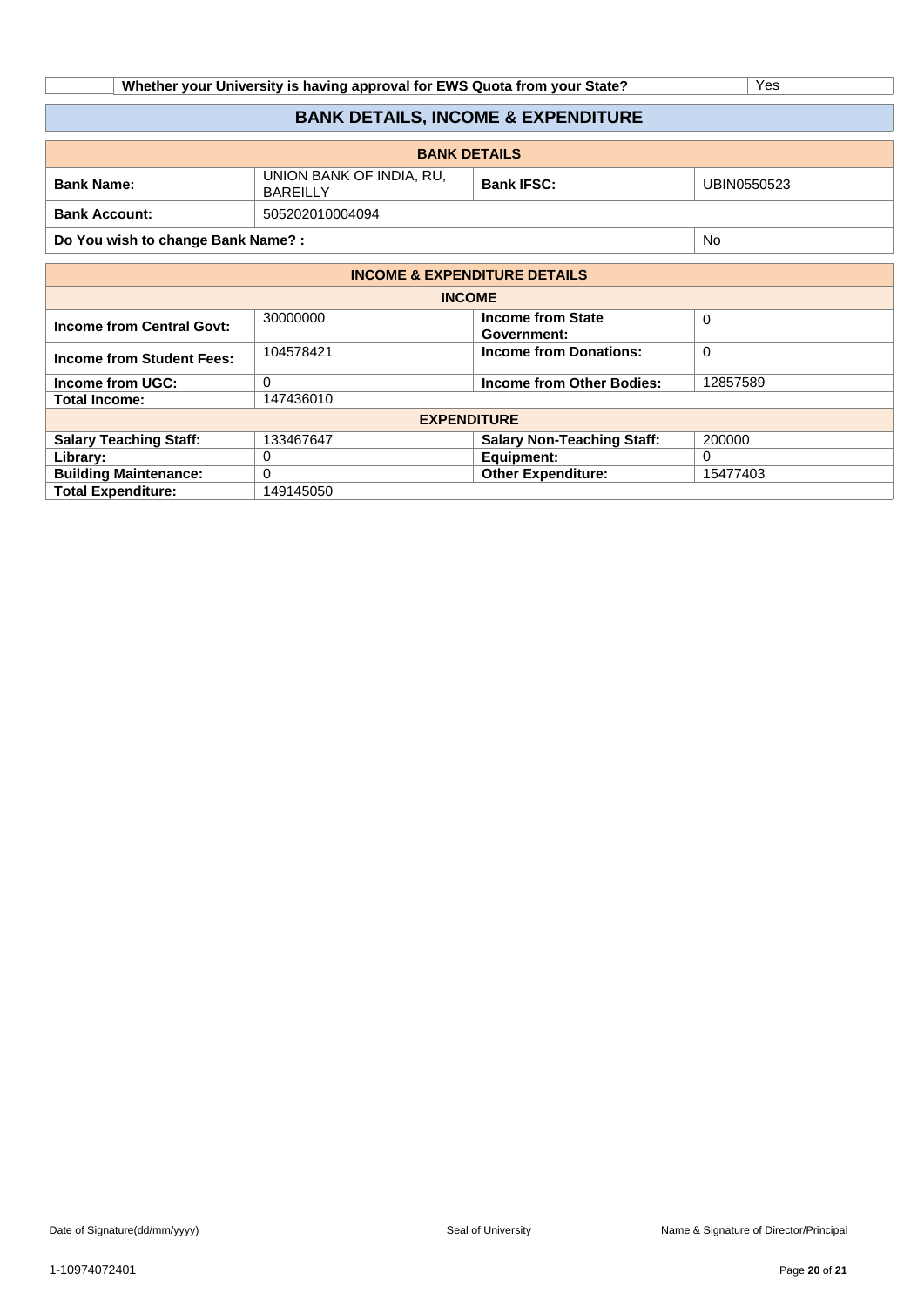#### **DECLARATION**

## **BY THE AUTHORIZED SIGNATORY OF THE UNIVERSITY DEPARTMENT**

**I, as the Head of the Deemed to be University, hereby declare that:**

- a) I have carefully gone through the AICTE Regulations 2021, published in the Gazette of India Extraordinary Part III, Section- 4 dated 04th **February, 2021, also all provisions mentioned in the Approval Process Handbook 2022-23.**
- b) I am fully aware of the data uploaded by me in respect of my University on the web portal.
- c) I am aware that there is no provision for correction of data, alteration of data, subsequent editing and appeal etc. for the online application **once submitted on the web portal.**
- d) I am also aware that application for seeking Extension of Approval(EOA), Increase/Reduction of intake, Addition of new courses, Change of site, Closure of course, Supernumerary Seats under FN/Gulf quota Approval status/OCI, NRI, Change of name, and Conversion of women Institution into Co-ed University and vice versa (as applicable), shall be processed as per relevant provisions enumerated in the Approval **Process Hand Book 2022-23.**
- e) I am aware of the Deficiencies (if any) pointed out in the Report generated online, based on the factual data uploaded by my University on **the portal.**
- f) I am also aware that University is eligible for grant of Extension of Approval to the Existing University, Extended EoA(if Applicable as per APH 2022-23), only on fulfillment of prescribed norms & requirements as mentioned in the Approval Process Hand Book 2022-23.

**Signature of Authorized Signatory**

**Name :**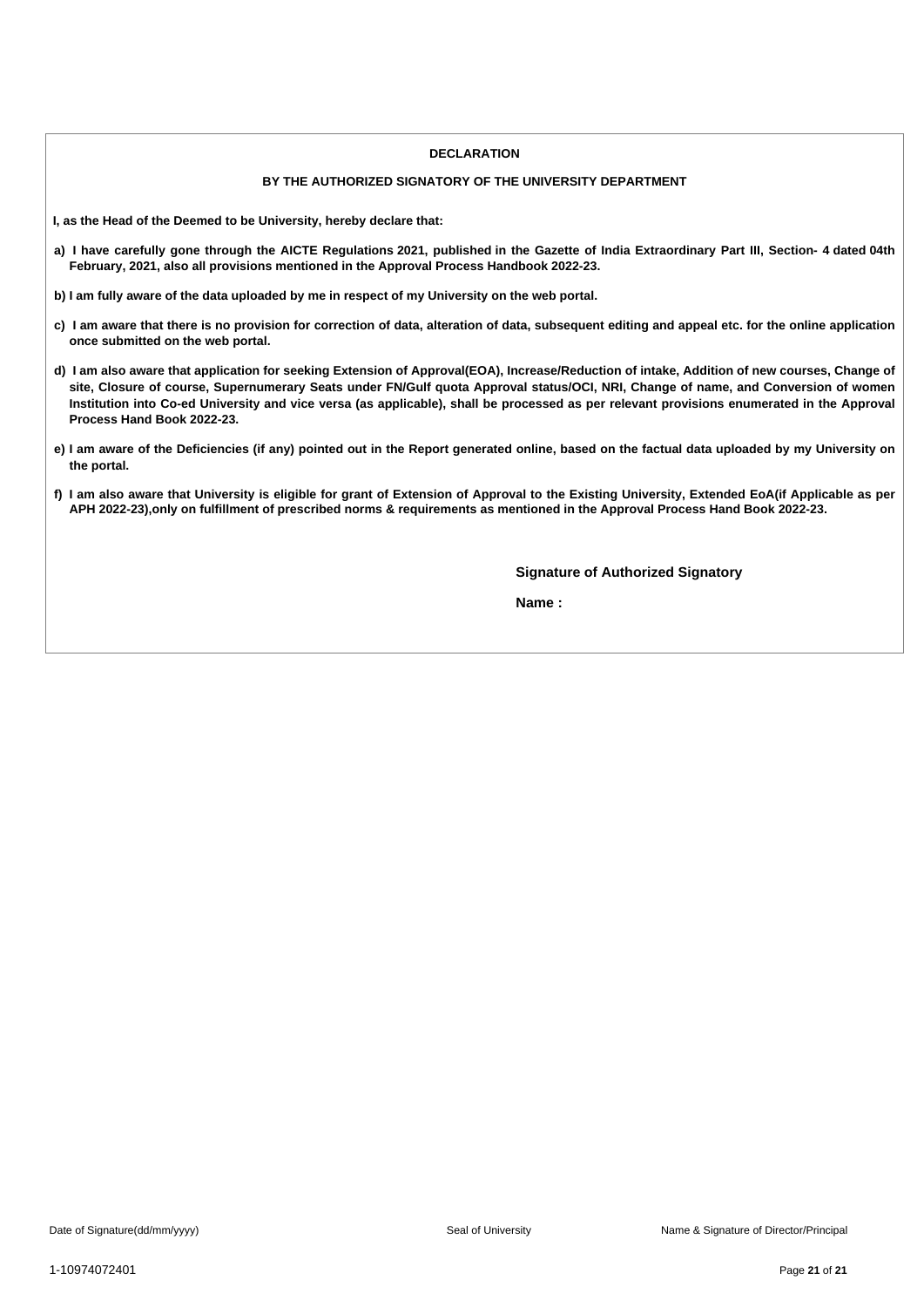

# **APPROVAL PROCESS 2022-23**

# **APPLICATION REPORT**

#### **UNIVERSITY DETAILS**

| UNIVERSITY DETAILS: BASIC DETAILS               |                    |                                                 |                             |  |  |  |  |  |  |  |  |  |
|-------------------------------------------------|--------------------|-------------------------------------------------|-----------------------------|--|--|--|--|--|--|--|--|--|
| <b>Current Application</b><br><b>Number</b>     | 1-10974072401      | <b>Application Type</b>                         | Extension-Expansion-Closure |  |  |  |  |  |  |  |  |  |
| <b>Current Status</b>                           | Submitted          | <b>Sub Status</b>                               | Payment Not Applicable      |  |  |  |  |  |  |  |  |  |
| <b>Permanent</b><br>University ID               | 1-18287874         | <b>Academic Year</b>                            | 2022-2023                   |  |  |  |  |  |  |  |  |  |
| <b>Approval Status of</b><br><b>Application</b> | Data Not Available | <b>Application Opened</b><br>Date               | 09/04/2022                  |  |  |  |  |  |  |  |  |  |
| <b>Application</b><br><b>Submitted Date</b>     | 12/04/2022         | <b>Attend Scrutiny</b><br><b>Committee Date</b> | Data Not Available          |  |  |  |  |  |  |  |  |  |
| <b>Appeal Requested</b><br>Date                 | Data Not Available | <b>Application</b><br><b>Reopened Date</b>      | Data Not Available          |  |  |  |  |  |  |  |  |  |
| <b>Overall Deficiency</b>                       | No.                |                                                 |                             |  |  |  |  |  |  |  |  |  |

| UNIVERSITY DETAILS: ADDITIONAL INFORMATION                                                                              |                                                 |                                                            |                                        |  |  |  |  |  |  |  |  |  |
|-------------------------------------------------------------------------------------------------------------------------|-------------------------------------------------|------------------------------------------------------------|----------------------------------------|--|--|--|--|--|--|--|--|--|
| <b>Name of University</b>                                                                                               | Dept. Of C.S.I.T., Mjp Rohilkhand<br>University | <b>Address of</b><br><b>University</b>                     | Pilibhit By Pass Road, Bareilly (U.P.) |  |  |  |  |  |  |  |  |  |
| State/ UT                                                                                                               | <b>Uttar Pradesh</b>                            | <b>District</b>                                            | <b>Bareilly</b>                        |  |  |  |  |  |  |  |  |  |
| <b>Town/ City/ Village</b>                                                                                              | <b>Bareilly</b>                                 | <b>AICTE Region</b>                                        | Northern                               |  |  |  |  |  |  |  |  |  |
| <b>PIN</b>                                                                                                              | 243006                                          | <b>Women's University</b>                                  | No                                     |  |  |  |  |  |  |  |  |  |
| <b>University Type</b>                                                                                                  | <b>State Government University</b>              | Any Self-Financed<br>Course                                | <b>No</b>                              |  |  |  |  |  |  |  |  |  |
| <b>Percentage Grant</b><br><b>Received from</b><br>Government                                                           | $\mathbf 0$                                     | Are you a University<br>for PWD Students                   | No                                     |  |  |  |  |  |  |  |  |  |
| <b>Whether University</b><br>is NAAC Accredited<br>?                                                                    | Y                                               | <b>NAAC CGPA</b>                                           | $2.51 - 2.75$                          |  |  |  |  |  |  |  |  |  |
| <b>Letter Grade</b>                                                                                                     | $B+$                                            | <b>NAAC Status</b>                                         | Accredited                             |  |  |  |  |  |  |  |  |  |
| <b>Minority University</b>                                                                                              | <b>No</b>                                       | <b>Type of Minority</b>                                    | <b>NA</b>                              |  |  |  |  |  |  |  |  |  |
| <b>Minority Name, if</b><br>Linguistic                                                                                  | <b>NA</b>                                       | Name of the<br><b>Minority</b>                             | <b>NA</b>                              |  |  |  |  |  |  |  |  |  |
| <b>Minority Certificate</b><br><b>Issued Date</b>                                                                       | Data Not Available                              | <b>Minority Certificate</b><br><b>Valid Till</b>           | Data Not Available                     |  |  |  |  |  |  |  |  |  |
| <b>Approval Year of</b><br><b>First Course</b>                                                                          | 1996                                            | <b>Mandatory</b><br><b>Disclosure Link</b>                 | www.mjpru.ac.in                        |  |  |  |  |  |  |  |  |  |
| <b>AISHE Prefix</b>                                                                                                     | $\cup$                                          | <b>AISHE Numeric</b><br>Code                               | 0525                                   |  |  |  |  |  |  |  |  |  |
| <b>AISHE Code</b>                                                                                                       | $U-0525$                                        | <b>Whether University</b><br>is Graded<br><b>Autonomy?</b> | Category 3                             |  |  |  |  |  |  |  |  |  |
| <b>NBA Accreditation</b><br><b>Points</b>                                                                               | $\Omega$                                        | <b>NBA Points Valid</b><br><b>Till</b>                     | Data Not Available                     |  |  |  |  |  |  |  |  |  |
| Whether your<br>University has been<br>recognized as an<br>Institute of<br><b>Eminence by</b><br>MHRD?<br><b>COA Id</b> | N<br>Data Not Available                         | <b>PCI Id</b>                                              | Data Not Available                     |  |  |  |  |  |  |  |  |  |
|                                                                                                                         |                                                 |                                                            |                                        |  |  |  |  |  |  |  |  |  |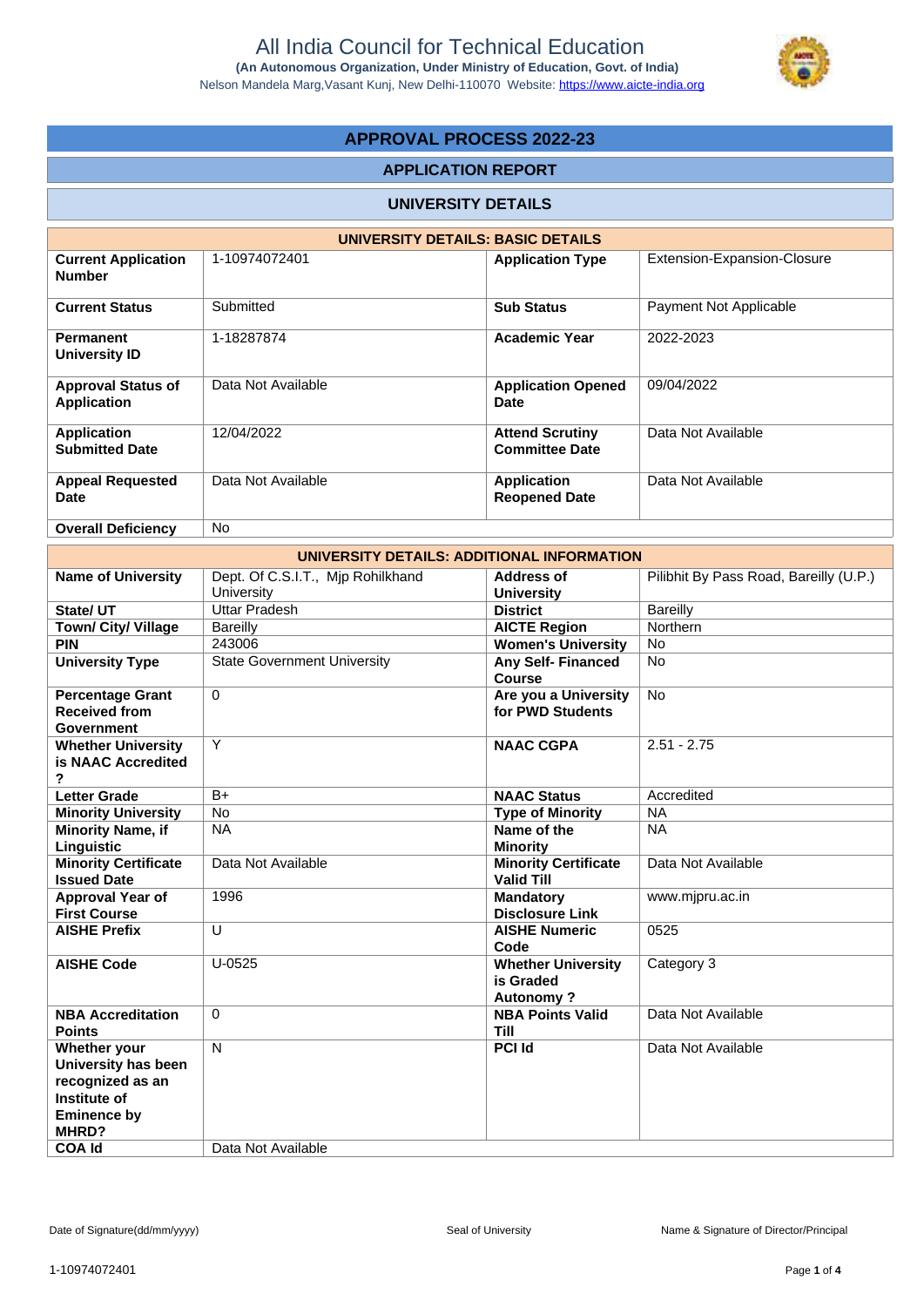| <b>HOI &amp; Faculty Members</b>               |                                       |                                            |                                |  |  |  |  |  |  |  |  |  |
|------------------------------------------------|---------------------------------------|--------------------------------------------|--------------------------------|--|--|--|--|--|--|--|--|--|
| <b>PRINCIPAL / DIRECTOR</b>                    |                                       |                                            |                                |  |  |  |  |  |  |  |  |  |
| <b>PERSONAL DETAILS</b>                        |                                       |                                            |                                |  |  |  |  |  |  |  |  |  |
| <b>Surname/Family name</b>                     | Panday                                | <b>First Name</b>                          | Sharad Kumar                   |  |  |  |  |  |  |  |  |  |
| <b>Father's Name</b>                           | Late Mr. Rajendra Nath Panday         | <b>Mother's Name</b>                       | Late Mrs Krishnawati<br>Pandey |  |  |  |  |  |  |  |  |  |
| Date of Birth                                  | 01/01/1967                            | <b>Mobile Number</b>                       | 9412485450                     |  |  |  |  |  |  |  |  |  |
| <b>STD code</b>                                | 581                                   | <b>Land Phone Number</b>                   | 2520310                        |  |  |  |  |  |  |  |  |  |
| Email                                          | hod.ch@mjpru.ac.in                    | <b>PAN</b>                                 | AEGPP3108Q                     |  |  |  |  |  |  |  |  |  |
| <b>EDUCATIONAL DETAILS</b>                     |                                       |                                            |                                |  |  |  |  |  |  |  |  |  |
| <b>Doctorate Degree</b>                        | <b>Master's Degree</b>                | M. Sc.                                     |                                |  |  |  |  |  |  |  |  |  |
| <b>Bachelor's Degree</b>                       | B. Sc.                                | <b>Other Qualifications</b>                | <b>NA</b>                      |  |  |  |  |  |  |  |  |  |
| <b>International Certification (If</b><br>Any) | <b>CNRS</b>                           | <b>Field of Specialization</b>             | Chemistry                      |  |  |  |  |  |  |  |  |  |
|                                                | <b>DETAILS RELATED TO PROFFESSION</b> |                                            |                                |  |  |  |  |  |  |  |  |  |
| Date of joining the University                 | 19/09/2000                            | <b>Appointment Type</b>                    | Regular                        |  |  |  |  |  |  |  |  |  |
| <b>Exact Designation</b>                       | Director                              |                                            |                                |  |  |  |  |  |  |  |  |  |
|                                                | <b>WORK EXPERIENCE DETAILS</b>        |                                            |                                |  |  |  |  |  |  |  |  |  |
| <b>Teaching Experience (Years)</b>             | 25                                    | <b>Research Experience (Years)</b>         | 33                             |  |  |  |  |  |  |  |  |  |
| <b>Industry Experience (Years)</b>             | 1                                     |                                            |                                |  |  |  |  |  |  |  |  |  |
|                                                | <b>OTHER DETAILS</b>                  |                                            |                                |  |  |  |  |  |  |  |  |  |
| <b>Research Projects Guided - UG</b>           |                                       | <b>Research Projects Guided -</b><br>PG    | 60                             |  |  |  |  |  |  |  |  |  |
| <b>Research Projects Guided -</b><br>PhD       | 2                                     | <b>Number of Books Published</b>           | 3                              |  |  |  |  |  |  |  |  |  |
| <b>Papers Published - National</b>             | 5                                     | <b>Papers Published -</b><br>International |                                |  |  |  |  |  |  |  |  |  |
|                                                | FAQUI TV NADHA AND DAV OQALE          |                                            |                                |  |  |  |  |  |  |  |  |  |

| <b>FACULTY NORMS AND PAY SCALE</b>                                                   |     |  |  |  |  |  |  |  |  |
|--------------------------------------------------------------------------------------|-----|--|--|--|--|--|--|--|--|
| Are all Approved teaching Faculty Members being paid as per present AICTE pay scale? | Yes |  |  |  |  |  |  |  |  |
| Are all the teaching Faculty Members, as per AICTE/UGC Norms?                        | No  |  |  |  |  |  |  |  |  |
| List of Faculty Members and data uploaded on the University's web portal.            | Yes |  |  |  |  |  |  |  |  |
|                                                                                      |     |  |  |  |  |  |  |  |  |

|                          | <b>FACULTY MEMBERS LIST</b><br>Details available as on AICTE Web Portal |           |                                    |              |       |            |              |                          |                                   |                         |                                 |                 |                   |                         |              |            |                                                   |              |
|--------------------------|-------------------------------------------------------------------------|-----------|------------------------------------|--------------|-------|------------|--------------|--------------------------|-----------------------------------|-------------------------|---------------------------------|-----------------|-------------------|-------------------------|--------------|------------|---------------------------------------------------|--------------|
| Sr. No.                  | Faculty ID                                                              | Programme | Course                             | Faculty Type | FT/PT | First Name | Surname      | <b>Exact Designation</b> | Date of Joining the<br>University | <b>Appointment Type</b> | Doctorate                       | Master's Degree | Bachelor's Degree | Qualifications<br>Other | Aadhar Card  | PAN Card   | the Last Financial Year<br>Total Gross Salary for | Pay Scale    |
| $\overline{\phantom{0}}$ | 1-3735763690                                                            | MCA       | MASTER OF COMPUTER<br>APPLICATIONS |              | 匸     | ABHISHEK   | SRIVASTAV    | LECTURER                 | 01/08/2016                        | Contract                | $\frac{\mathsf{O}}{\mathsf{D}}$ | MCA             | BSC               |                         | 758575605877 | CHCPS9280F | 189000                                            | Consolidated |
| $\sim$                   | 1-7429901527                                                            | MCA       | MASTER OF COMPUTER<br>APPLICATIONS |              | 눈     | ASHUTOSH   | <b>GUPTA</b> | ASSOCIATE<br>PROFESSOR   | 15/09/2008                        | Regular                 | Yes                             |                 |                   |                         |              | AGVPG9120C |                                                   |              |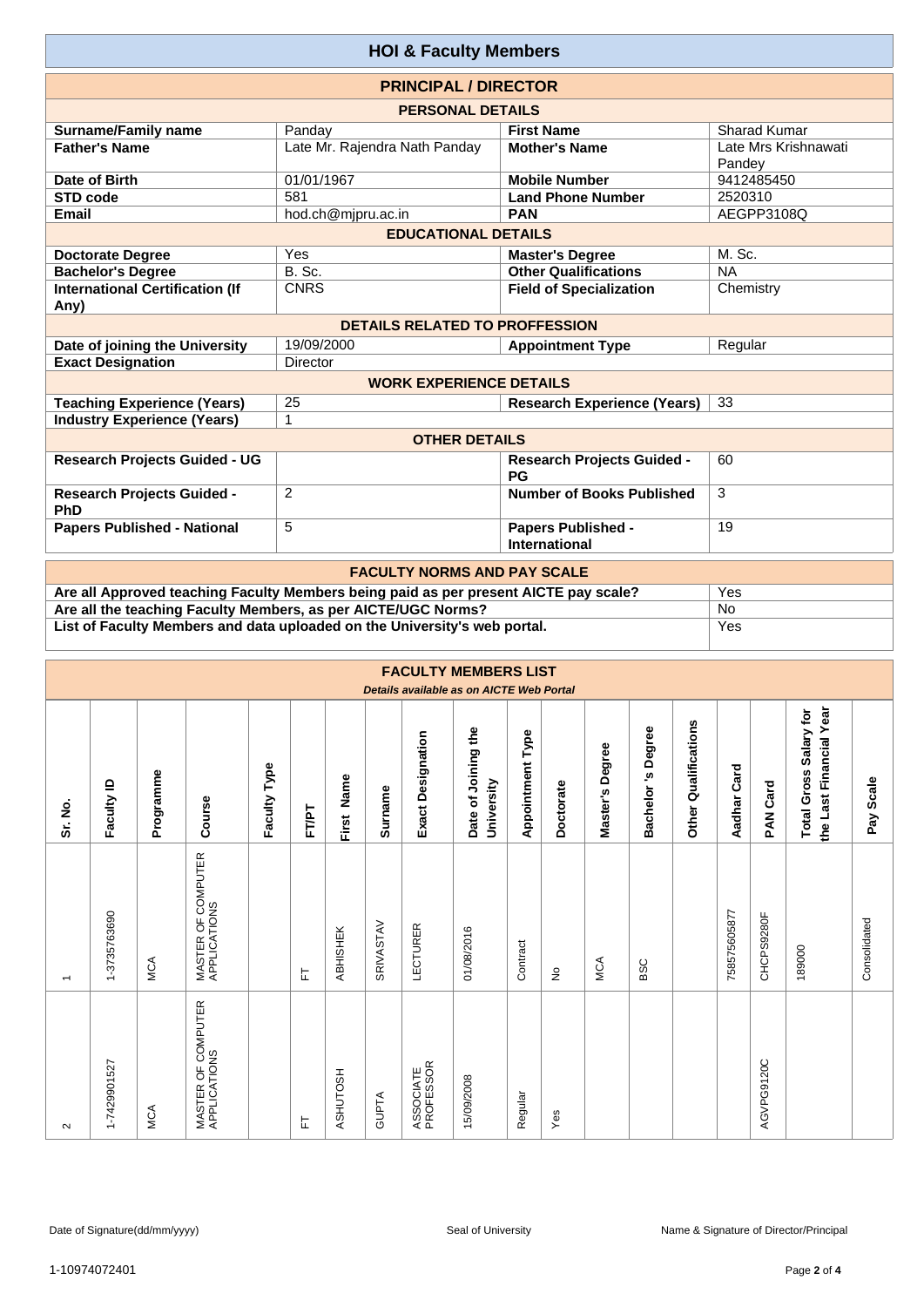| ო                          | 1-9316711911  | <b>MCA</b> | MASTER OF COMPUTER<br>APPLICATIONS |  |  | PUSHPENDRA   | SINGH   | LECTURER        | 07/12/2020                | Contract | $\frac{\circ}{2}$          |  |  | BMBPS6337J |  |  |
|----------------------------|---------------|------------|------------------------------------|--|--|--------------|---------|-----------------|---------------------------|----------|----------------------------|--|--|------------|--|--|
| 4                          | 1-9316711938  | <b>MCA</b> | MASTER OF COMPUTER<br>APPLICATIONS |  |  | <b>TANUJ</b> | SAXENA  | <b>LECTURER</b> | 16/12/2020                | Contract | $\frac{\circ}{2}$          |  |  | CWQPS5156P |  |  |
| Б                          | 1-11315386615 | MCA        | MCA                                |  |  | VINAY        | KUMAR   | <b>LECTURER</b> | 01/12/2021                | Contract | $\stackrel{\mathtt{o}}{z}$ |  |  | EXGPM2758N |  |  |
| $\circ$                    | 1-11315647460 | <b>MCA</b> | MCA                                |  |  | SUSHIL       | GANGWAR | LECTURER        | 01/12/2021                | Contract | $\frac{\circ}{2}$          |  |  | AJNPG8978M |  |  |
| <b>ODL FACULTY DETAILS</b> |               |            |                                    |  |  |              |         |                 |                           |          |                            |  |  |            |  |  |
|                            |               |            | Data not entered by University     |  |  |              |         |                 |                           |          |                            |  |  |            |  |  |
|                            |               |            |                                    |  |  |              |         |                 | <b>OL FACULTY DETAILS</b> |          |                            |  |  |            |  |  |
|                            |               |            | Data not entered by University     |  |  |              |         |                 |                           |          |                            |  |  |            |  |  |